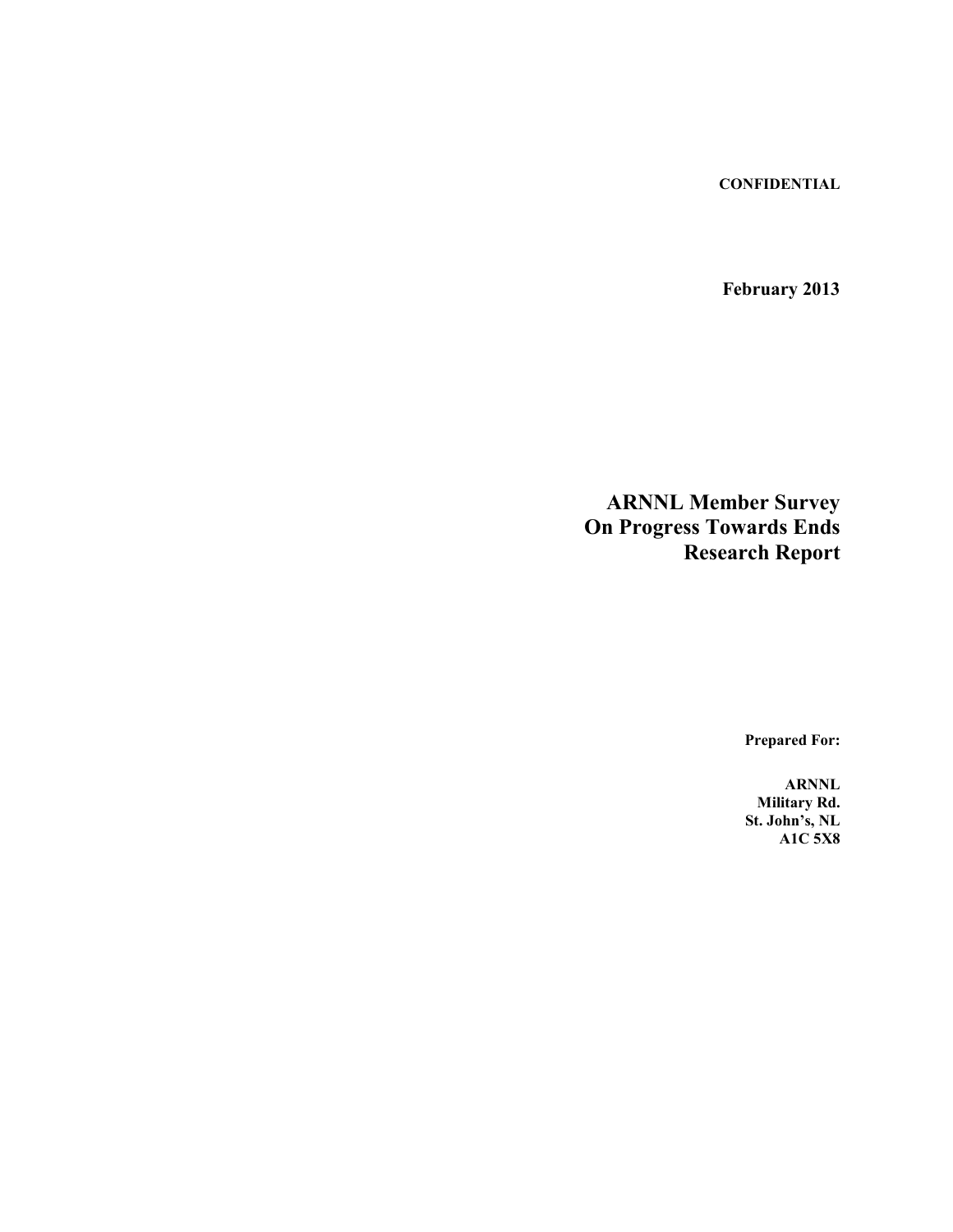**Please Note:** 

**There is an error in the last paragraph of the text on page 27 re: sufficient RNs to provide quality nursing care in my work environment and the results in the table on page 28 for the same item.**

**Please contact info@arnnl.ca to request a correction.**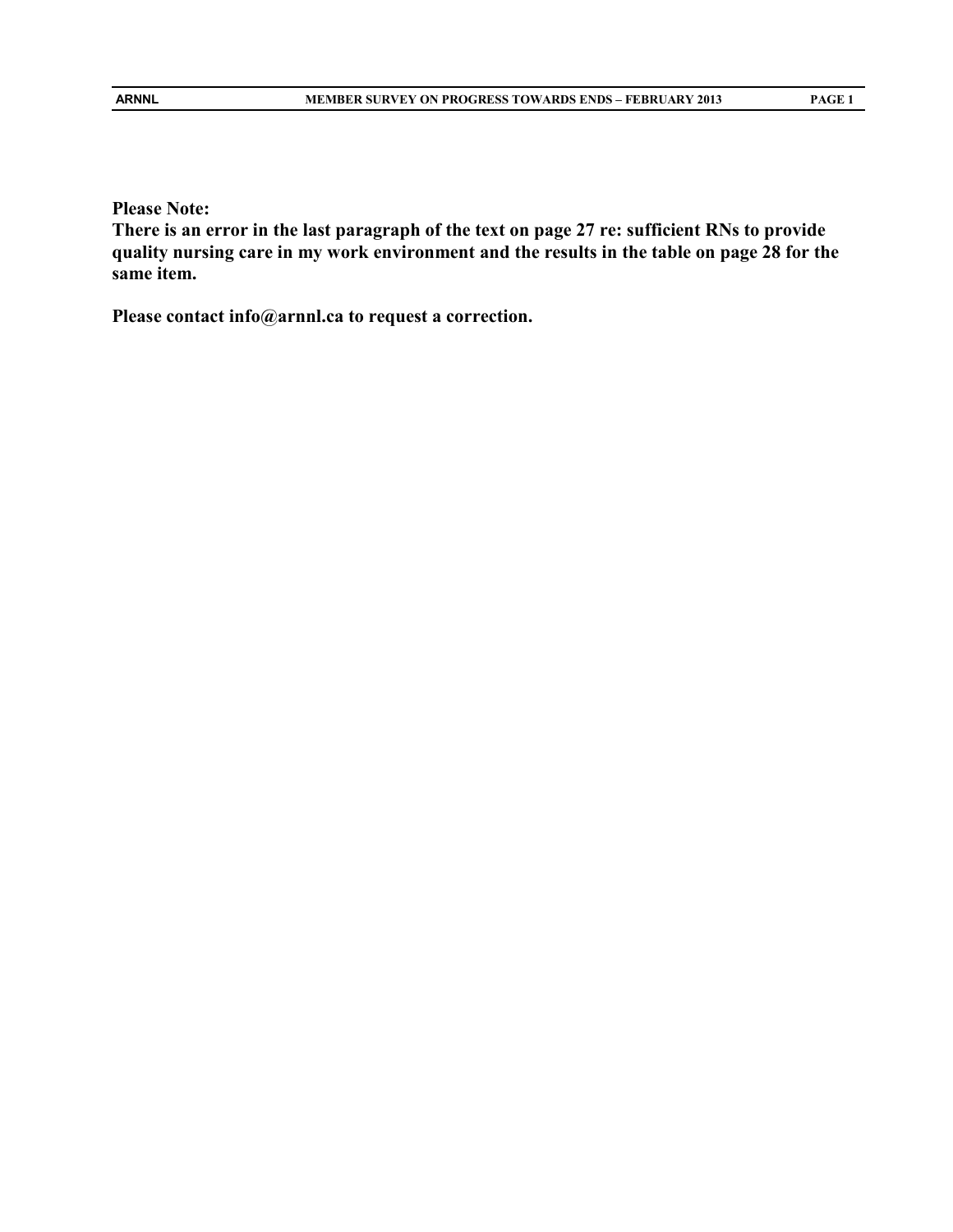$\ddot{\phantom{0}}$ 

 $\ddot{\phantom{0}}$ 

# **TABLE OF CONTENTS**

| 2.0 |                  |       | 2.1 CONTINUING EDUCATION                                                                                                                  |  |
|-----|------------------|-------|-------------------------------------------------------------------------------------------------------------------------------------------|--|
|     |                  |       | 2.1.1 Level Of Agreement Or Disagreement With Various Statements About<br>The Possible Influence Of ARNNL's Continuing Competence Program |  |
|     |                  | 2.1.2 | Stage Regarding A Career Plan To Guide Life Long Learning                                                                                 |  |
|     | $2.2\phantom{0}$ |       |                                                                                                                                           |  |
|     |                  | 2.2.1 | Level Of Agreement Or Disagreement With Various Statements About<br>RN's Role In Proactively Advocating For Quality Client Care           |  |
|     |                  | 2.2.2 | Incidence Of Having Been Involved In A Proactive Action To Improve<br>Quality Of Care In Your Area Of Practice                            |  |
|     |                  | 2.2.3 | Incidence Of Having Any Concerns About Client Care During The Past<br>Year In Your Area Of Practice                                       |  |
|     |                  | 2.2.4 | What, If Anything, Was Done To Resolve Most Recent Concern About<br><b>Client Care</b>                                                    |  |
|     |                  | 2.2.5 | How Successful Were Your Actions In Addressing The Concern About<br><b>Client Care</b>                                                    |  |
|     |                  | 2.2.6 | How Frequently Used ARNNL's 'Standards For Nursing Practice'<br>Publication                                                               |  |
|     |                  | 2.2.7 | Reasons For Consulting ARNNL's 'Standards For Nursing Practice'<br>Publication                                                            |  |
|     |                  | 2.2.8 | How Frequently Used The Code Of Ethics For Registered Nurses                                                                              |  |
|     |                  |       | 2.2.9 Reasons For Consulting The Code Of Ethics For Registered Nurses                                                                     |  |
|     |                  |       | 2.2.10 Rating Of The Overall Level Of Professionalism Displayed By RNs In<br><b>Your Work Setting</b>                                     |  |
|     | 2.3              |       | SUPPORTIVE WORK ENVIRONMENT/PRACTICE                                                                                                      |  |
|     |                  |       |                                                                                                                                           |  |
|     |                  | 2.3.1 | Perception Of Whether Their Role Has Changed In The Past Year With<br>The Addition Of New Roles/Responsibilities                          |  |
|     |                  |       | 2.3.2 Perception Of Having Adequate Support To Meet The Requirements For<br>The New Role Or Responsibility                                |  |
|     |                  | 2.3.3 | Level Of Agreement Or Disagreement With Various Statements That<br>Relate To Your Scope Of Nursing Practice                               |  |
|     |                  | 2.3.4 | Extent To Which You Feel Your Work Environment Fosters Mutual<br>Respect And Team Work Among Various Members Of The                       |  |
|     |                  |       | Interdisciplinary Team                                                                                                                    |  |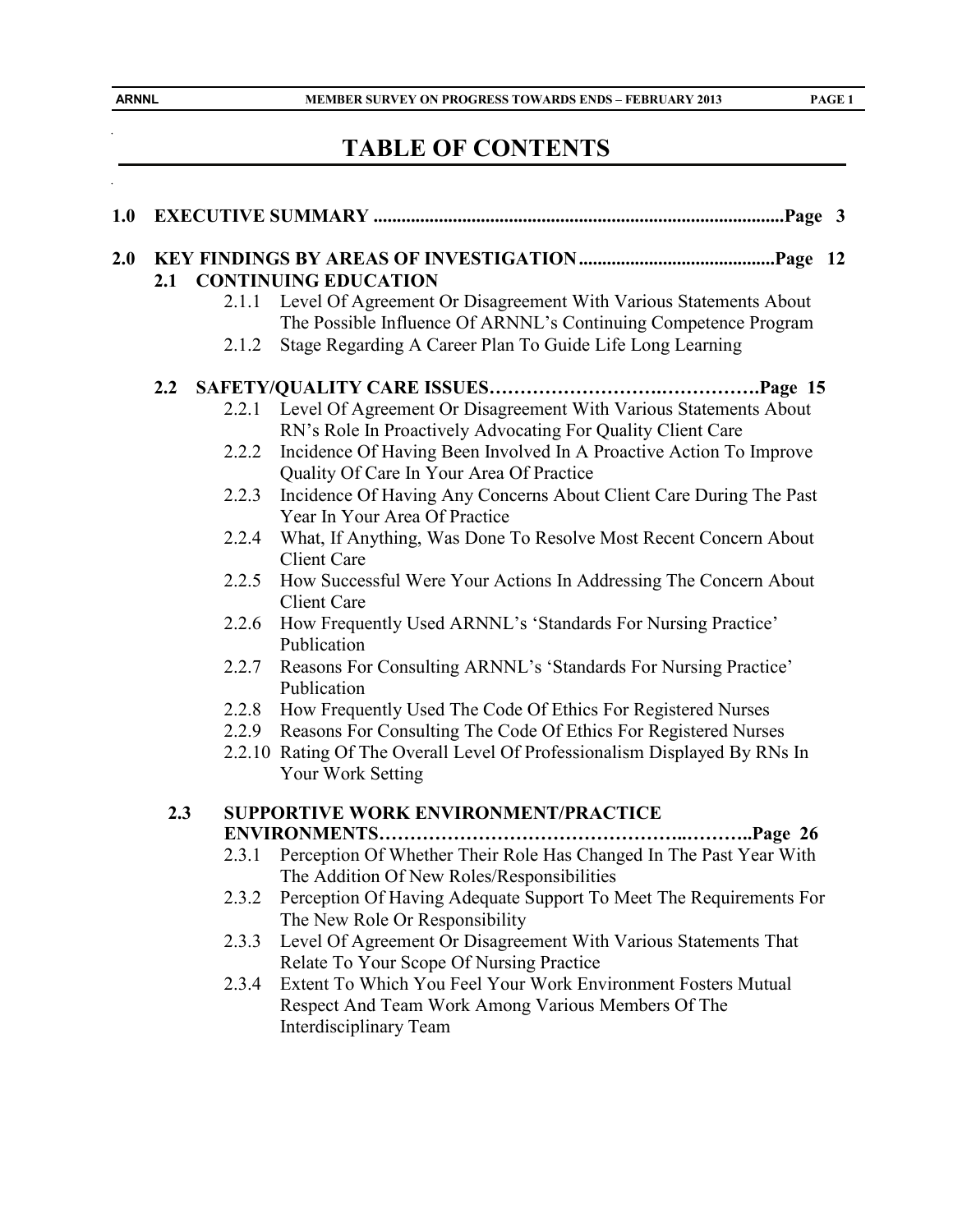| <b>ARNNL</b> |       | <b>MEMBER SURVEY ON PROGRESS TOWARDS ENDS - FEBRUARY 2013</b>                          | PAGE 2 |
|--------------|-------|----------------------------------------------------------------------------------------|--------|
|              |       |                                                                                        |        |
| 2.4          |       |                                                                                        |        |
|              | 2.4.1 | Perceived Role Or Purpose Of The ARNNL                                                 |        |
|              | 2.4.2 | Perceive That The ARNNL Plays A Role In Protecting The Public                          |        |
|              | 2.4.3 | How Perceive That The ARNNL Plays A Role In Protecting The Public                      |        |
|              | 2.4.4 | Reasons For Perceiving That The ARNNL Does NOT Play A Role In<br>Protecting The Public |        |
| 2.5          |       |                                                                                        |        |
|              | 2.5.1 | Incidence Of Participating In Any Formal Or Informal Leadership                        |        |
|              |       | Development Initiatives In The Past Year Either In Your Practice,                      |        |
|              |       | Profession Or Community                                                                |        |
|              | 2.5.2 | What Formal Or Informal Leadership Development Initiatives Participated                |        |
|              |       | In The Past Year Either In Your Practice, Profession Or Community                      |        |
|              | 2.5.3 | Incidence Of Participating In A Community Activity In Either A                         |        |
|              |       | Professional Or Volunteer Capacity In The Past Year                                    |        |
|              | 2.5.4 | Incidence Of Voting In Political Elections                                             |        |
| 2.6          |       |                                                                                        |        |
|              | 2.6.1 | Incidence Of Currently Being In A Management Role                                      |        |
|              | 2.6.2 | Predisposition To Pursue A Career In A Management Position                             |        |
| 2.7          |       | <b>CANADIAN NURSES PROTECTIVE SOCIETYPage 43</b>                                       |        |
| 2.8          |       | DEMOGRAPHICS                                                                           |        |
|              | 2.8.1 | Years Of Nursing Experience Of Respondents                                             |        |
|              | 2.8.2 | Primary Area Of Responsibility Of Respondents                                          |        |
|              | 2.8.3 | Type Of Agency Work In                                                                 |        |
|              | 2.8.4 | Age Of Respondents                                                                     |        |
|              | 2.8.5 | Gender Of Respondents                                                                  |        |
|              | 2.8.6 | <b>Location Of Respondents</b>                                                         |        |
| 3.0          |       |                                                                                        |        |
|              | 3.1   | Overall Objectives                                                                     |        |
|              | 3.2   | <b>Research Methodology</b>                                                            |        |
|              |       |                                                                                        |        |

# **APPENDICES**

**Appendix One: Data Collection Instrument Appendix Two: Frequency Tables Appendix Three: Crosstab Tables**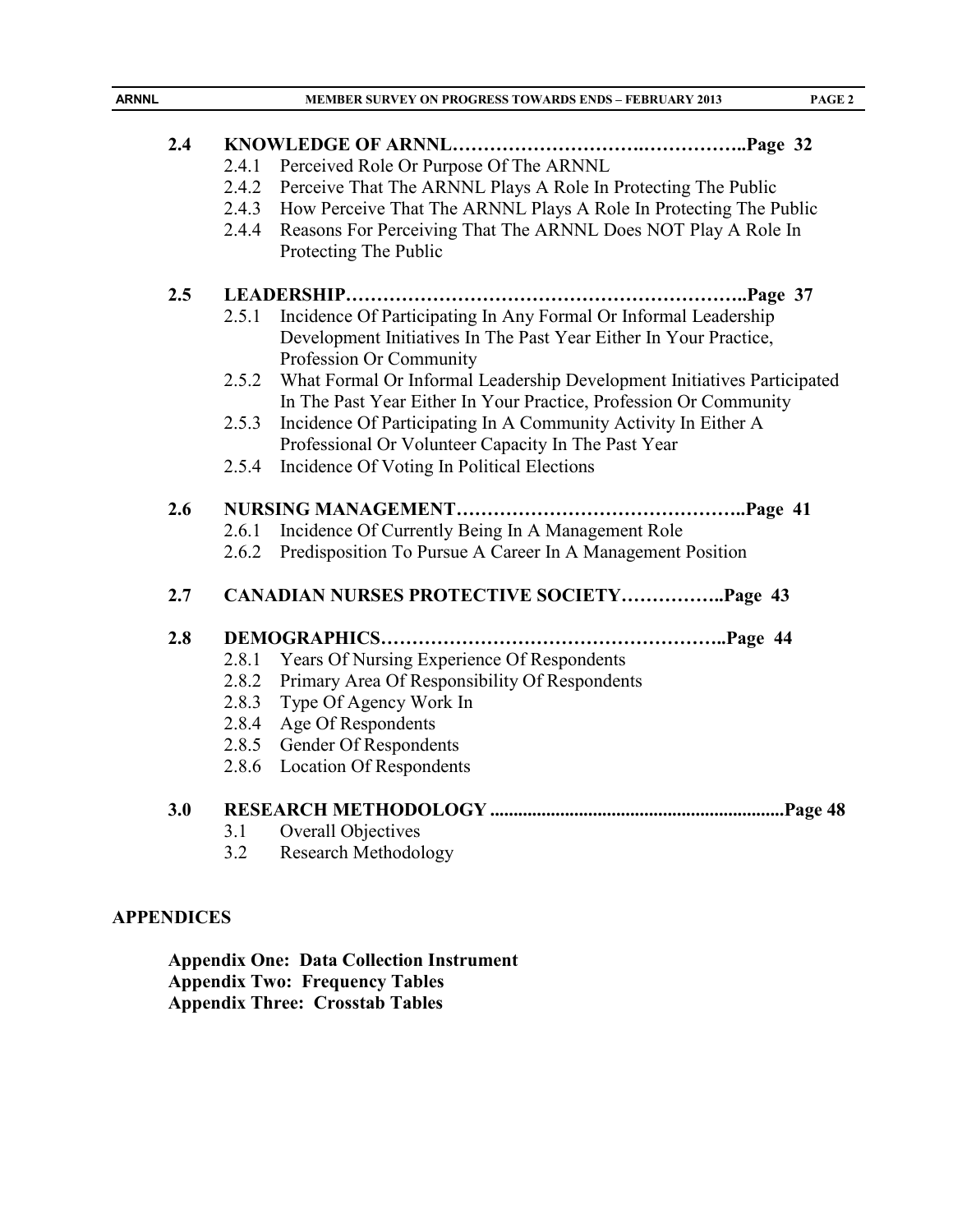# **1.0 EXECUTIVE SUMMARY**

ARNNL commissioned a Benchmark Study in 2003. In 2007 and 2011, the Association followed up on the 2003 study and this research investigation is a follow up to the 2011 study. The overall objective of this Tracking Study in 2013 was to investigate members' feedback on the following key areas:

- Continuing Education
- Safety/Quality Care Issues
- Supportive Work Environment/Practice Environments
- Knowledge Of The ARNNL
- **Leadership**
- Nursing Management

Some areas of investigation that were used in previous questionnaires were modified for this study and new areas were also added to this year's questionnaire. Where the questions were consistent between the studies, the results were compared.

The 'location' of respondents obtained in the studies and noted in the report relates to the region where the respondent lived and not to their Health Authority or their employer.

It should also be noted that the results obtained are representative of the general membership base and therefore, correspond to the fact that approximately 82% are in 'direct care' (versus 9% in admin/management and 7% in education) and 70% work in hospitals (versus 9% in community health, 7% in nursing homes, 3% in Community Health Centres, and 4% in educational institutions).

Respondents were screened to ensure that they met the following criteria:

- Currently a practicing member
- Home phone number recorded in the database
- **Province in mailing address is NL and**
- **Employer is not listed as "outside NL" or "ARNNL"**

All cross tabulations noted in this report are statistically significant at the .05 level or less using the Pearson Chi-Square test.

A quota of 400 interviews was set from a random sample of ARNNL members. A total of 402 interviews were completed providing a statistical margin of error  $+4.9\%$  at the 95% level of confidence (19 times out of 20).

Interviewing was conducted from Feb 22nd to March 8th, 2013.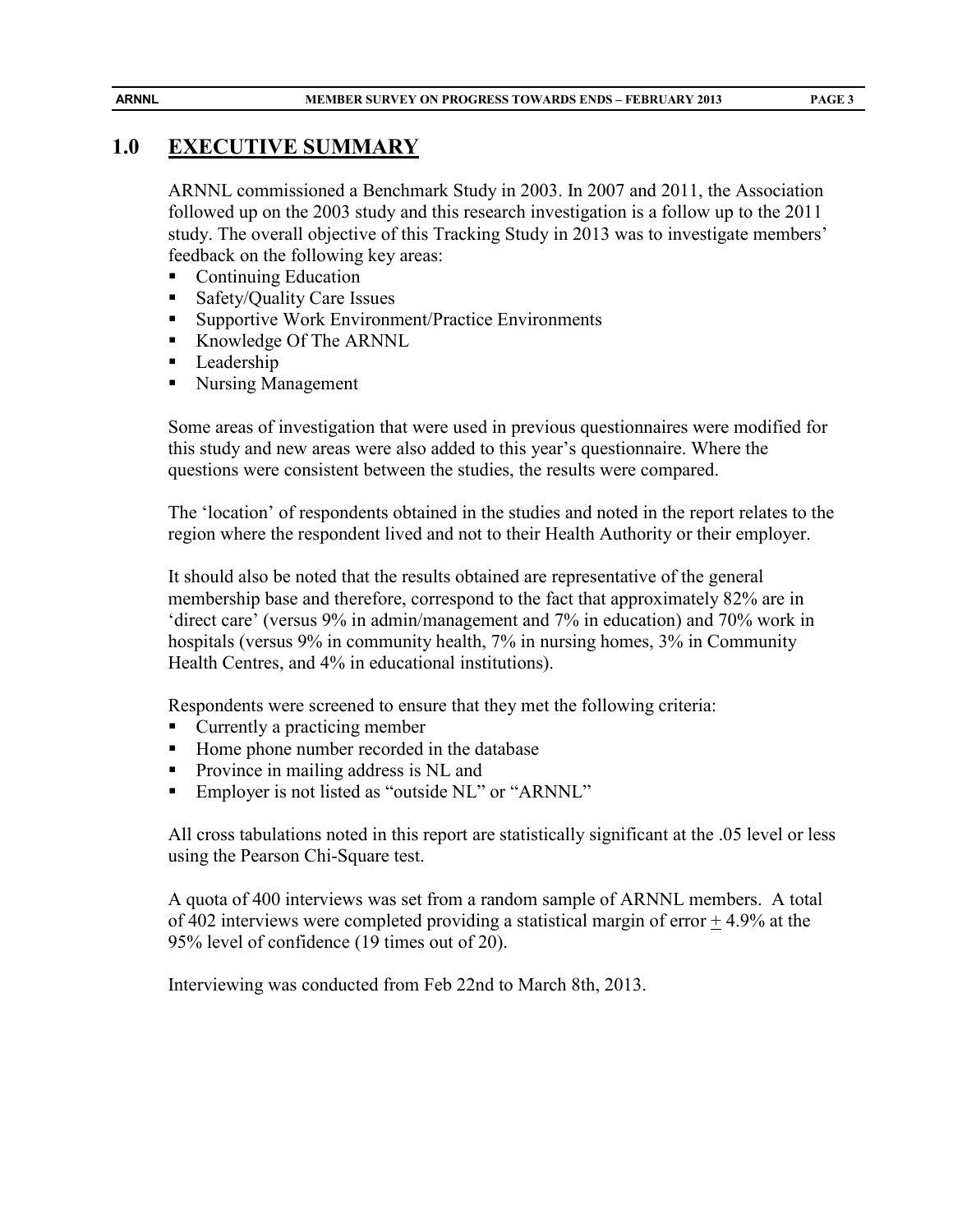| <b>Completion Rate in Each Year</b> |      |      |      |  |  |  |  |
|-------------------------------------|------|------|------|--|--|--|--|
|                                     | 2007 | 2011 | 2013 |  |  |  |  |
| <b>Total Number of</b>              | 78%  | 79%  | 76%  |  |  |  |  |
| <b>Completed Interviews</b>         |      |      |      |  |  |  |  |
| Total Number of not in              | 11%  | 9%   | 13%  |  |  |  |  |
| service #s                          |      |      |      |  |  |  |  |
| <b>Total Number of Screen</b>       | 5%   | 3%   | 2%   |  |  |  |  |
| Outs (not a practicing              |      |      |      |  |  |  |  |
| member or working outside           |      |      |      |  |  |  |  |
| NL)                                 |      |      |      |  |  |  |  |
| <b>Total Number of Refusals</b>     | 6%   | 8%   | 9%   |  |  |  |  |
| Total number of contacts            | 100% | 100% | 100% |  |  |  |  |

The following table shows the completion rate based on the actual contacts made with the rates being very consistent between the 2007 and 2011 surveys.

The following is a summary of the highlights of this research. Section 2.0 follows with a more detailed summary of key findings by area of investigation. Section 3.0 outlines the research methodology in more detail.

#### **Highlights**

The following are the key highlights from the survey.

#### **Continuing Education**

- **Level of agreement or disagreement with various statements about the possible influence of ARNNL's Continuing Competence Program**
	- o It appears that ARNNL's CCP has had a positive impact on members.
		- 80% (versus 75% in 2011) CPP has 'influenced their nursing practice in a positive way'
		- 71% (versus 63% in 2011) CPP has 'increased their participation in professional development'
		- 74% (versus 65% in 2011) CPP has 'motivated them to continue learning'.
		- 66% (versus 54% in 2011) CCP has 'has increased their confidence to practice nursing'.
		- New to this survey members were asked whether their 'CPP learning plan for this year contributed to their personal career plan' and 74% agreed that it has.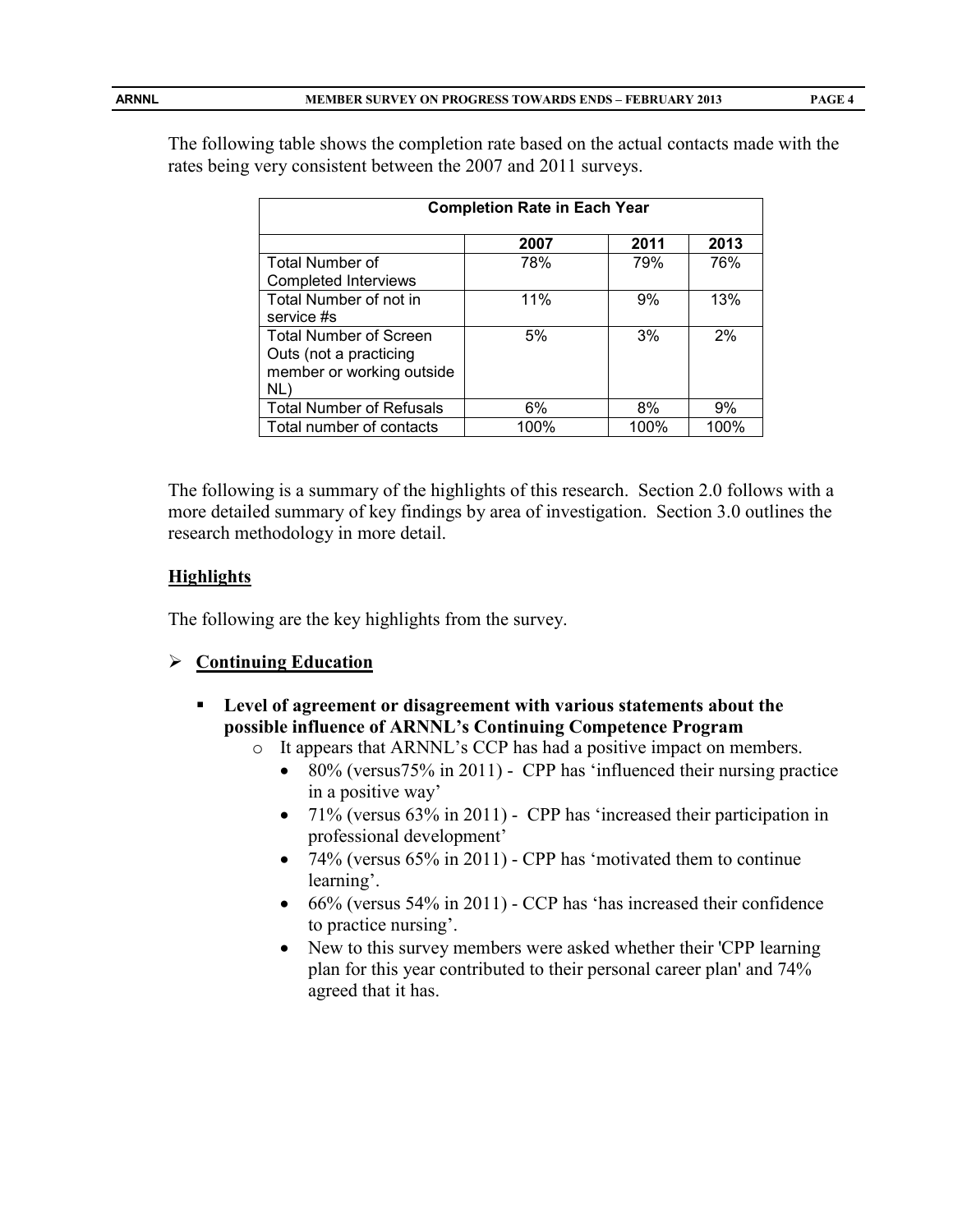#### **Stage regarding a career plan to guide life-long learning**

- o 80% (versus 65% in 2011) are at some stage in developing a career plan to guide their life-long learning including:
	- 32% (versus 25% in 2011) actually have a written plan
	- 21% (versus 19% in 2011) are simply 'thinking about it'
	- 20% (versus 17% in 2011) 'have conceptualized options but nothing more yet'
	- 7% (versus 4% in 2011) 'have talked to a mentor/other about creating a plan'.
- o 11% (versus 15% in 2011) 'don't have a plan yet but will at some point'.
- o 10% (versus 19% in 2011) 'don't see a need for a career plan'.

# **Safety/Quality Care/Confidentiality Issues**

- **Level of agreement or disagreement with various statements about RN's role in proactively advocating for quality client care**
	- o It appears that members feel they proactively advocate for quality client care whenever they can
		- 97% (versus 96% in 2011) agree that they 'take action to improve quality care'
		- 92% (versus 91% in 2011) agree that they 'promote strategies that support population health'
		- 85% (versus  $88\%$  in 2011) agree that they 'participate in decision making regarding client care standards'
		- 84% (versus 86% in 2011) agree that they 'have autonomy to make decisions about their professional practice'
		- 72% (versus 77% in 2011) agree that they 'participate in decision making regarding their work environment'.
		- However, 27% (versus 21% in 2011) disagree that they participate in that type of decision making.
- **Incidence of having been involved in a proactive action to improve quality of care in their area of practice**
	- o 68% (versus 61% in 2011) had been involved in a proactive action to improve the quality of care in their area of practice during the past year
- **Any concerns about client care during the past year in their area of practice**
	- o 61% (versus 50% in 2011 and 48% in 2007) said 'yes'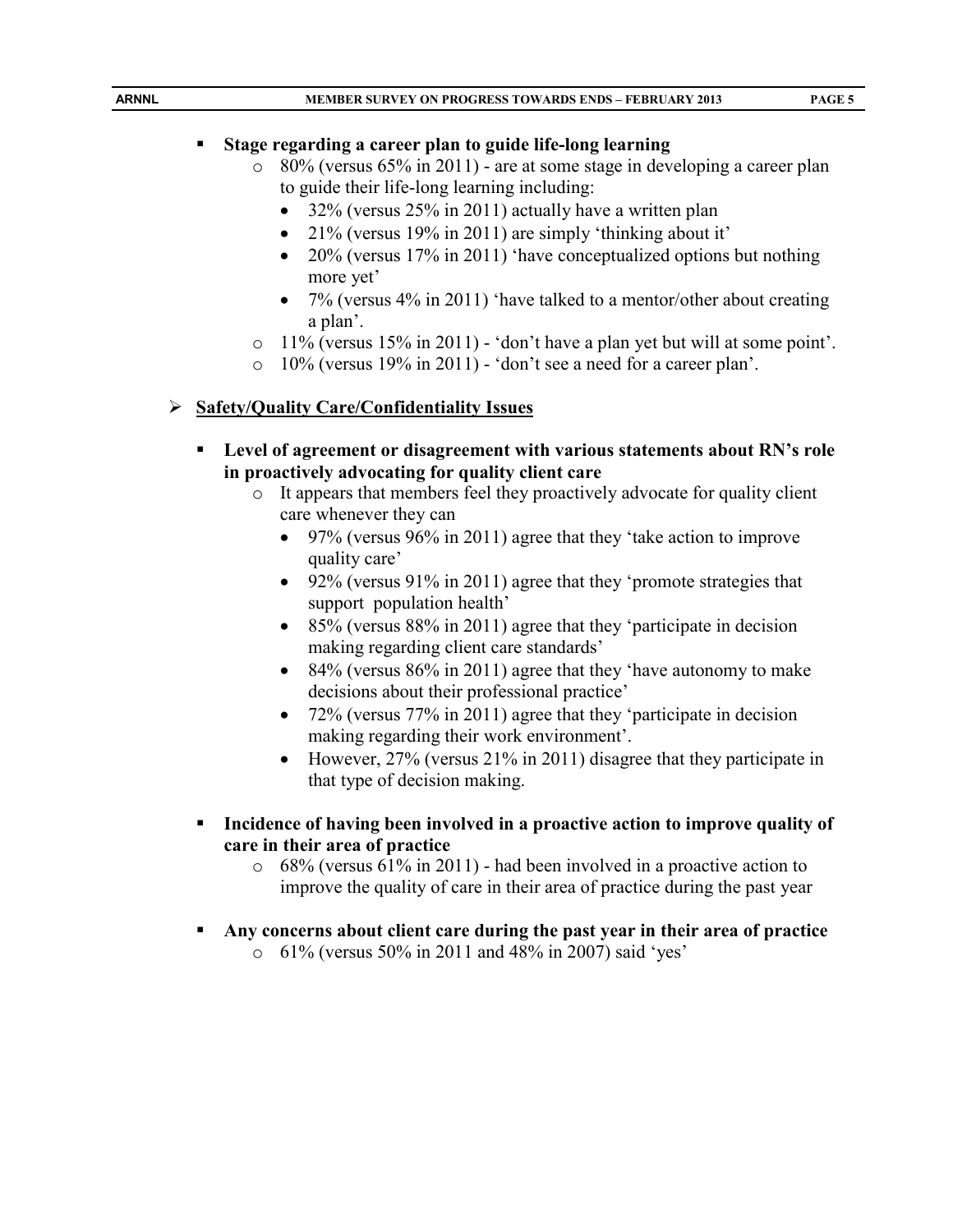- $\degree$  71% (versus 66% in 2011 and 74% in 2007) 'consulted their manager/supervisor'
- $\circ$  17% (versus 12% in 2011 and 7% in 2007) 'consulted colleagues/coworkers'
- $\circ$  5% (versus 9% in 2011 and 16% in 2007) 'filled out a Professional Practice Occurrence form/referred to the Professional Practice Committee'
- $\degree$  3% (versus 6% in 2011 and 5% in 2007) 'consulted others such as doctor/Social Services/Social worker

# **How successful in addressing the concern**

- o 62% (versus 63% in 2011) were successful in addressing their concerns
- $\degree$  20% (versus 18% in 2011) not very successful
- $\circ$  14% (versus 14% in 2011) not successful at all
- $\degree$  4% (versus 4% in 2011) can't recall/don't know
- **How frequently used the ARNNL publication called 'Standards For Nursing Practice'**
	- o 83% (versus 70% in 2011) referred to this publication 'often' (46% versus 32% in 2011) or 'occasionally'(37% versus 38% in 2011)
	- o 12% (versus 18% in 2011) rarely
	- $\circ$  6% (versus 12% in 2011) never
	- o In 2013, approximately 95% of members had referred to this publication at some point (versus 88% in 2011 and 37% in 2007)

# **Reasons for consulting the Standards For Nursing Practice publication**

- $\circ$  36% (versus 56% in 2011 and 25% in 2007) to determine that what they are doing is ethical nursing practice/to take action on a nursing practice or ethical problem at work
- $\degree$  32% (versus 22% in 2011 and 20% in 2007) general info/to browse through it/see new standards
- $\circ$  15% (versus 8% in 2011 and 31% in 2007) for study purposes/educational program/basic nursing student
- $\circ$  6% (versus 3% in 2011 and 9% in 2007) to guide program development
- o 8% (versus 2% in 2011 and 3% in 2007) for information on client care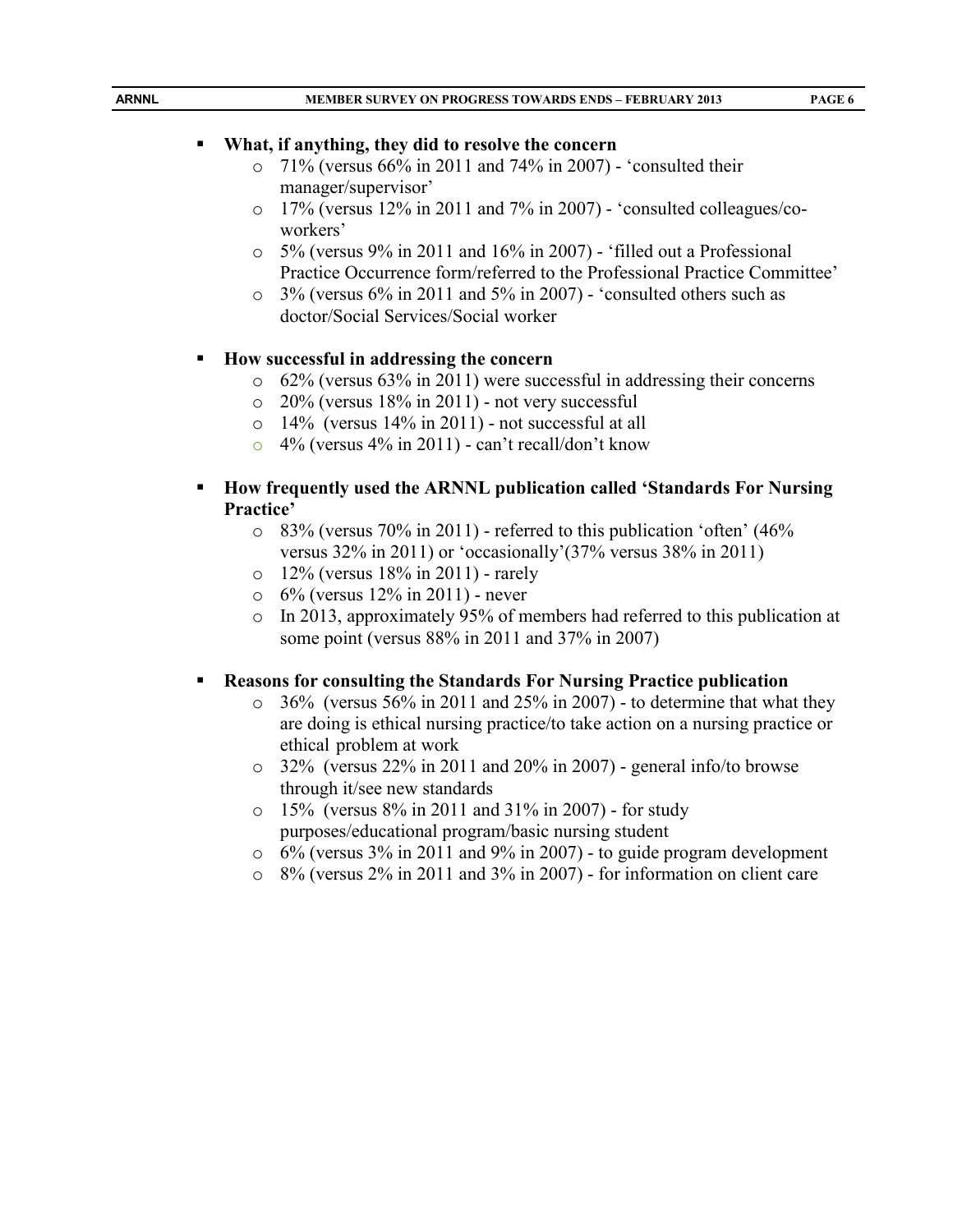| $\circ$<br>$\circ$<br>$\circ$<br>$\circ$ | How frequently used the Code of Ethics for Registered Nurses<br>63% (versus 51% in 2011) - referred to this publication 'often' (33%<br>versus $24\%$ in 2011) or 'occasionally' (30% versus $27\%$ in 2011)<br>22% (versus 26% in 2011) - rarely<br>14 % (versus 19% in 2011) - never<br>In 2013, 85% of all members indicate that they have used or<br>referred to The Code of Ethics at some time (versus 77% in 2011 and 41%)<br>in $2007$ ) |
|------------------------------------------|--------------------------------------------------------------------------------------------------------------------------------------------------------------------------------------------------------------------------------------------------------------------------------------------------------------------------------------------------------------------------------------------------------------------------------------------------|
| п<br>$\circ$<br>O<br>$\circ$             | <b>Reasons for consulting the Code of Ethics</b><br>41% (versus 56% in 2011 and 23% in 2007) - for ethical/safety<br>issues/problems at work<br>31% (versus 21% in 2011 and 26% in 2007) - to browse through it/self<br>interest/general info/reference<br>12% (versus 10% in 2011 and 46% in 2007) - for study<br>purposes/participation in an educational program/basic nursing student                                                        |
| $\circ$<br>$\circ$<br>п                  | 9% (versus 2% in 2011 and 3% in 2007) used it to obtain information to<br>guide client care<br>$\circ$ 4% (versus 5% in 2011 and 14% in 2007) - as a research tool<br>$4\%$ (versus $2\%$ in 2011and 5% in 2007) - to guide program development<br>Rating of the overall level of professionalism of RNs in their work setting                                                                                                                   |
| $\circ$<br>$\circ$<br>$\circ$<br>$\circ$ | (taking into account things such as attire, attitude towards nursing, demeanour and<br>communication with and respect for clients and colleagues)<br>Average rating of 8.24 on a scale of 1 to 10 (versus 8.17 in 2011)<br>65% (versus 73% in 2011) - gave a rating of '8-10'<br>25% (versus 21% in 2011) - gave a rating of '6-7'<br>9% (versus 5% in 2011) - gave a rating of '5 or less'                                                      |
| ➤<br>п<br>$\circ$                        | <b>Supportive Work Environment/Practice Environments</b><br>Perception of whether their role has changed in the past year with the<br>addition of new roles/responsibilities<br>46% (versus 45% in 2011) said 'yes'                                                                                                                                                                                                                              |
| п<br>$\circ$<br>$\circ$<br>$\circ$       | Perception of having adequate support to meet the requirements for the new<br>role or responsibility<br>81% (versus 84% in 2011) felt that had adequate support to meet the<br>requirements for the new role or responsibility<br>This includes 35% (versus 38% in 2011) who said 'completely' and 46%<br>(versus 46% in 2011) who said 'somewhat'<br>19% (versus 16% in 2011) perceived that they didn't have adequate<br>support               |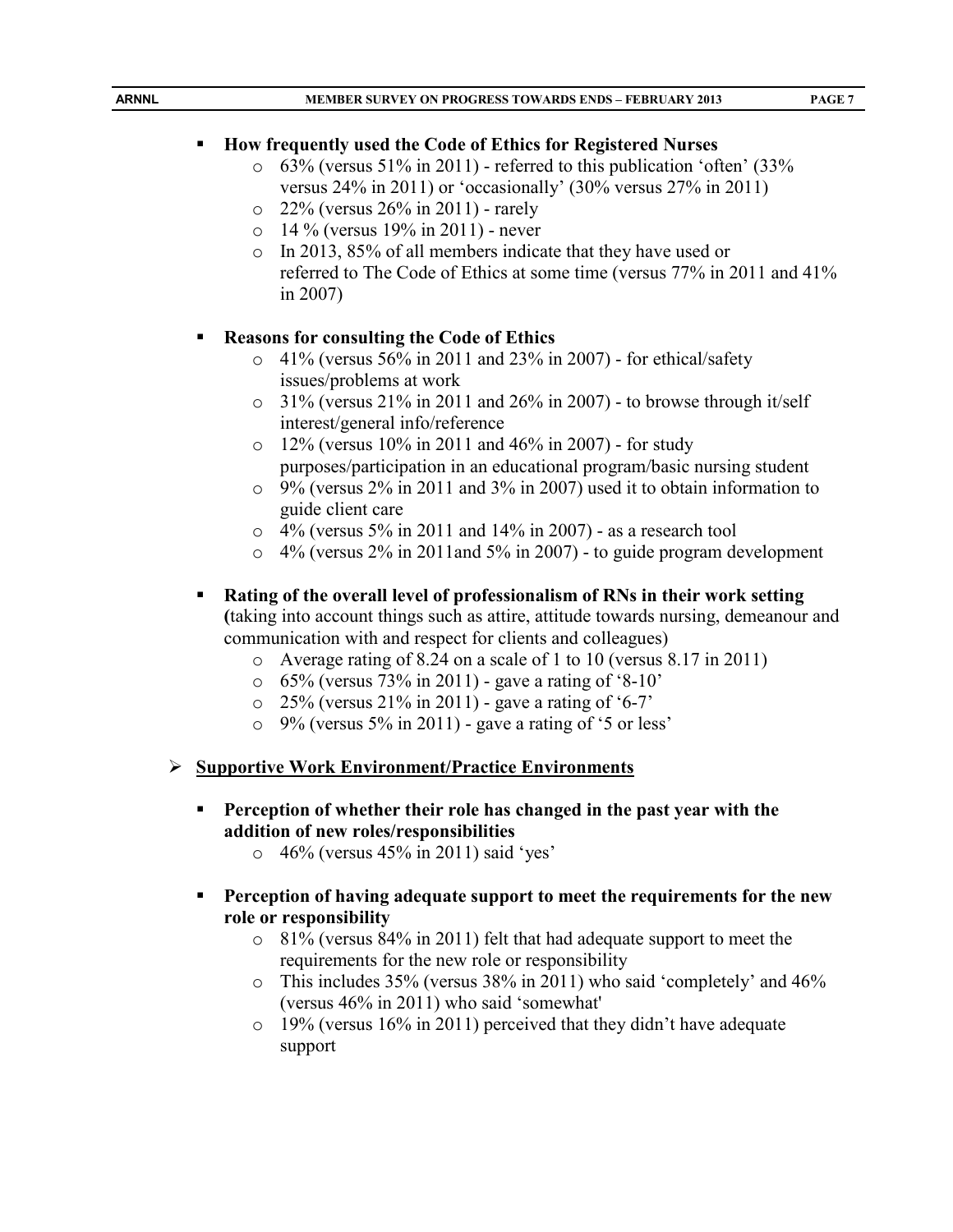# **Level of agreement with a number of statements relating to their scope of nursing practice**

- $\degree$  92% (versus 91% in 2011) agreed that they 'are able to fully use their knowledge and skills in their current role'
- $\degree$  77% (versus 84% in 2011) agreed that 'there is adequate support in their work environment to allow them to meet their professional development needs'
- o 80% (versus 79% in 2011) agreed that they 'have access to leaders/mentors to help them expand their scope of practice
- o 81% (versus 76% in 2011) disagreed that they 'have been placed in a position of having to work beyond their scope of practice'
- o 77% (not asked previously) agreed that 'there are sufficient RNs to provide quality nursing care in my work environment'
- o **Extent feel their work environment fosters mutual respect and team work among various members of the interdisciplinary team**
	- o The overall results (those saying 'a lot' or 'a little' respect) practically mirrored the results from the last survey aside from two areas.
	- o Those indicating 'a lot' included:
		- Among RNs  $80\%$  (versus  $80\%$  in 2011 and  $71\%$  in 2007) said 'a lot' of respect
		- Among RNs and other members of the interdisciplinary team  $-70\%$ (versus 67% in both 2011 and 2007)
		- Among RNs and physicians  $-53\%$  (versus 53% in 2011 and 50% in 2007)
		- Among staff nurses and managers in their work environment  $-57\%$ (versus 50% in 2011 and 48% in 2007)
		- Among RNs and LPNs  $-65\%$  (versus 67% in 2011 and 53% in 2007)
		- Among RNs and client/family members 94% (versus 94% in 2011). This includes 79% who perceived there to be 'a lot' (versus 80% in 2011) and 15% who perceived there to be 'a little' (versus 14% in 2011) respect between those groups.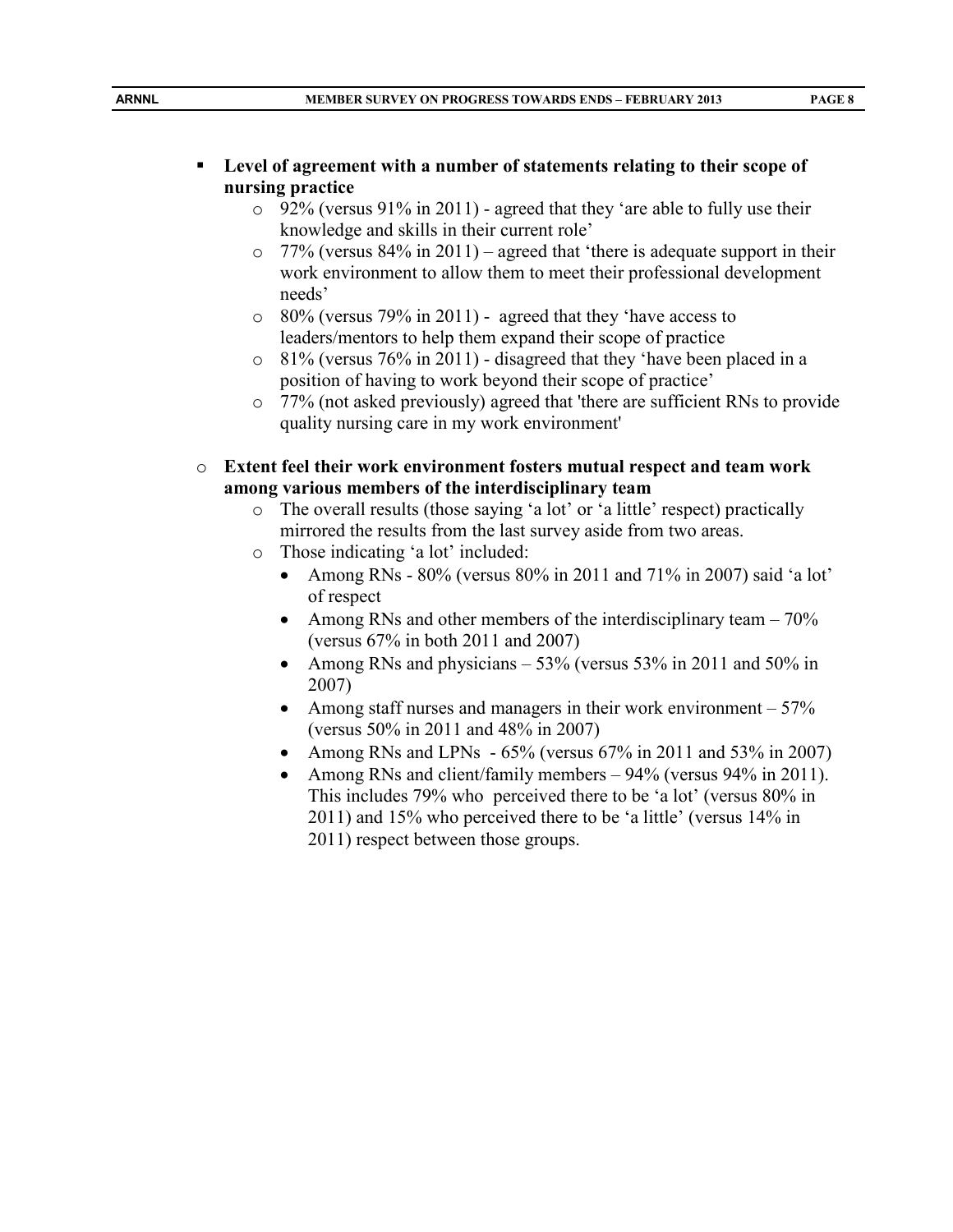## **Knowledge Of The ARNNL**

#### **Perceived role or purpose of the ARNNL**

- $\circ$  60% (versus 62% in 2011 and 53% in 2007) 'to develop nursing practice standards'
- $\degree$  24% (versus 24% in 201 and 30% in 2007) 'to act as the professional governing body for nurses'
- o 23% (versus 31% in 2011 and 23% in 2007) 'to license nurses'
- o 22% (versus 13% in 2011 and 14% in 2007) 'to approve nursing education programs/support CCP/continuing education'
- o 18% (versus 18% in 2011 and 25% in 2007) 'to protect the public'
- $\circ$  10% 'to provide general information/guidance regarding nursing practice'
- o 2% (versus 6% in 2011 and 2% in 2007) 'to discipline nurses'
- o 1% (versus 5% in 2011 and 10% in 2007) 'to provide legal services'
- o 3% (versus 3% in 2011 and 14% in 2007) of members inaccurately perceived that ARNNL is responsible for 'protecting nurses'
- o 8% (versus 12% in 2011 and 13% in 2007) still inaccurately perceived that the ARNNL is responsible 'to meet the needs of nurses/address problems'

# **Perceive that the ARNNL plays a role in protecting the public**

- o 94% (versus 93% in 2011) of all members perceived that ARNNL plays a role in protecting the public
- o This includes 16% (versus 17% in 2011) who mentioned this on an unaided basis as one of the Association's roles and 78% (versus 76% in 2011) who acknowledged it on an aided basis.

# **How perceive that the ARNNL plays a role in protecting the public**

- o The 94% of members who perceived that ARNNL plays a role in protecting the public were asked how the Association does that. Overall 77% (versus 69% in 2011) of members mentioned a response related to 'intervening in unacceptable nursing practices' and 66% (versus 53% in 2011) of members said something related to 'promoting good nursing practice'.
- o More specifically, just over one third (35% versus 37% in 2011) of members felt that the ARNNL does this by 'developing nursing practice standards' while 36% (versus 28% in 2011) said 'to ensure nurses work within their scope of practice', 15% (versus 19% in 2011) said 'to discipline nurses'. 14% (versus 8% in 2011) said 'to ensure nurse competencies' and 13% (versus 8% in 2011) said 'to license nurses'.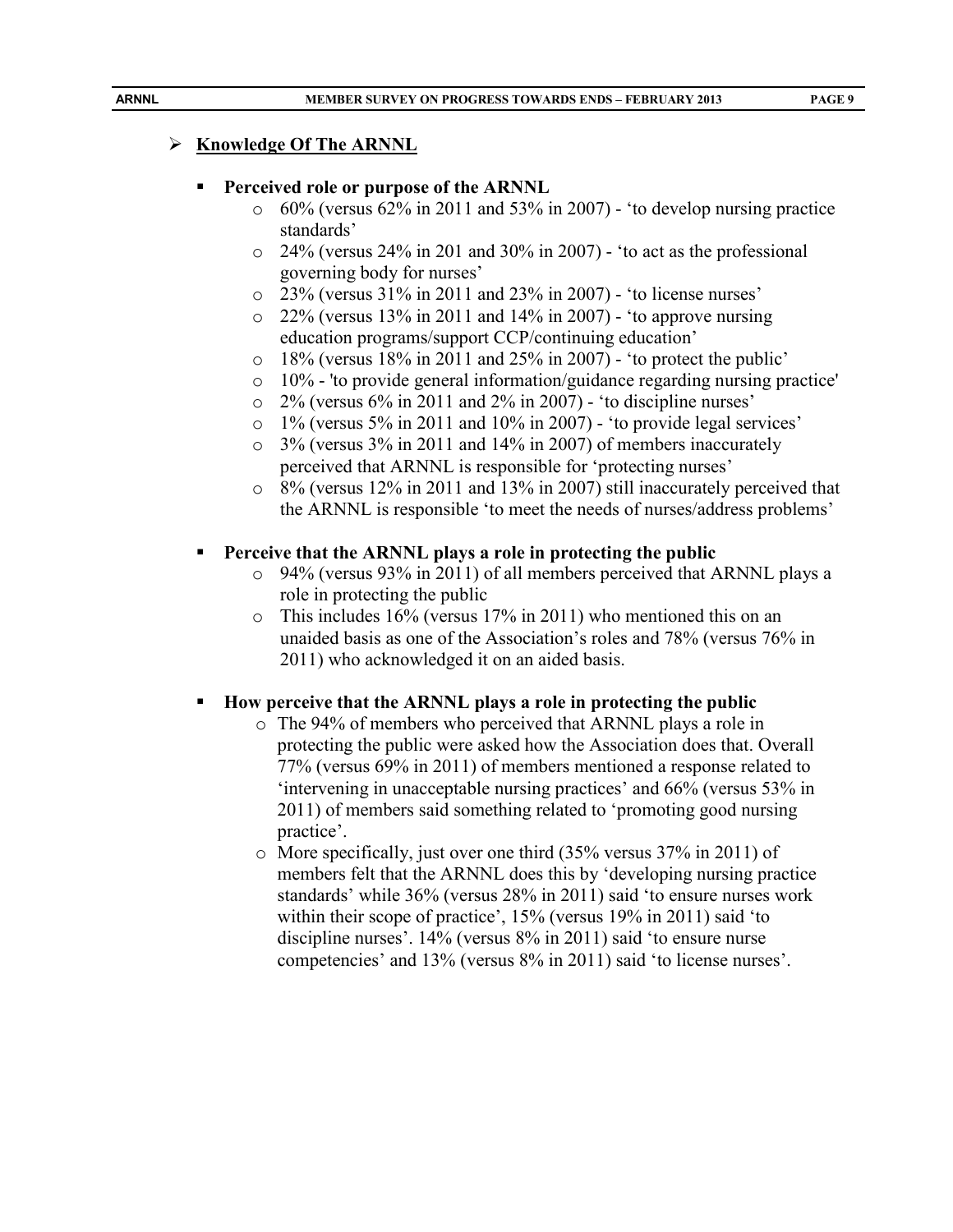- **Reasons for perceiving that the ARNNL does NOT play a role in protecting the public**
	- o Only 6% of all members surveyed perceived that the ARNNL does not play a role in protecting the public and those members were asked why not.
	- o 42% of this small segment couldn't articulate a reason for feeling that way.
	- o Nevertheless, some reasons included 'not their role/role of NLNU', 'responsibility of the hospital/health care provider', 'don't see the need', and 'to protect themselves'.

#### **Leadership**

- **Incidence of participating in any formal or informal leadership development initiatives in the past year either in your practice, profession or community**
	- $\degree$  36% (versus 37% in 2011) indicated that they have
- **What formal or informal leadership development initiatives participated in the past year either in your practice, profession or community**
	- $\degree$  43% (versus 33% in 2011) conferences
	- o 36% (versus 20% in 2011) committee participation at work
	- o 36% (versus 15% in 2011) reading journals/articles
	- o 22% (versus 19% in 2011) post-basic courses/modules/certificates
	- $\circ$  10% volunteering advocate for health and well being
	- o 8% (versus 14% in 2011) ARNNL related activities including special interest groups/workplace rep
	- o 7% (versus 8% in 2011) community/school/council
	- $\circ$  6% (versus 7% in 2011) nursing degree program.
	- $\degree$  5% (versus 6% in 2011) NLNU related activities
- **Incidence of participating in a community activity either in a professional or volunteer capacity in the past year**
	- o 35% (versus 39% in 2011 who said they did so to promote health) indicated that they have
- **Voting behaviour in various elections** 
	- $\degree$  92% (versus 91% in 2011) indicated they vote in political elections
	- o In 2007, 88% voted in a previous provincial election, 86% voted in a previous Federal election, 79% voted in a previous municipal election, and 52% voted in the previous ARNNL council election.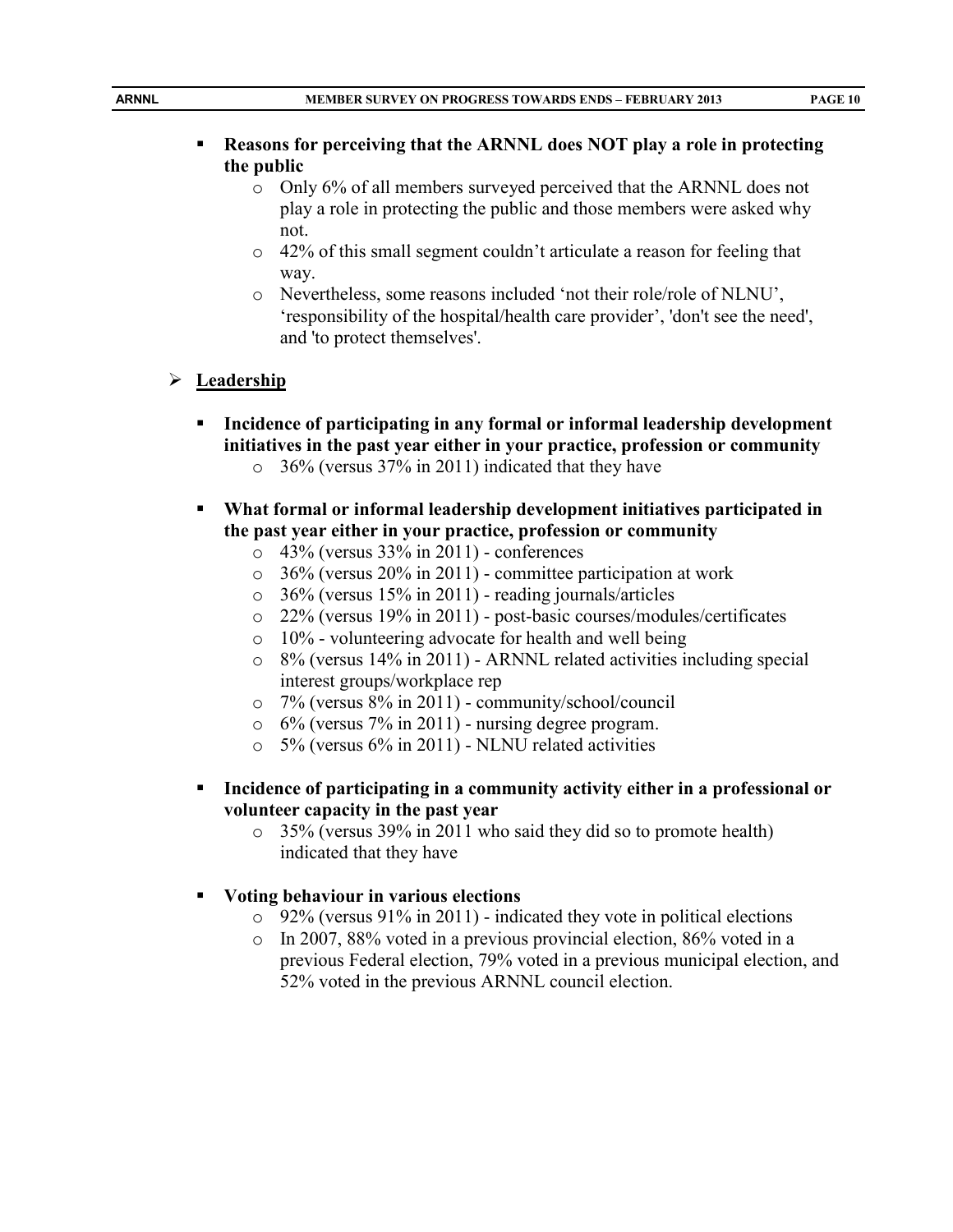# **Nursing Management**

# **Currently in a management role**

 $\circ$  12% (versus 8% in 2011 and 12% in 2007) indicated being in a management role

# **Likelihood of pursuing a career in management**

- o Those not in management were asked how likely they would be to pursue a career in management on a scale of 1-10 where 1 was 'not at all likely' and 10 was 'very likely'
	- Average response was 3.11 (versus 2.93 in 2011 and 2.71 in 2007)

# **The Canadian Nurses Protective Society**

# o **Rating of CNPS information, advice and education services**

- o New to this survey, members were asked to rate the Canadian Nurses Protective Society risk management information, advice and education services. Based on a scale of '1-10' with 1 being 'not at all valuable' and 10 being 'very valuable', on average members gave CNPS a rating of 7.25. Approximately four in ten (38%) members gave a rating of '8-10' while 24% gave a rating of '6-7' and 16% gave a rating of '5 or less'.
- o Overall, 16% of members surveyed reported that they had used CNPS's risk management information, advice or education services.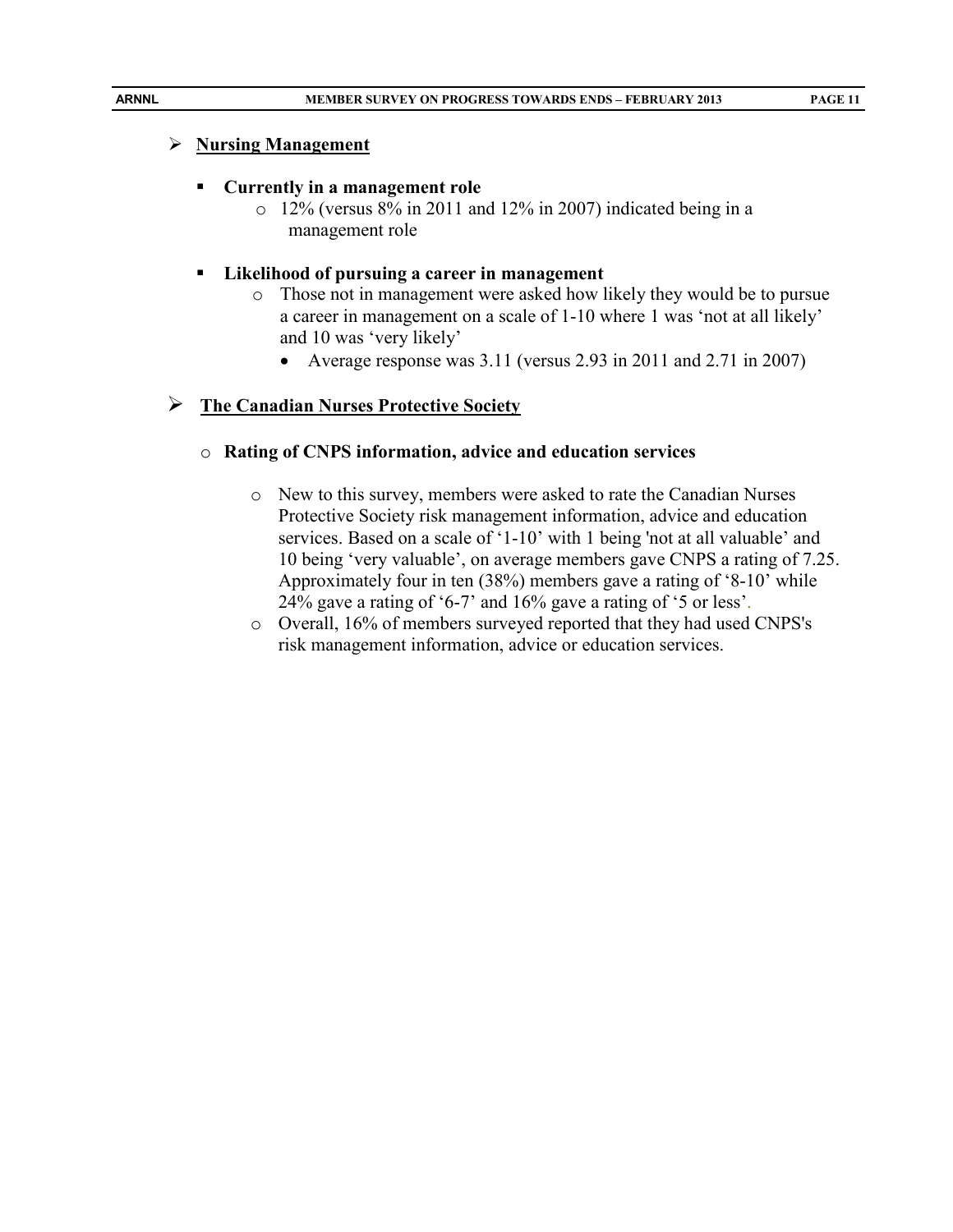# **2.0 KEY FINDINGS BY AREA OF INVESTIGATION**

#### **2.1 CONTINUING EDUCATION**

## **2.1.1 Level Of Agreement Or Disagreement With Various Statements About The Possible Influence Of ARNNL's Continuing Competence Program (CCP)**

It appears that ARNNL's CCP has had a positive impact on members. Indeed, 80% (versus 75% in 2011) agreed that the program has 'influenced their nursing practice in a positive way' and approximately 71% (versus 63% in 2011) said the CPP has 'increased their participation in professional development'. Similarly, 74% (versus 65% in 2011) reported that the CCP has 'motivated them to continue learning' and 66% (up from 54% in 2011) felt that the CCP has 'has increased their confidence to practice nursing'.

New to this survey members were asked whether their 'CPP learning plan for this year contributed to their personal career plan' and 74% agreed that it has.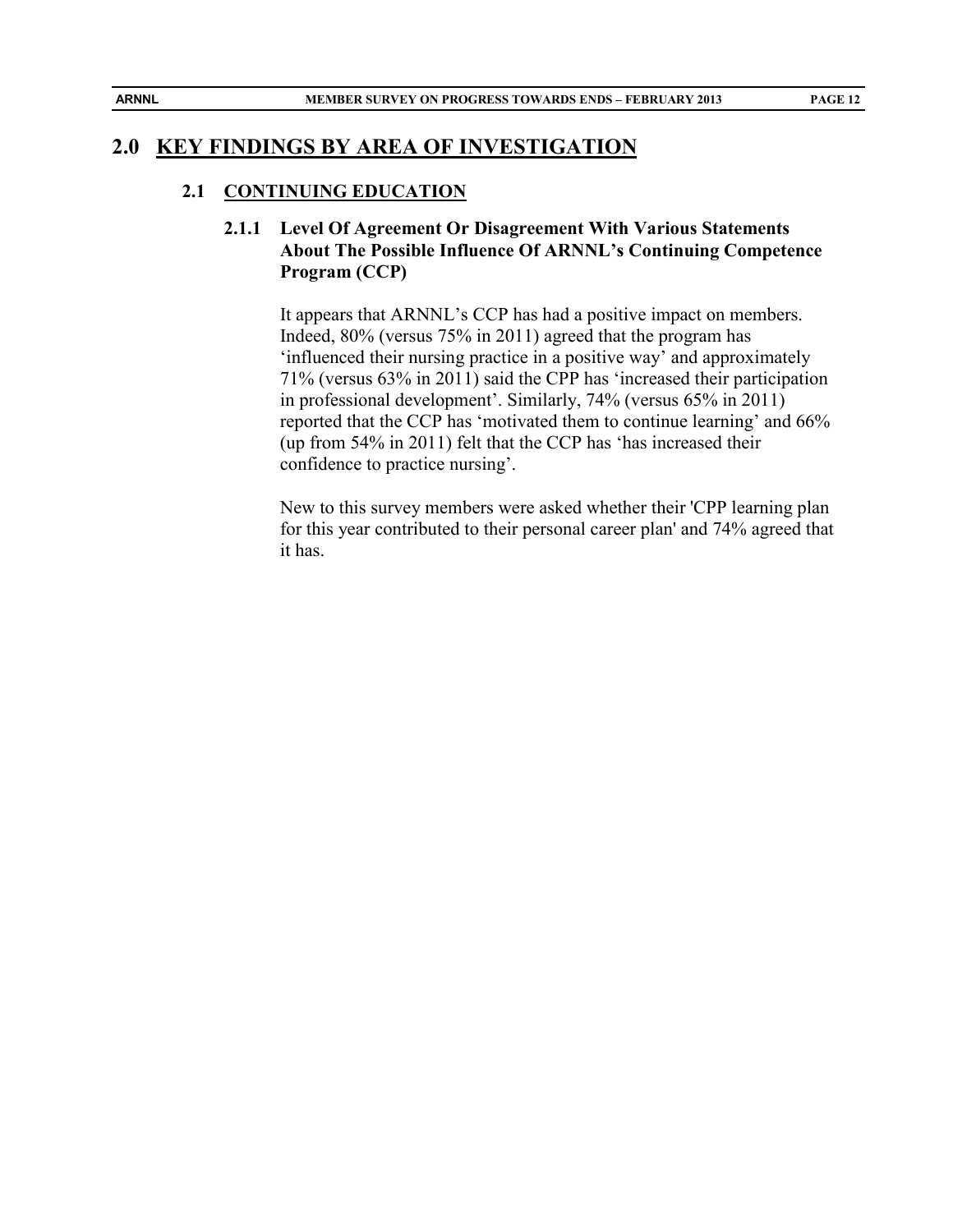#### **The Possible Influence Of ARNNL's Continuing Competence Program**

I am now going to read a list of statements about the possible influence of ARNNL's Continuing Competence Program (CCP). I would like for you to tell me if you 'strongly agree', 'agree', 'disagree', or 'strongly disagree' with each. The first one is

|                                                                                     |                          |            |                 |                                    | D.K.        | Did not        |
|-------------------------------------------------------------------------------------|--------------------------|------------|-----------------|------------------------------------|-------------|----------------|
| <b>ROTATE STATEMENTS</b>                                                            | <b>Strongly</b><br>Agree | Agree      | <b>Disagree</b> | <b>Strongly</b><br><b>Disagree</b> | (vol)       | Participate    |
| The CCP has influenced my nursing<br>practice in a positive way.                    |                          |            |                 |                                    |             |                |
| 2013                                                                                | 20%                      | 60%        | 16%             | 2%                                 | $1\%$       | $1\%$          |
| 2011                                                                                | 13%                      | 62%        | 19%             | 4%                                 | 2%          | $1\%$          |
| The CCP has increased my<br>participation in professional<br>development.           |                          |            |                 |                                    |             |                |
| 2013<br>2011                                                                        | 19%<br>14%               | 53%<br>49% | 26%<br>30%      | $1\%$<br>5%                        | $1\%$<br>2% | $1\%$<br>$1\%$ |
| The CCP has motivated me to<br>continue learning.                                   |                          |            |                 |                                    |             |                |
| 2013                                                                                | 19%                      | 55%        | 24%             | 1%                                 | $1\%$       | $1\%$          |
| 2011                                                                                | 15%                      | 50%        | 29%             | 4%                                 | 2%          | $1\%$          |
| The CCP has increased my confidence<br>to practice nursing.                         |                          |            |                 |                                    |             |                |
| 2013                                                                                | 12%                      | 54%        | 30%             | 2%                                 | $1\%$       | $1\%$          |
| 2011                                                                                | 8%                       | 46%        | 38%             | 4%                                 | 2%          | $1\%$          |
| Your CPP learning plan for this year<br>contributed to your personal career<br>plan | 13%                      | 61%        | 23%             | $1\%$                              | $1\%$       | 2%             |

Those who 'strongly agreed' with 'The CCP has influenced my nursing practice in a positive way' included a higher than average (20%) proportion of the following:

Those aged 60 or more  $(53%)$ 

#### **2.1.2 Stage Regarding A Career Plan To Guide Life Long Learning**

Approximately 80% (versus 65% in 2011) of members are at some stage in developing a career plan to guide their life long learning and an additional 11% (versus 15% in 2011) said they 'don't have a plan yet but will at some point'. Consequently, only 10% (down from 19% in 2011) indicated that they 'don't see a need for a career plan'.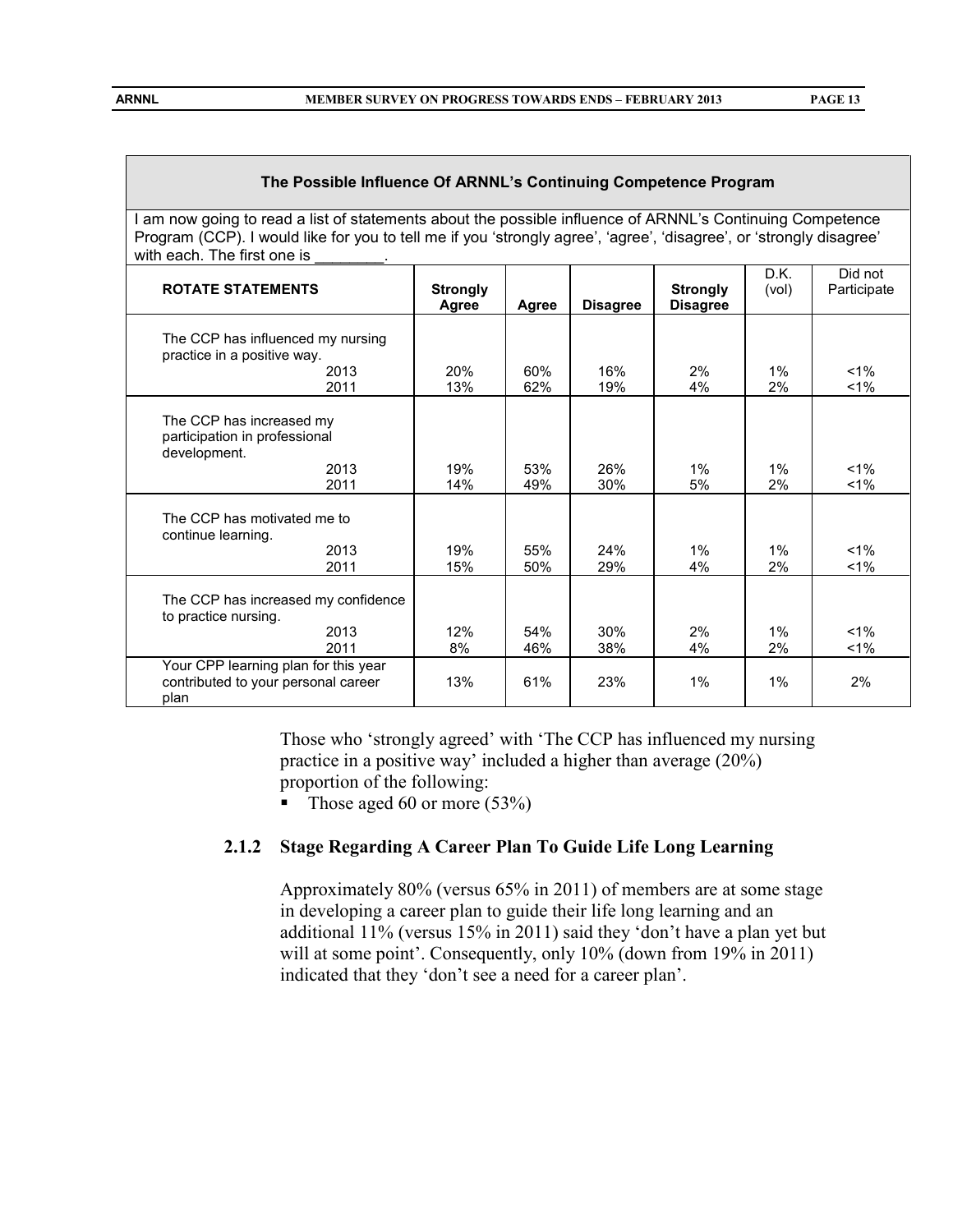In terms of the 80% of members who are at some stage in developing a plan, 32% (up from 25% in 2011) actually have a written plan, 21% (versus 19% in 2011) are 'thinking about it', 20% (versus 17% in 2011) 'have conceptualized options but nothing more yet' and 7% (versus 4% in 2011) 'have talked to a mentor/other about creating a plan'.

| <b>Stage Regarding A Career Plan To Guide Life Long Learning</b>                                                             |           |              |           |         |  |  |  |
|------------------------------------------------------------------------------------------------------------------------------|-----------|--------------|-----------|---------|--|--|--|
| It is recommended that nurses develop a career plan to guide<br>life long learning. I will read out a list of statements and |           |              |           |         |  |  |  |
| please tell me which best describes your plan                                                                                |           |              |           |         |  |  |  |
| 2011<br>2013                                                                                                                 |           |              |           |         |  |  |  |
|                                                                                                                              | Frequency | Percent      | Frequency | Percent |  |  |  |
| Thinking about it                                                                                                            | 85        | 21           | 97        | 19      |  |  |  |
| Have conceptualized options but<br>nothing more                                                                              | 79        | 20           | 85        | 17      |  |  |  |
| Talking to a mentor/other about<br>creating a plan                                                                           | 29        | 7            | 18        | 4       |  |  |  |
| Have a written plan                                                                                                          | 128       | 32           | 125       | 25      |  |  |  |
| Don't have a plan yet but will at some<br>point                                                                              | 3         | 11           | 74        | 15      |  |  |  |
| Don't see the need for a plan                                                                                                | 38        | 10           | 95        | 19      |  |  |  |
| Refused                                                                                                                      | 0         | $\mathbf{0}$ | 1         | 0.2     |  |  |  |
| Don't know                                                                                                                   | 0         | 0            | 6         | 1       |  |  |  |
| Total                                                                                                                        | 402       | 100.0        | 501       | 100.0   |  |  |  |

Those who already have a written plan included a higher than average (32%) proportion of the following segments:

- Those aged 50 to 59 (40% of this segment have a written plan)
- Those aged 60 or more  $(53\%)$
- Those with more than 20 years nursing experience  $(40\%)$
- Those in admin/management (56%)
- Those whose primary area of responsibility is education (39%)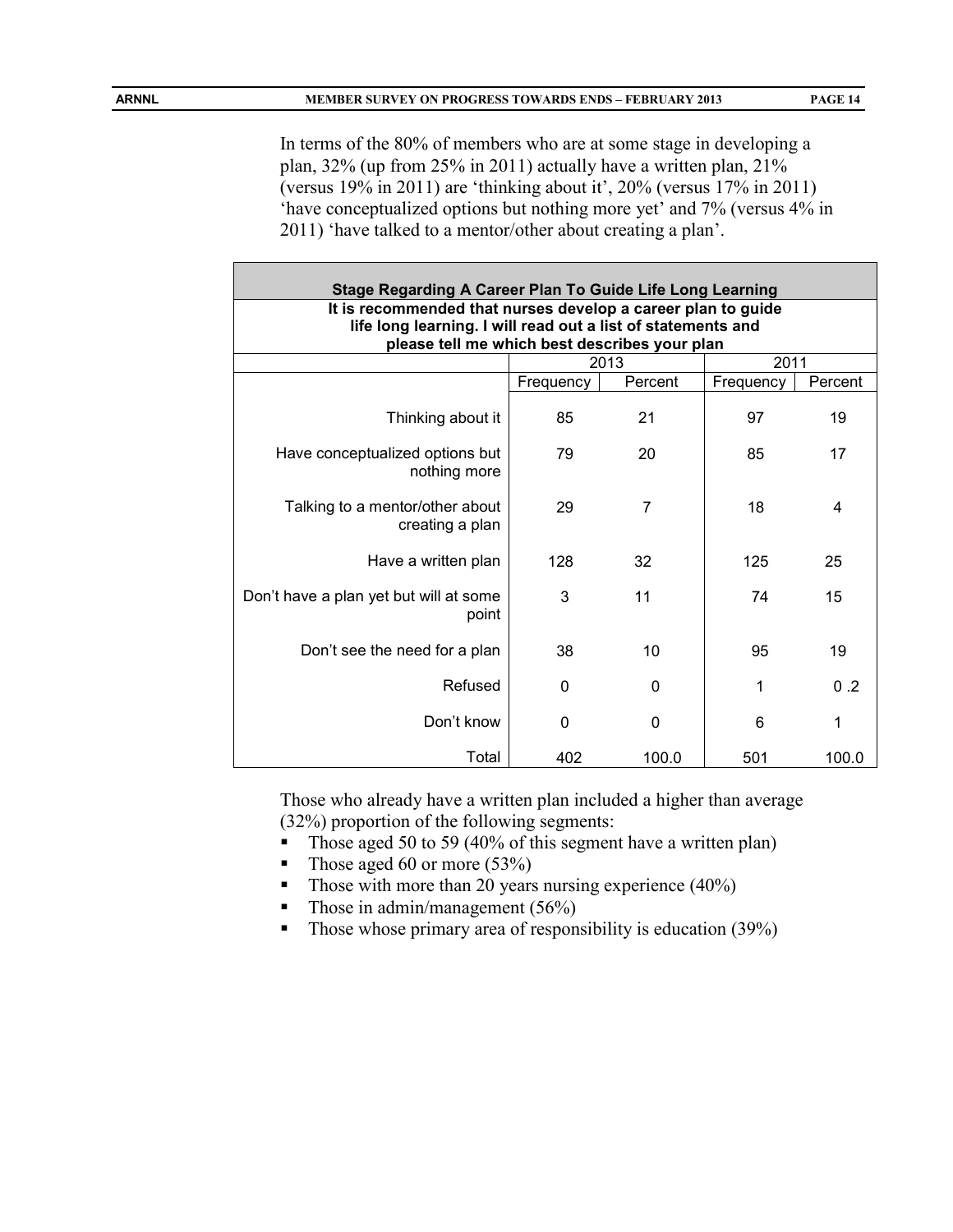Those who don't see a need for a written plan included a higher than average (10%) proportion of the following segments:

- Those aged 50 to 59 (21%)
- Those aged 60 or more  $(24%)$
- Those with more than 20 years nursing experience  $(19\%)$
- Those working in education  $(19\%)$

#### **2.2 SAFETY/QUALITY CARE/CONFIDENTIALITY ISSUES**

#### **2.2.1 Level Of Agreement Or Disagreement With Various Statements About RN's Role In Proactively Advocating For Quality Client Care**

The level of agreement with the various statements suggest that members feel they proactively advocate for quality client care whenever they can via 'taking action to improve quality care' (97% versus 96% in 2011), 'promoting strategies that support population health' (92% versus 91% in 2011), 'participating in decision making regarding client care standards' (85% versus 88% in 2011), 'having autonomy to make decisions about their professional practice' (84% versus 86% in 2011), and to a somewhat lesser extent 'participating in decision making regarding their work environment' (72% versus 77% in 2011). On the latter note, 27% (versus 21%) disagreed that they participate in that type of decision making.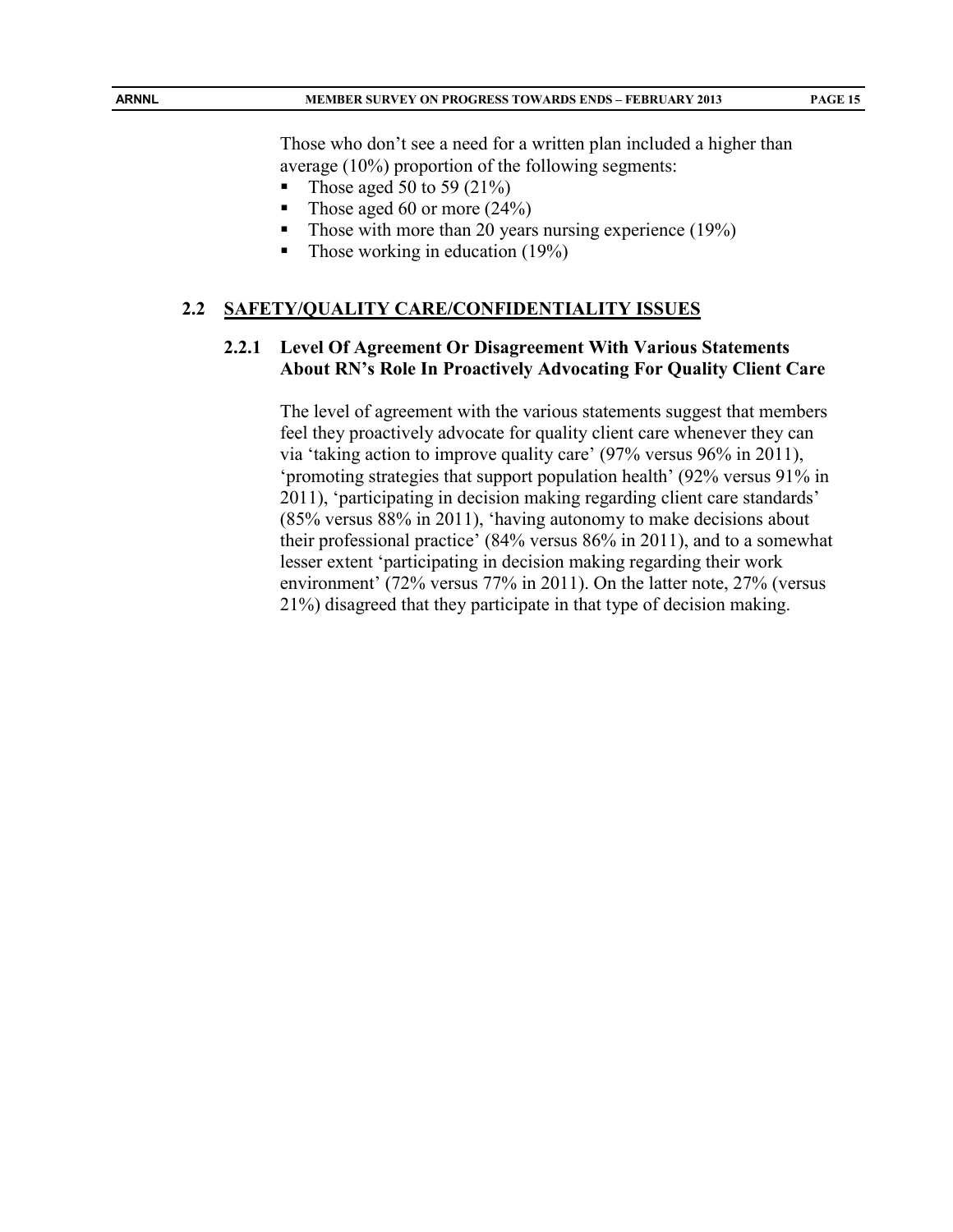#### **Perceptions About RN's Role In Proactively Advocating For Quality Client Care**

I am now going to read a list of statements about RN's role in proactively advocating for quality client care. I would like for you to tell us your perception - if you 'strongly agree', 'agree', 'disagree', or 'strongly disagree' with each. The first one is ...\_\_\_\_

| <b>ROTATE STATEMENTS</b>                                                                                                  | <b>Strongly</b> |              | <b>Disagre</b> | <b>Strongly</b> |                |                |
|---------------------------------------------------------------------------------------------------------------------------|-----------------|--------------|----------------|-----------------|----------------|----------------|
|                                                                                                                           | Agree           | <b>Agree</b> | е              | <b>Disagree</b> | D.K.           | N/A            |
| Nurses in my area of practice promote<br>strategies that support population health                                        |                 |              |                |                 |                |                |
| 2013<br>2011                                                                                                              | 23%<br>22%      | 68%<br>69%   | 7%<br>5%       | 1<br>$1\%$      | $1\%$<br>1%    | $1\%$<br>3%    |
| Nurses in my area of practice have<br>autonomy to make decisions about their<br>professional practice<br>2013<br>2011     | 23%<br>22%      | 61%<br>64%   | 13%<br>11%     | 3%<br>1%        | $1\%$<br>$1\%$ | $1\%$<br>$1\%$ |
| Nurses in my area of practice participate in<br>decision making regarding client care<br>standards<br>2013                | 26%<br>26%      | 59%<br>62%   | 13%<br>9%      | 1%<br>1%        | $1\%$<br>1%    | $1\%$<br>2%    |
| 2011<br>Nurses in my area of practice participate in<br>decision making regarding the work<br>environment<br>2013<br>2011 | 15%<br>17%      | 57%<br>60%   | 24%<br>19%     | 4%<br>2%        | 1%<br>1%       | $1\%$<br>2%    |
| Nurses in my area of practice take action to<br>improve quality care<br>2013<br>2011                                      | 32%<br>32%      | 65%<br>64%   | 2%<br>3%       | $1\%$<br>$1\%$  | $1\%$<br>$1\%$ | $1\%$<br>2%    |

Those who 'strongly agreed' with 'Nurses in my area of practice promote strategies that support population health' included a higher than average (23%) proportion of the following:

- $\blacksquare$  Those working in community health (49%)
- Those working in Community Health Centres  $(46%)$
- Those working in an educational institution  $(41\%)$

Those who 'strongly agreed' with 'Nurses in my area of practice take action to improve quality care' included a higher than average (32%) proportion of the following:

 $\blacksquare$  Those working in Community Health Centres (51%)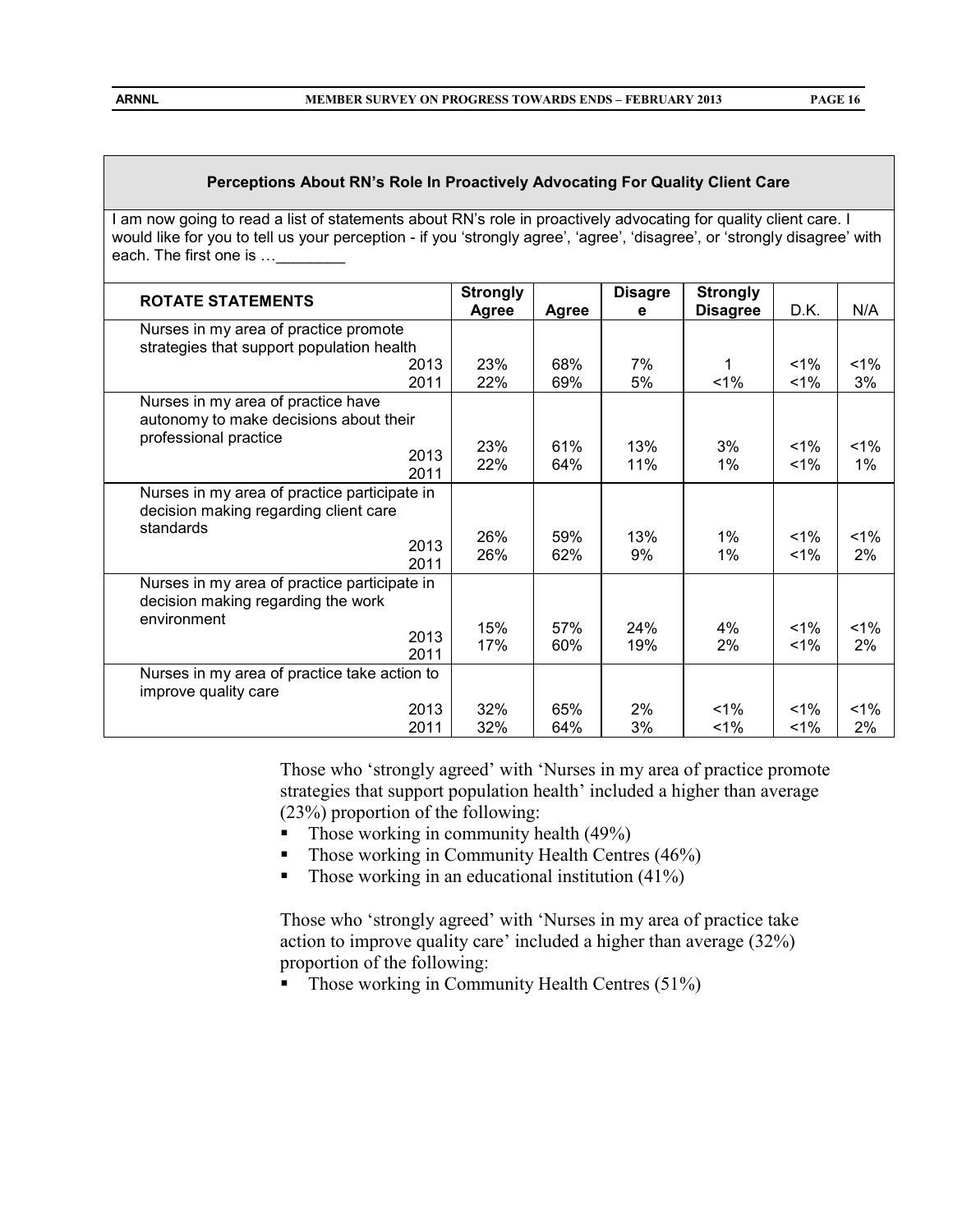#### **2.2.2 Incidence Of Having Been Involved In A Proactive Action To Improve Quality Of Care In Your Area Of Practice**

Members were asked if they had been involved in a proactive action to improve the quality of care in their area of practice during the past year and 68% (up from 61% in 2011) members said they had been.

| During the past year, have you yourself been involved in a proactive action to<br>improve the quality of care in your area of practice? |              |         |           |         |  |  |  |
|-----------------------------------------------------------------------------------------------------------------------------------------|--------------|---------|-----------|---------|--|--|--|
|                                                                                                                                         | 2013<br>2011 |         |           |         |  |  |  |
|                                                                                                                                         | Frequency    | Percent | Frequency | Percent |  |  |  |
| Yes                                                                                                                                     | 272          | 68      | 285       | 61      |  |  |  |
| No.                                                                                                                                     | 124          | 31      | 171       | 36      |  |  |  |
| Don't know/Not sure                                                                                                                     | 6            | 2       | 14        | 3       |  |  |  |
| Total                                                                                                                                   | 402          | 100.0   | 470       | 100.0   |  |  |  |

Those who indicated being involved in a proactive action to improve the quality of care in their area of practice during the past year included a higher than average (68%) proportion of the following segments:

- Those aged 40 to 49  $(77%)$
- Those aged 50 to 59 (73%)
- Those aged 60 or more  $(68\%)$
- Those with more than 20 years experience  $(77%)$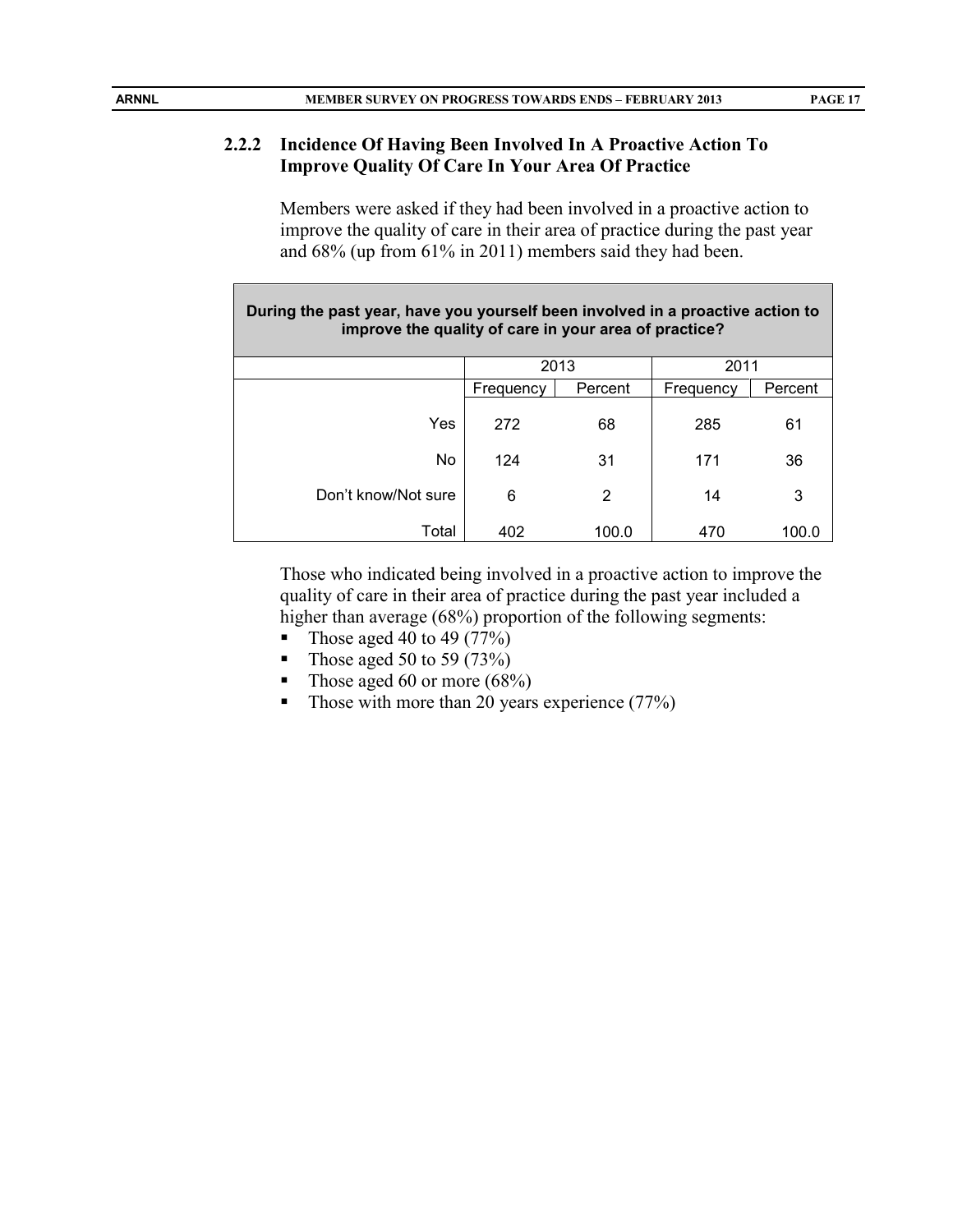## **2.2.3 Incidence Of Having Any Concerns About Client Care During The Past Year In Your Area Of Practice**

When asked if they had any concerns about client care during the past year in their area of practice, 61% responded 'yes'. This is quite a shift from the two previous surveys (50% in 2011 and 48% in 2007). Correspondingly, 38% said 'no' (versus 50% in 2011 and 51% in 2007.

| During the past year in your area of practice, have you<br>had any concerns about client care? |              |         |           |         |  |  |  |
|------------------------------------------------------------------------------------------------|--------------|---------|-----------|---------|--|--|--|
|                                                                                                | 2013<br>2011 |         |           |         |  |  |  |
|                                                                                                | Frequency    | Percent | Frequency | Percent |  |  |  |
| Yes                                                                                            | 247          | 61      | 250       | 50      |  |  |  |
| No                                                                                             | 154          | 38      | 248       | 50      |  |  |  |
| Don't know/Not sure                                                                            | 1            | 1       | 3         | 0.6     |  |  |  |
| Total                                                                                          | 402          | 100     | 501       | 100.0   |  |  |  |

Those who indicated having concerns about client care during the past year included a higher than average (61%) proportion of the following segments:

- Those working in the Eastern region (72%)
- Those working in Central region (78%)
- $\blacksquare$  Those working in nursing homes (88%)

## **2.2.4 What, If Anything, Was Done To Resolve Most Recent Concern About Client Care**

The 61% who indicated having any concerns about client care in the past year were asked what, if anything, they did to resolve the concern. As in previous surveys, the majority said that they 'talked to their supervisor/ manager' (71% versus 66% in 2011 and 74% in 2007). Another 5% (versus 9% in 2011 and 16% in 2007) 'filled out a Professional Practice Occurrence form/referred to the Professional Practice Committee' and 17% (versus 12% in 2011 and 7% in 2007) consulted colleagues/coworkers'. Other alternatives were each mentioned by fewer than 5% of members including, 'referred to others such as doctor/Social Services/Social worker', 'consulted with ARNNL staff/referred to ARNNL's protocol', 'consulted a union rep', 'did a managerial assessment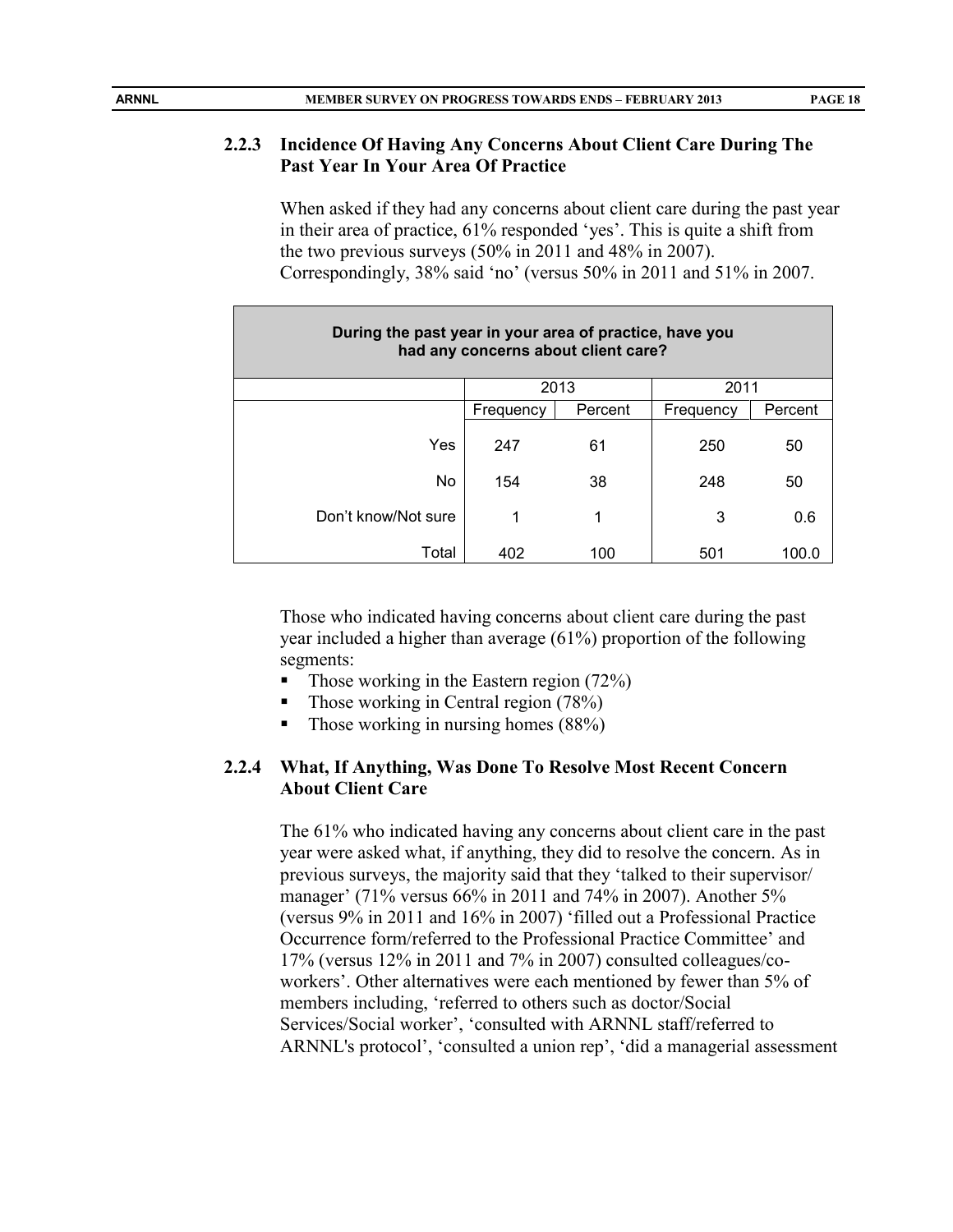to correct problem', 'education' and 'spoke with family of client'…among other options. Nevertheless, one individual said 'nothing can be changed' and three individuals indicated that they 'had left their job because they didn't agree with how things were done'.

|                                                                      | Thinking about your most recent concern about client safety, |                          |                 |  |  |  |
|----------------------------------------------------------------------|--------------------------------------------------------------|--------------------------|-----------------|--|--|--|
| what, if anything, did you do to resolve this concern?               |                                                              |                          |                 |  |  |  |
| All responses                                                        |                                                              |                          |                 |  |  |  |
|                                                                      | 2013<br>$(N=247)$                                            | 2011<br>$(N=249)$        | 2007<br>(N=240) |  |  |  |
| Consulted my manager/supervisor                                      | 71%                                                          | 66%                      | 74%             |  |  |  |
| Reported problems to higher level employees                          |                                                              | 11%                      | 13%             |  |  |  |
| Filled out a Professional Practice Occurrence form/referred to       |                                                              |                          |                 |  |  |  |
| <b>Professional Practice Committee</b>                               | 5%                                                           | 9%                       | 16%             |  |  |  |
| Consulted my colleagues/co-workers/spoke with the nurse treating the |                                                              |                          |                 |  |  |  |
| client                                                               | 17%                                                          | 12%                      | 7%              |  |  |  |
| Request for extra staff                                              |                                                              |                          | 6%              |  |  |  |
| Referred to other such as doctor/Social Services/Social worker       | 3%                                                           | 6%                       | 5%              |  |  |  |
| Implemented policies/standards/procedures                            |                                                              | 4%                       | 1%              |  |  |  |
| Consulted with ARNNL staff/referred to ARNNL's protocol              | 1%                                                           | 3%                       | 4%              |  |  |  |
| didn't do anything/didn't report it/nothing can be changed           | $1\%$                                                        | 1%                       | 3%              |  |  |  |
| Took extra care/spent more time with the client                      |                                                              | 2%                       | 2%              |  |  |  |
| Consulted union rep/filed a grievance                                | 2%                                                           | 2%                       | 2%              |  |  |  |
| Sought or arranged education                                         | 2%                                                           | $1\%$                    |                 |  |  |  |
| Did a managerial assessment to correct problem (action plan)         | 3%                                                           | 1%                       | 1%              |  |  |  |
| Spoke with family of client                                          | $1\%$                                                        | 1%                       | $1\%$           |  |  |  |
| Referred to Nursing Council                                          |                                                              |                          | 1%              |  |  |  |
| Left job because didn't agree with how things were done              | 1%                                                           | $\overline{\phantom{0}}$ |                 |  |  |  |
| Other                                                                | 5%                                                           | 5%                       | 2%              |  |  |  |
| Don't know                                                           | 2%                                                           | 2%                       | $1\%$           |  |  |  |
| TOTAL                                                                | 100.0%                                                       | 100.0%                   | 100.0%          |  |  |  |

**NOTE: Total adds to more than 100% due to multiple responses.**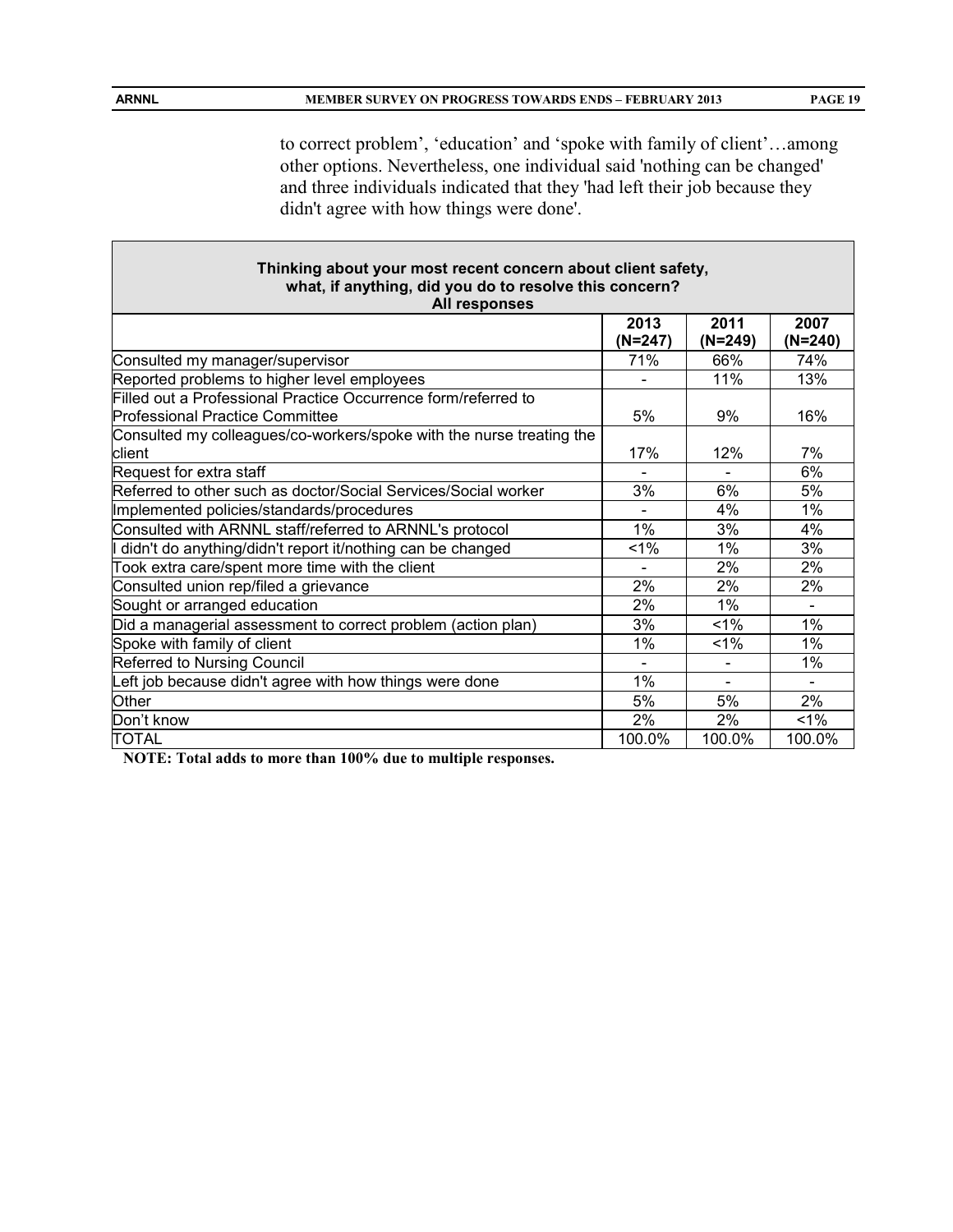### **2.2.5 How Successful Were Your Actions In Addressing The Concern About Client Care**

Just over six in ten (62% versus 63% in 2011) of the members who had concerns about client care said that they were successful in addressing the concern while 34% (versus 32% in 2011) said they weren't successful.

| How successful were your actions in addressing the concern you had about<br>client care? |              |         |           |         |  |  |  |
|------------------------------------------------------------------------------------------|--------------|---------|-----------|---------|--|--|--|
|                                                                                          | 2013<br>2011 |         |           |         |  |  |  |
|                                                                                          | Frequency    | Percent | Frequency | Percent |  |  |  |
| Very successful                                                                          | 28           | 11      | 46        | 18      |  |  |  |
| Somewhat successful                                                                      | 125          | 51      | 112       | 45      |  |  |  |
| Not very successful                                                                      | 49           | 20      | 45        | 18      |  |  |  |
| Not successful at all                                                                    | 35           | 14      | 36        | 14      |  |  |  |
| Can't recall/Don't know                                                                  | 10           | 4       | 11        | 4       |  |  |  |
| Total                                                                                    | 247          | 100.0   | 250       | 100.0   |  |  |  |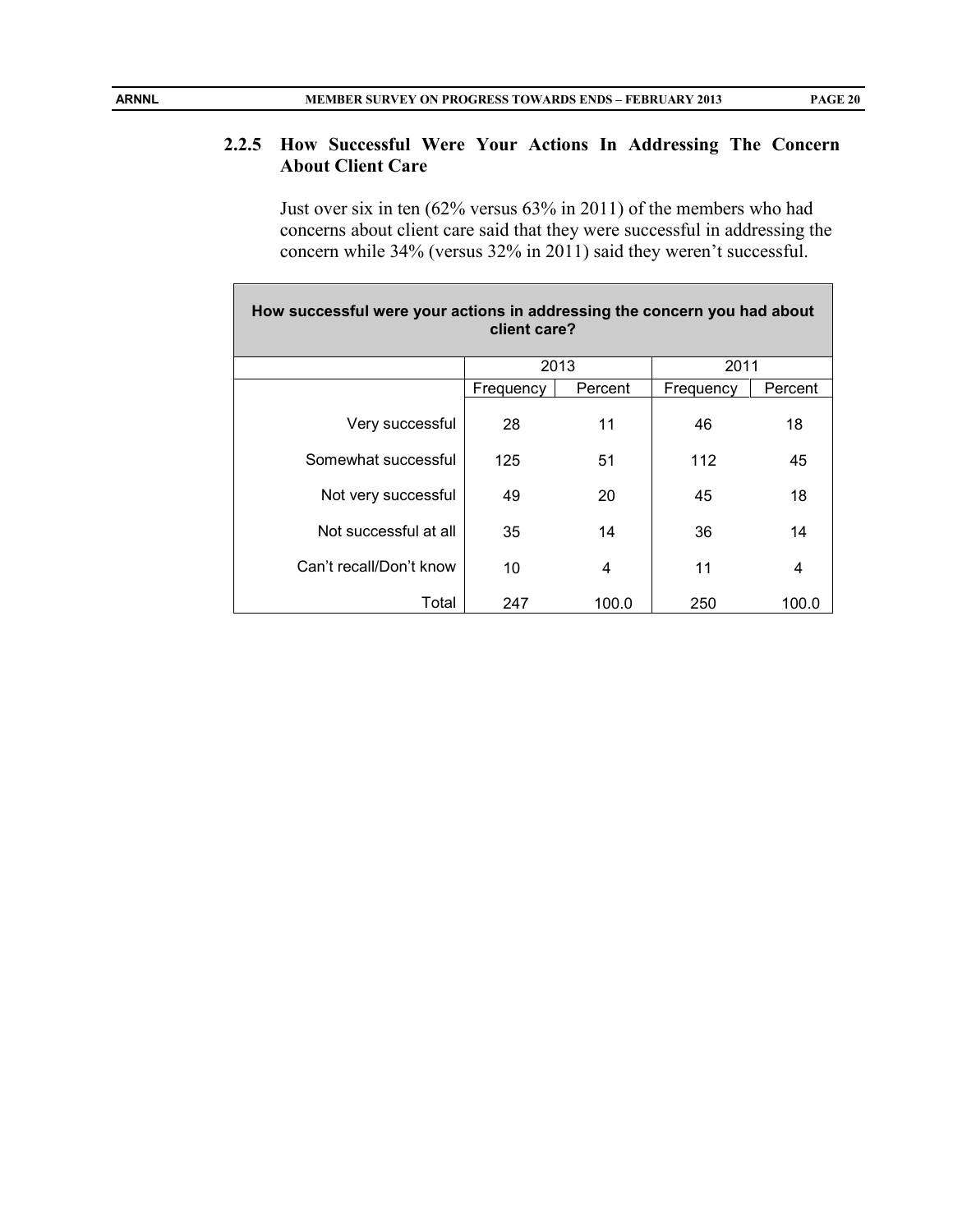# **2.2.6 How Frequently Used ARNNL's Publication Called 'Standards For Nursing Practice'**

More than eight in ten (83% versus 70% in 2011) members indicated that they have referred to the Standards for Nursing Practice either 'often' (46% versus 32% in 2011) or 'occasionally' (37% versus 38% in 2011). Another 12% (versus 18% in 2011) said they had 'rarely' referenced it while 6% (versus 12% in 2011) said they never referred to the publication at all.

| How frequently have you used ARNNL's 'Standards for Nursing Practice'? |           |                   |                       |           |         |                       |  |  |
|------------------------------------------------------------------------|-----------|-------------------|-----------------------|-----------|---------|-----------------------|--|--|
|                                                                        |           | 2013              |                       |           | 2011    |                       |  |  |
|                                                                        | Frequency | Percent           | Cumulative<br>Percent | Frequency | Percent | Cumulative<br>Percent |  |  |
| Often                                                                  | 184       | 46                | 46                    | 162       | 32      | 32                    |  |  |
| Occasionally                                                           | 148       | 37                | 83                    | 190       | 38      | 70                    |  |  |
| Rarely                                                                 | 47        | $12 \overline{ }$ | 94                    | 89        | 18      | 88                    |  |  |
| Never                                                                  | 23        | 6                 | 100                   | 44        | 9       | 97                    |  |  |
| Can't recall/don't<br>know                                             | 0         | 0                 |                       | 16        | 3       | 100.0                 |  |  |
| Total                                                                  | 402       | 100.0             |                       | 501       | 100.0   |                       |  |  |

Those who indicated using ARNNL's Standards for Nursing Practice 'often' included a higher than average (46%) proportion of the following segments:

- Those with 1 to 10 years experience  $(58%)$
- Those aged 20 to 29  $(60\%)$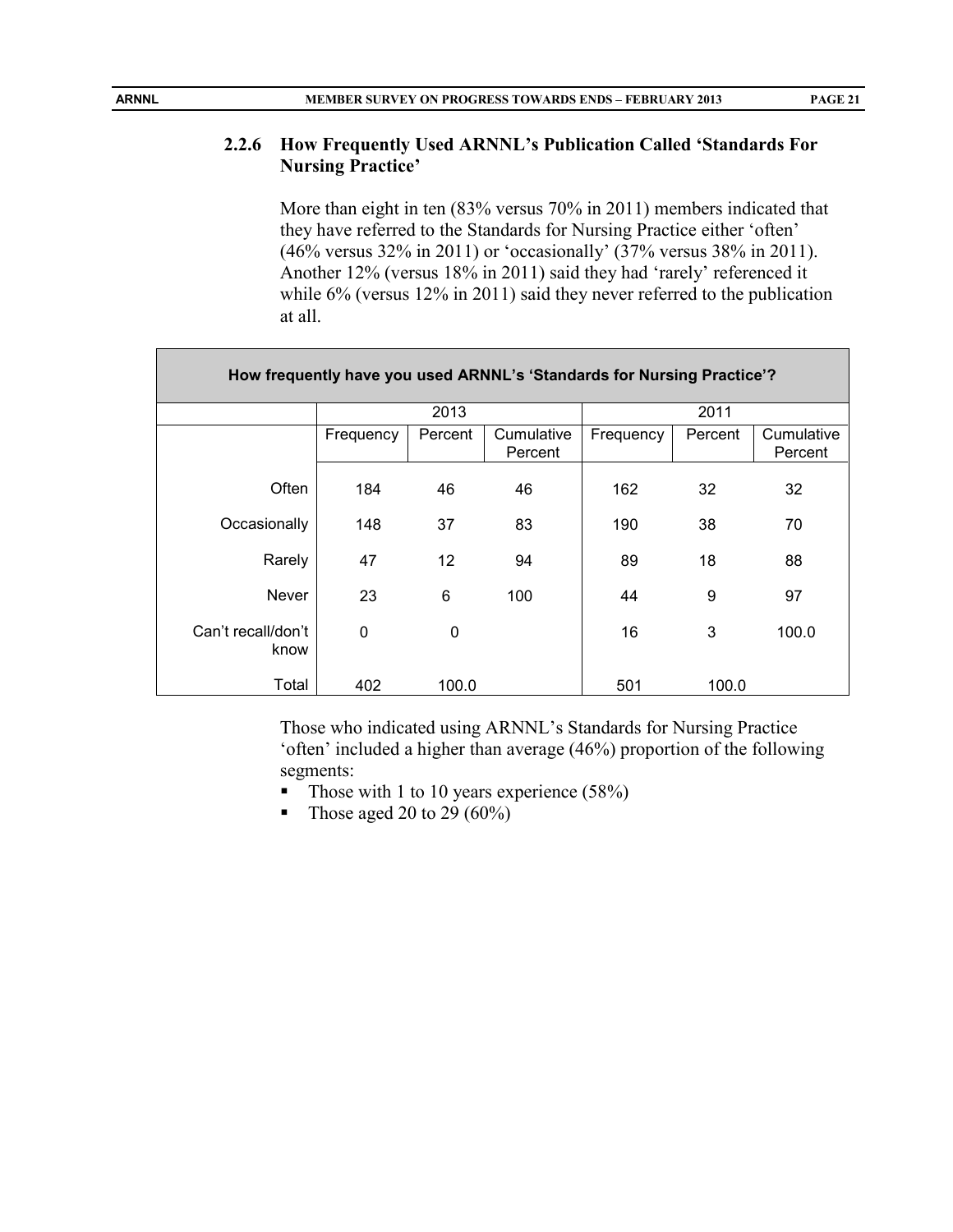# **PAGE 22**

#### **2.2.7 Reasons For Consulting ARNNL's 'Standards For Nursing Practice' Publication**

When asked why they consulted the Standards for Nursing Practice publication over one in three (36% versus 56% in 2011 and 25% in 2007) members referred to it to 'determine that what they are doing is ethical nursing practice/to take action on a nursing practice or ethical problem at work'. Another 32% (up from 22% in 2011 and 20% in 2007) said that they simply referred to the publication for 'general information/refresher/ to browse through it/see new standards' while 15% (versus 8% in 2011 and 31% in 2007) used it 'for study purposes', 8% for 'information on client care' (versus 2% in 2011 and 3% in 2007) and 6% (versus 3% in 2011 and 9% in 2007) referred to it 'to guide program development'. Other uses were each mentioned by 4% or fewer respondents.

| Why did you consult the Standards for Nursing Practice?<br>All responses                                                                                         |                 |                   |                 |  |  |  |  |
|------------------------------------------------------------------------------------------------------------------------------------------------------------------|-----------------|-------------------|-----------------|--|--|--|--|
|                                                                                                                                                                  | 2007<br>(N=187) | 2011<br>$(N=439)$ | 2013<br>(N=379) |  |  |  |  |
| For study purposes/used it during participation in an educational<br>program/as a basic nursing student                                                          | 31%             | 8%                | 15%             |  |  |  |  |
| General information/refresher/review/browse through it/to see<br>new standards                                                                                   | <b>20%</b>      | 22%               | 32%             |  |  |  |  |
| To determine that what you are doing is ethical nursing<br>practice/to take action on an ethical problem/to take action on a<br>nursing practice problem at work | 25%             | 56%               | 36%             |  |  |  |  |
| Use it as a research tool                                                                                                                                        | 14%             | 6%                | 1%              |  |  |  |  |
| To guide program development                                                                                                                                     | 9%              | 3%                | 6%              |  |  |  |  |
| To confirm patient safety issues/to check policies                                                                                                               | 6%              | 2%                | 3%              |  |  |  |  |
| To justify what you do as a RN/explain to others what RNs do                                                                                                     | 6%              |                   | 2%              |  |  |  |  |
| Job requirements for orientation of new staff/teaching                                                                                                           | 4%              | $1\%$             | 4%              |  |  |  |  |
| To check legal/libel issues/to check procedure for official inquiry                                                                                              | 4%              | $1\%$             | 3%              |  |  |  |  |
| Information for client care                                                                                                                                      | 3%              | 2%                | 8%              |  |  |  |  |
| Assess your competence to practice                                                                                                                               | 2%              | 2%                | 2%              |  |  |  |  |
| Assess expectations for practice/performance evaluation                                                                                                          | 1%              | $1\%$             | 2%              |  |  |  |  |
| Other                                                                                                                                                            | 2%              | 4%                | 2%              |  |  |  |  |
| Don't know                                                                                                                                                       | 8%              | 6%                | 10%             |  |  |  |  |
| TOTAL                                                                                                                                                            | 100.0%          | 100.0%            |                 |  |  |  |  |

**NOTE: Total adds to more than 100% due to multiple responses.**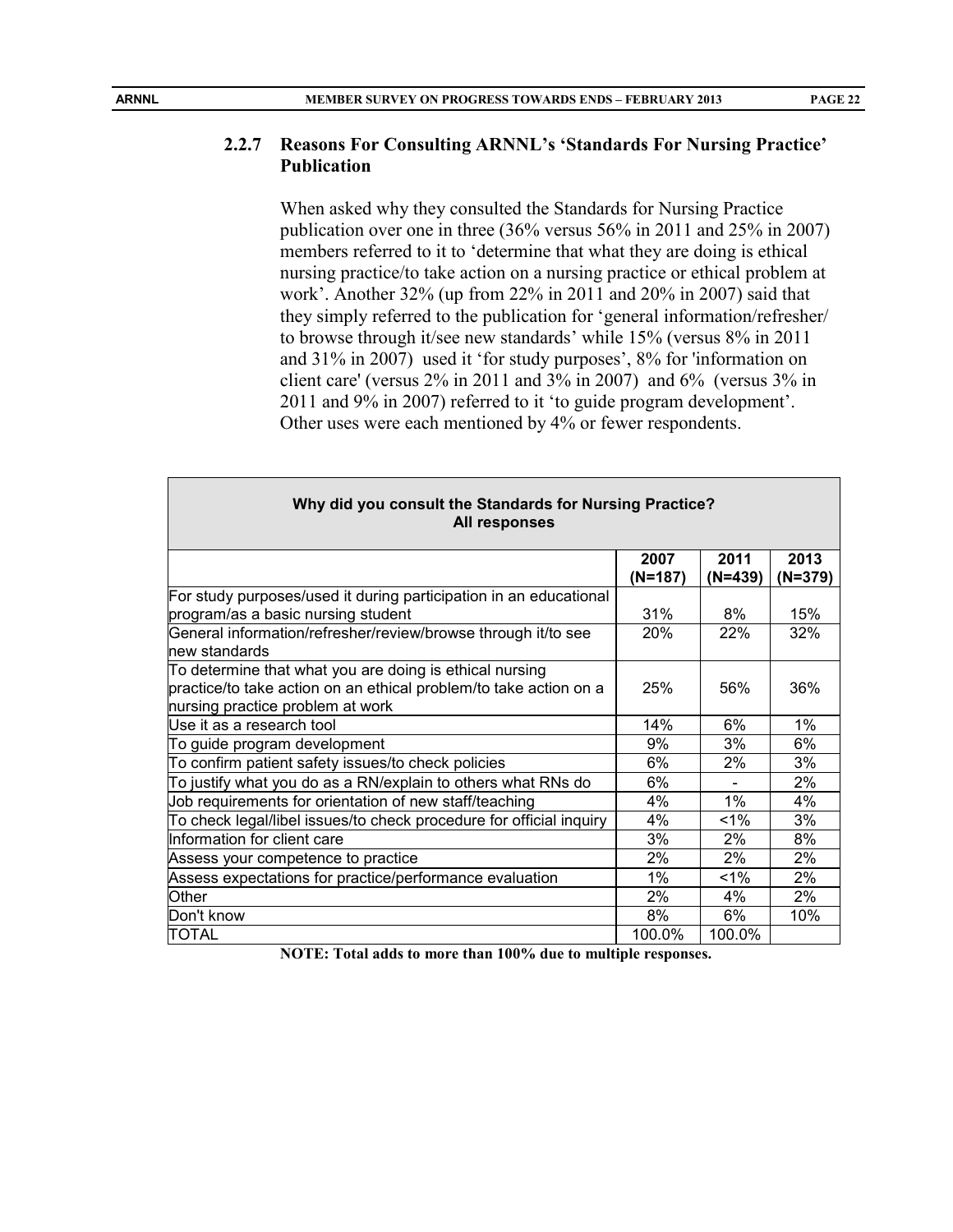#### **2.2.8 How Frequently Used The Code Of Ethics For Registered Nurses**

Over six in ten (63% up from 51% in 2011) of all members indicated that they have referred to the Code of Ethics either often or occasionally (versus 83% for The Standards for Nursing Practice).

Of these 63%, members indicated they referred to The Code of Ethics 'often' (33% versus 24% in 2011) or 'occasionally' (30% versus 27% in 2011). Another 22% (versus 26% in 2011) said they had 'rarely' referenced it while 14% (versus 19% in 2011) said they never referred to the publication at all.

| How frequently have you used CNA's Code of Ethics for Nurses? |                |         |                       |           |         |                       |  |  |
|---------------------------------------------------------------|----------------|---------|-----------------------|-----------|---------|-----------------------|--|--|
|                                                               |                | 2013    |                       |           | 2011    |                       |  |  |
|                                                               | Frequency      | Percent | Cumulative<br>Percent | Frequency | Percent | Cumulative<br>Percent |  |  |
| Often                                                         | 132            | 33      | 33                    | 118       | 24      | 24                    |  |  |
| Occasionally                                                  | 122            | 30      | 63                    | 136       | 27      | 51                    |  |  |
| Rarely                                                        | 89             | 22      | 85                    | 130       | 26      | 77                    |  |  |
| <b>Never</b>                                                  | 57             | 14      | 99                    | 93        | 19      | 95                    |  |  |
| Can't recall/don't<br>know                                    | $\overline{2}$ | .5      | 100.0                 | 24        | 5       | 100.0                 |  |  |
| Total                                                         | 402            | 100.0   |                       | 501       | 100.0   |                       |  |  |

Those who indicated using CNA's Code of Ethics 'often' included a higher than average (33%) proportion of the following segments:

- Those aged 20 to 29  $(51\%)$
- Those with 1 to 10 years experience  $(44\%)$
- $\blacksquare$  Those in education (39%)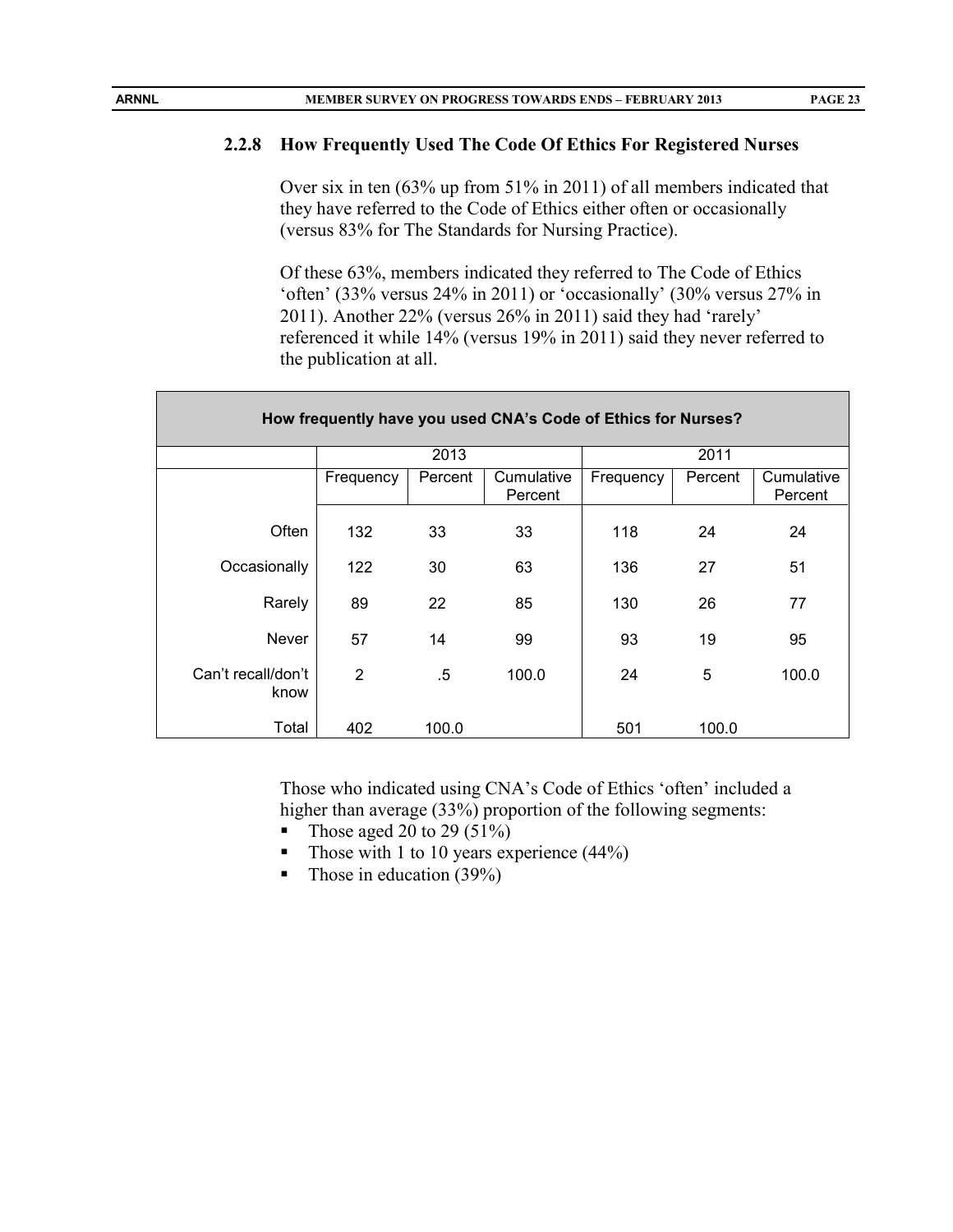#### **2.2.9 Reasons For Consulting The Code Of Ethics For Registered Nurses**

When asked why they consulted the Code of Ethics 41% (versus 56% in 2011 and 23% in 2007) said it was 'to take action on a nursing practice or ethical problem/confirm ethics', 31% (versus 21% in 2011 and 26% in 2007) referred to it for 'self interest/general information/reference/browse through it', 12% (versus 10% in 2011 and 46% in 2007) said they used it 'for study purposes/during participation in an educational program/basic nursing student', 9% (versus 2% in 2011 and 3% in 2007) used it 'to obtain information for client care', 4% (versus 5% in 2011 and 14% in 2007) used the Code of Ethics 'as a research tool' and 4% (2% in 2011 and 5% in 2007) used it 'to guide program development'. Other uses were each mentioned by 2% or fewer of respondents.

| Why did you consult the Code of Ethics for Registered Nurses?<br>All responses                                                                                                                                                                                           |           |           |           |  |  |  |  |
|--------------------------------------------------------------------------------------------------------------------------------------------------------------------------------------------------------------------------------------------------------------------------|-----------|-----------|-----------|--|--|--|--|
|                                                                                                                                                                                                                                                                          | 2007      | 2011      | 2013      |  |  |  |  |
|                                                                                                                                                                                                                                                                          | $(N=203)$ | $(N=387)$ | $(N=339)$ |  |  |  |  |
| Self interest/general info/reference/ browse through it                                                                                                                                                                                                                  | 26%       | 21%       | 31%       |  |  |  |  |
| For study purposes/used it during participation in an educational<br>program/as a basic nursing student                                                                                                                                                                  | 46%       | 10%       | 12%       |  |  |  |  |
| To determine that what you are doing is ethical nursing<br>practice/to take action on a nursing practice problem at work/to<br>confirm patients ethics/problems/dilemmas/to take action on an<br>unsafe practice by someone else/to take action on an ethical<br>problem | 23%       | 56%       | 41%       |  |  |  |  |
| lUse it as a research tool                                                                                                                                                                                                                                               | 14%       | 5%        | 4%        |  |  |  |  |
| To guide program development                                                                                                                                                                                                                                             | 5%        | 2%        | 4%        |  |  |  |  |
| Job requirements for orientation of new staff/for teaching<br>purposes                                                                                                                                                                                                   | 4%        | 2%        | 3%        |  |  |  |  |
| To justify what you do as a RN                                                                                                                                                                                                                                           | 3%        | 2%        | 1%        |  |  |  |  |
| Information for client care                                                                                                                                                                                                                                              | 3%        | 2%        | 9%        |  |  |  |  |
| To be used in an official inquiry                                                                                                                                                                                                                                        | 2%        |           |           |  |  |  |  |
| Assess expectations for practice/for evaluation                                                                                                                                                                                                                          | 2%        | 2%        | ÷         |  |  |  |  |
| Explain to other RNs ethical beliefs and values                                                                                                                                                                                                                          | $1\%$     | $1\%$     | 2%        |  |  |  |  |
| To discuss issues with a workplace Rep                                                                                                                                                                                                                                   | $1\%$     | $1\%$     |           |  |  |  |  |
| Involved in the development of this publication                                                                                                                                                                                                                          | 5%        |           |           |  |  |  |  |
| Other                                                                                                                                                                                                                                                                    |           | 5%        | 1%        |  |  |  |  |
| Don't know                                                                                                                                                                                                                                                               | 4%        | 8%        | 9%        |  |  |  |  |
| <b>TOTAL</b>                                                                                                                                                                                                                                                             | 100.0%    | 100.0%    | 100%      |  |  |  |  |

**NOTE: Total adds to more than 100% due to multiple responses.**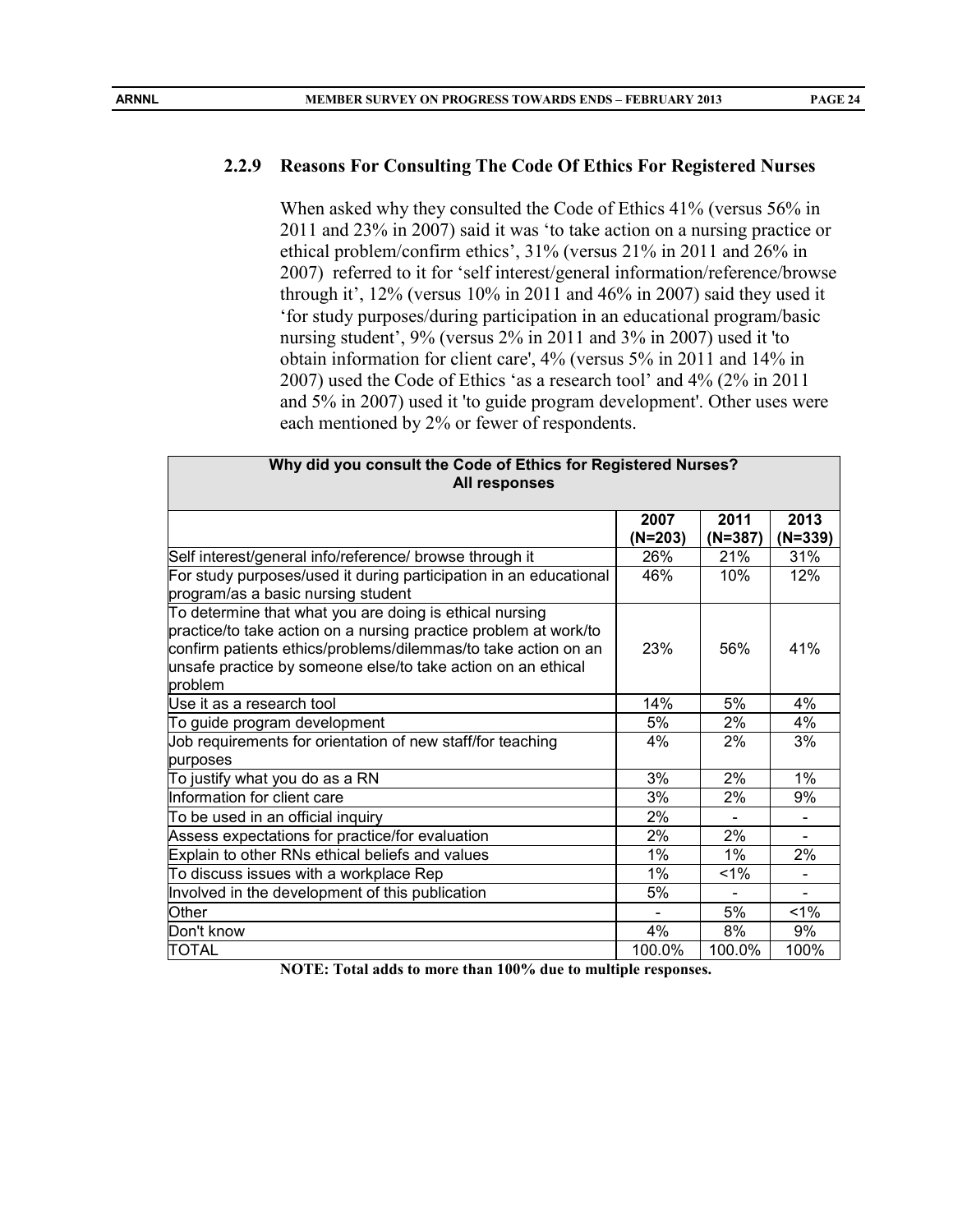#### **2.2.10 Rating Of The Overall Level Of Professionalism Displayed By RNs In Your Work Setting**

Members were asked to rate the overall level of professionalism displayed by RNs in their work setting taking into account things such as attire, attitude towards nursing, demeanour and communication with and respect for clients and colleagues. Based on a scale of '1-10' with 1 being 'very unprofessional' and 10 being 'very professional', on average members gave RNs in their work setting a rating of 8.24 (versus 8.17 in 2011) on overall professionalism. Approximately two thirds of members (65% versus 73% in 2011) of members gave a rating of '8-10' while 25% (versus 21% in 2011) gave a rating of '6-7' and 9% (versus 5% in 2011) gave a rating of '5 or less'.

#### **How would you rate the overall level of professionalism displayed by the RNs in your work setting taking into account things such as attire, attitude towards nursing, demeanor and communications with and respect for clients and colleagues (Mean =8.24 versus8.17 in 2011)**

|                                    |                | 2013    |                       | 2011           |         |                       |
|------------------------------------|----------------|---------|-----------------------|----------------|---------|-----------------------|
|                                    | Frequency      | Percent | Cumulative<br>Percent | Frequency      | Percent | Cumulative<br>Percent |
| $1 - V$ ery<br>unprofessional      | $\overline{2}$ | $.5\,$  | $.5\,$                | 1              | $\cdot$ | $\cdot$ .2            |
| $\overline{2}$                     | $\overline{7}$ | 1.7     | 2.2                   | $\pmb{0}$      |         |                       |
| 3                                  | $\overline{2}$ | $.5\,$  | 2.7                   | $\overline{2}$ | .4      | $\cdot 6$             |
| 4                                  | 3              | .7      | 3.5                   | 3              | .6      | 1.2                   |
| 5                                  | 23             | 5.7     | 9.2                   | 19             | 3.8     | 5.0                   |
| $6\phantom{1}$                     | 32             | 8.0     | 17.2                  | 19             | 3.8     | 8.8                   |
| $\overline{7}$                     | 69             | 17.2    | 34.3                  | 88             | 17.6    | 26.3                  |
| 8                                  | 129            | 32.1    | 66.4                  | 166            | 33.1    | 59.5                  |
| 9                                  | 70             | 17.4    | 83.8                  | 105            | 21.0    | 80.4                  |
| $10 - \text{Very}$<br>professional | 63             | 15.7    | 99.5                  | 95             | 19.0    | 99.4                  |
| DK                                 | $\overline{2}$ | $.5\,$  | 100.0                 | 3              | $.6\,$  | 100.0                 |
| Total                              | 402            | 100.0   |                       | 501            | 100.0   |                       |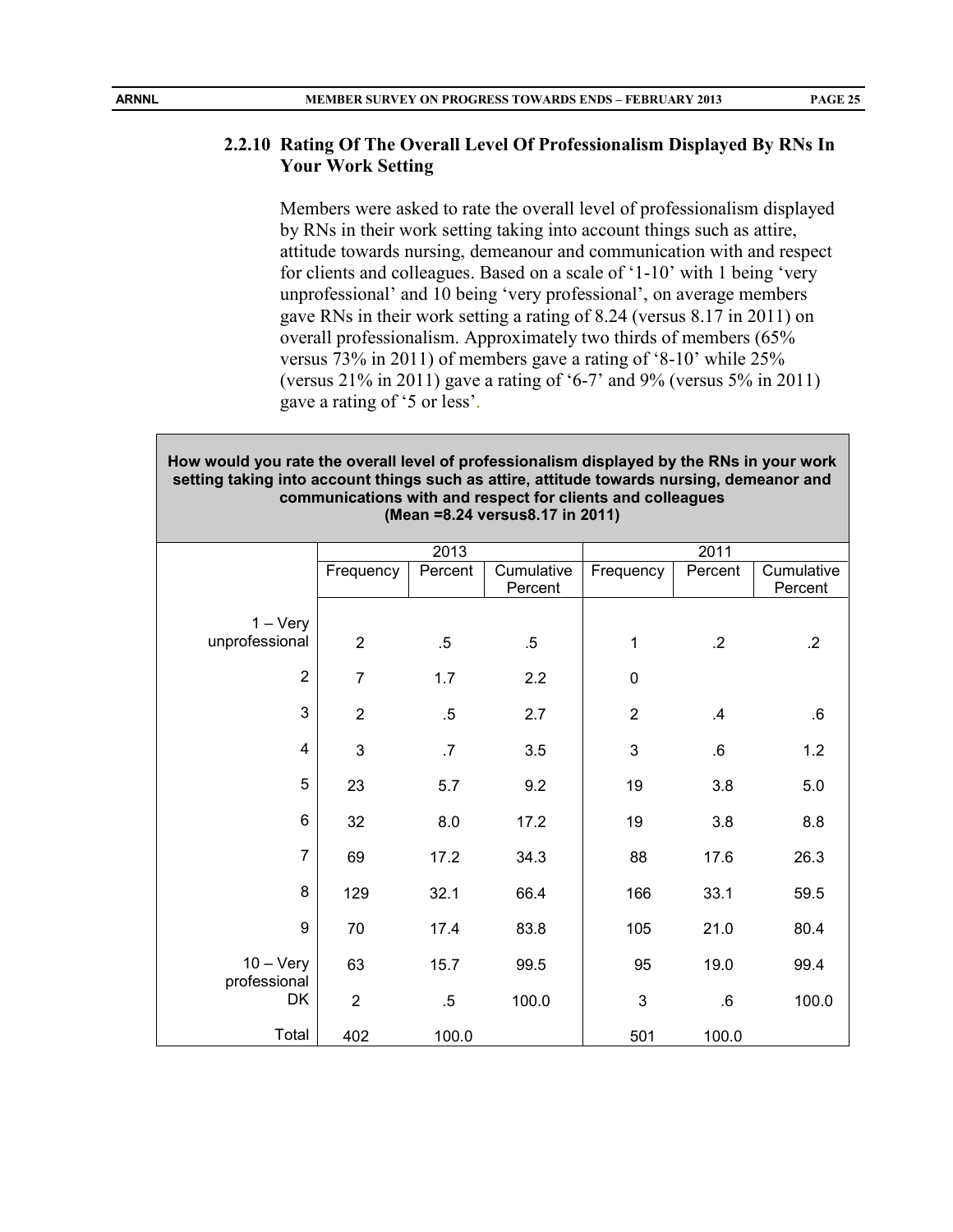#### **2.3 SUPPORTIVE WORK ENVIRONMENT/PRACTICE ENVIRONMENTS**

#### **2.3.1 Perception Of Whether Their Role Has Changed In The Past Year With The Addition Of New Roles/Responsibilities**

When asked whether their scope of practice has changed in the past year with the addition of new roles/responsibilities 46% (versus 45% in 2011) of members said yes.

| In the past year, has your scope of practice changed with the addition of new<br>roles and responsibilities? |              |         |           |         |  |  |  |  |
|--------------------------------------------------------------------------------------------------------------|--------------|---------|-----------|---------|--|--|--|--|
|                                                                                                              | 2013<br>2011 |         |           |         |  |  |  |  |
|                                                                                                              | Frequency    | Percent | Frequency | Percent |  |  |  |  |
| <b>Yes</b>                                                                                                   | 183          | 45.5    | 226       | 45.1    |  |  |  |  |
| No                                                                                                           | 217          | 54.0    | 273       | 54.5    |  |  |  |  |
| Can't recall/Don't know                                                                                      | 2            | .5      | 2         | .4      |  |  |  |  |
| Total                                                                                                        | 402          | 100.0   | 501       | 100.0   |  |  |  |  |

#### **2.3.2 Perception Of Having Adequate Support To Meet The Requirements For The New Role Or Responsibility**

Eight in ten (81% versus 84% in 2011) of those members who said their scope of practice had changed in the past year with the addition of new roles and/or responsibilities felt that they had adequate support to meet the requirements for the new role or responsibility. This includes 35% (versus 38% in 2011) who said 'completely' and 46% (versus 46% in 2011) who said 'somewhat'. However, 19% (versus 16% in 2011) perceived that they didn't have adequate support for their new role and/or responsibilities.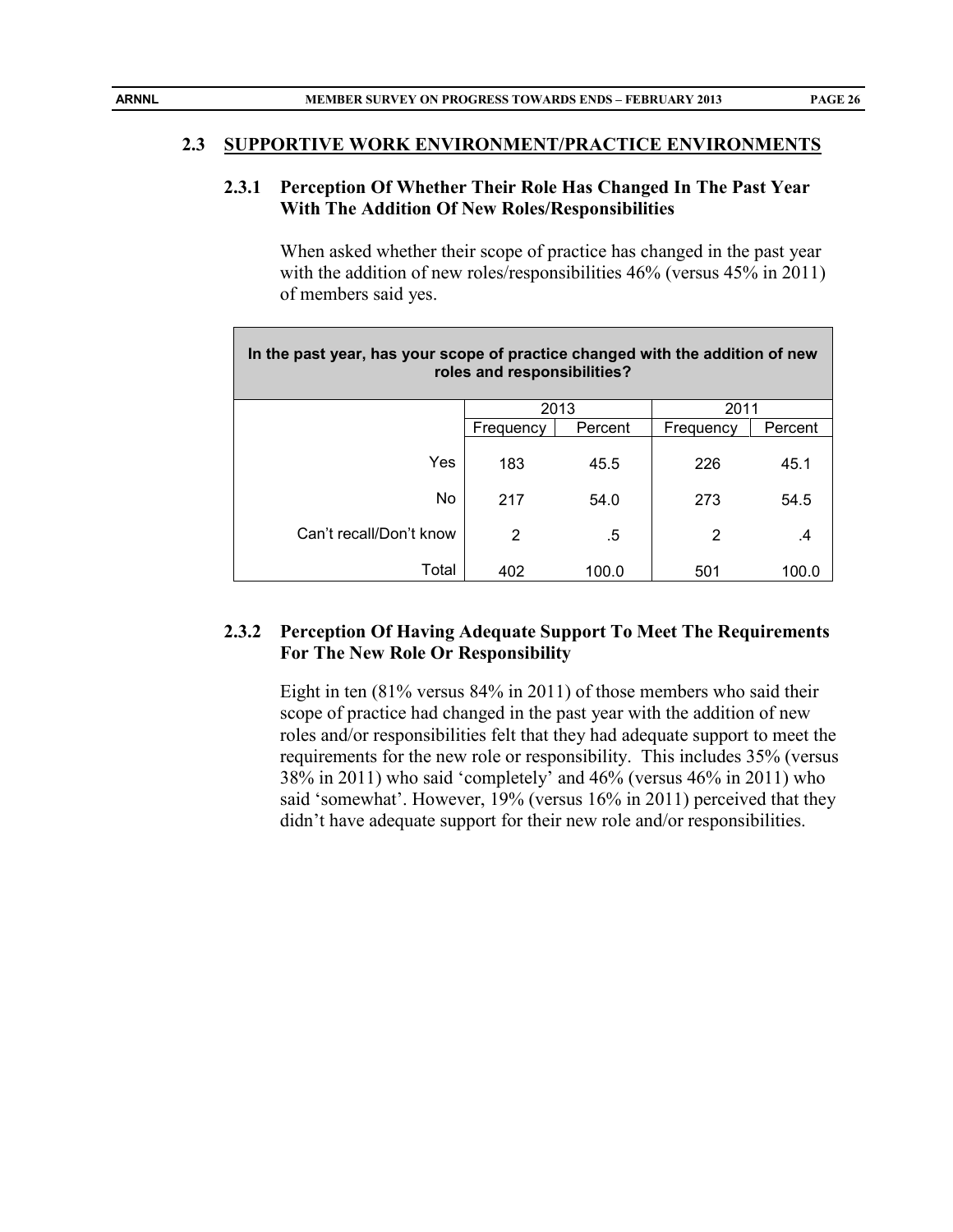| To what extent do you feel you had adequate support to meet the requirements<br>for the new role or responsibility?<br>(Asked for the 46% who said that their scope of practice changed in the past year) |                   |         |                       |           |         |                       |  |
|-----------------------------------------------------------------------------------------------------------------------------------------------------------------------------------------------------------|-------------------|---------|-----------------------|-----------|---------|-----------------------|--|
|                                                                                                                                                                                                           |                   | 2013    |                       |           | 2011    |                       |  |
|                                                                                                                                                                                                           | Frequency         | Percent | Cumulative<br>Percent | Frequency | Percent | Cumulative<br>Percent |  |
| Completely                                                                                                                                                                                                | 64                | 35      | 35                    | 86        | 38      | 38                    |  |
| Somewhat                                                                                                                                                                                                  | 85                | 46      | 81                    | 104       | 46      | 84                    |  |
| Not very much                                                                                                                                                                                             | 22                | 12      | 93                    | 31        | 14      | 98                    |  |
| Not at all                                                                                                                                                                                                | $12 \overline{ }$ | 6       | 100                   | 5         | 2       | 100                   |  |
| Total                                                                                                                                                                                                     | 183               | 100.0   |                       | 226       | 100.0   |                       |  |

#### **2.3.3 Level Of Agreement Or Disagreement With Various Statements That Relate To Their Scope Of Nursing Practice**

Members were asked their level of agreement with a number of statements about their scope of nursing practice.

A high percentage of members indicated that they can fully use their knowledge and skills, have adequate support and have access to leaders and mentors. Indeed, 92% (versus 91% in 2011) of members indicated that they are 'able to fully use their knowledge and skills in their current role'. Likewise, 77% of members felt that 'there is adequate supports in their work environment to allow them to meet their professional development needs' and 80% (versus 79% in 2011) said that they 'have access to leaders/mentors to help them expand their scope of practice'. In addition, only 21% of members perceived that they 'have been placed in a position of having to work beyond their scope of practice' (versus 19% in 2011).

New to this survey, members were asked whether they agreed or disagreed with the statement 'On average, there are sufficient RNs to provide quality nursing care in my work environment' and 77% of members agreed with this while 23% disagreed.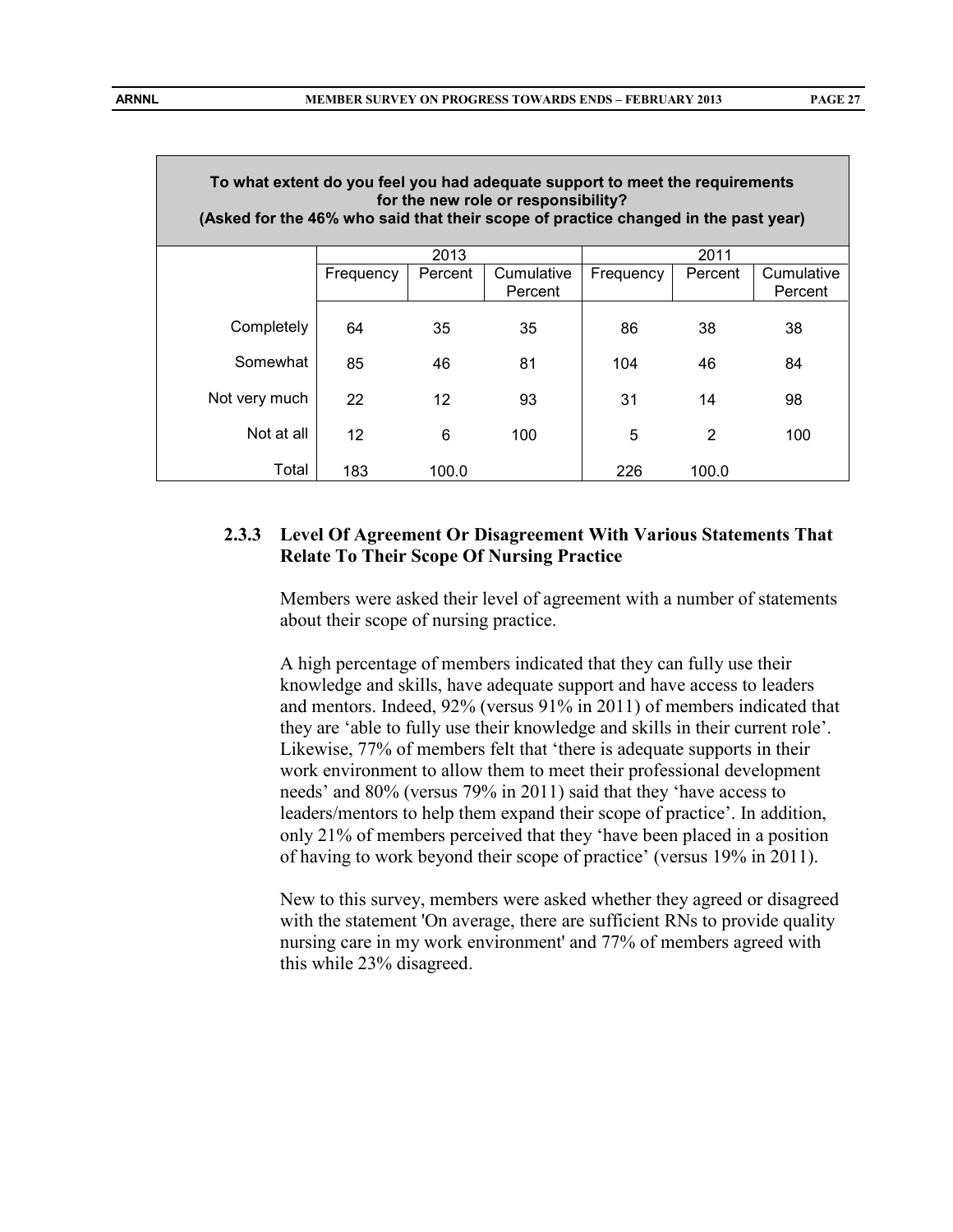**PAGE 28**

| Level Of Agreement Or Disagreement With Various Statements<br>That Relate To Their Scope Of Nursing Practice  |                          |            |                            |                 |                                    |                            |             |                |
|---------------------------------------------------------------------------------------------------------------|--------------------------|------------|----------------------------|-----------------|------------------------------------|----------------------------|-------------|----------------|
|                                                                                                               | <b>Strongly</b><br>Agree | Agree      | <b>SUB</b><br><b>TOTAL</b> | <b>Disagree</b> | <b>Strongly</b><br><b>Disagree</b> | <b>SUB</b><br><b>TOTAL</b> | <b>DK</b>   | N/A            |
| am able to fully use my knowledge and<br>skills in my current role.                                           |                          |            |                            |                 |                                    |                            |             |                |
| 2013<br>2011                                                                                                  | 42%<br>37%               | 50%<br>54% | 92%<br>91%                 | 7%<br>6%        | $1\%$<br>1%                        | 8%<br>7%                   | $1\%$<br>1% | $1\%$<br>$1\%$ |
| There is adequate supports in my work<br>environment to allow me to meet my<br>professional development needs |                          |            |                            |                 |                                    |                            |             |                |
| 2013                                                                                                          | 19%                      | 58%        | 77%                        | 19%             | 4%                                 | 23%                        | $1\%$       | $<$ 1%         |
| I have access to leaders/mentors to help<br>me expand my scope of practice                                    |                          |            |                            |                 |                                    |                            |             |                |
| 2013<br>2011                                                                                                  | 17%<br>22%               | 63%<br>57% | 80%<br>79%                 | 17%<br>17%      | 3%<br>1%                           | $20\%$<br>19%              | $1\%$<br>1% | $1\%$<br>2%    |
| I have been placed in a position of having<br>to work beyond my scope of practice                             |                          |            |                            |                 |                                    |                            |             |                |
| 2013<br>2011                                                                                                  | 3%<br>3%                 | 16%<br>18% | 19%<br>21%                 | 67%<br>61%      | 14%<br>16%                         | 81%<br>76%                 | $1\%$<br>1% | $1\%$<br>2%    |
| On average, there are sufficient RNs to<br>provide quality nursing care in my work<br>2013<br>environment     | 19%                      | 58%        | 77%                        | 19%             | 4%                                 | 23%                        | 1%          | 0%             |
|                                                                                                               |                          |            |                            |                 |                                    |                            |             |                |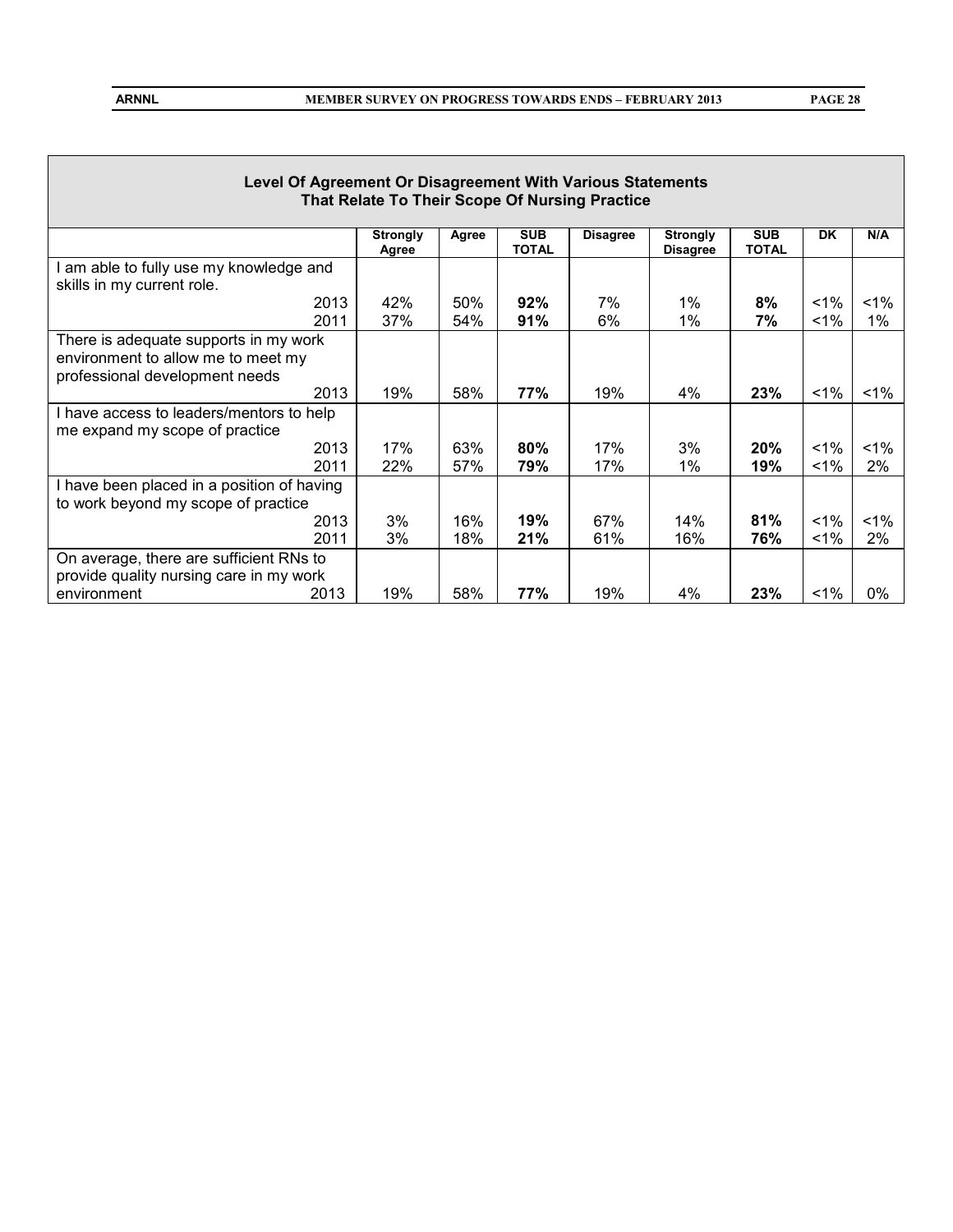П

| A Higher Than Average Proportion Of The Following Segments 'Strongly Agreed' or 'Disagreed/Strongly<br>Disagreed'<br>With Various Statements About Their Scope of Practice |                                                                                                                                                                                                                                                                                         |                                                                                                              |  |  |  |
|----------------------------------------------------------------------------------------------------------------------------------------------------------------------------|-----------------------------------------------------------------------------------------------------------------------------------------------------------------------------------------------------------------------------------------------------------------------------------------|--------------------------------------------------------------------------------------------------------------|--|--|--|
|                                                                                                                                                                            | <b>Strongly Agree</b>                                                                                                                                                                                                                                                                   | <b>Disagree/Strongly Disagree</b>                                                                            |  |  |  |
| I am able to fully use my<br>knowledge and skills in my<br>current role.                                                                                                   | Those aged 60 or more (77%)<br>$\blacksquare$<br>Those with more than 20 years experience<br>$\blacksquare$<br>(48%)                                                                                                                                                                    | Those aged 30 to 39 (17%)<br>$\blacksquare$                                                                  |  |  |  |
| There is adequate supports in<br>my work environment to allow<br>me to meet my professional<br>development needs                                                           | Those employed in Community Health (41%)<br>$\blacksquare$<br>Those employed in Community Health<br>Centres (31%)<br>Those employed in Educational Institutions<br>(35%)<br>Those in Administration/Management (31%)<br>$\blacksquare$<br>and Educational areas of responsibility (39%) | Those working in Community<br>٠<br>Health Centres (31%)<br>Those employed in Nursing Homes<br>(40%)          |  |  |  |
| I have access to<br>leaders/mentors to help me<br>expand my scope of practice                                                                                              | Those employed in Educational Institutions<br>٠<br>$(50\%)$<br>Those in Educational areas of responsibility<br>٠<br>(46%)                                                                                                                                                               | Those aged 30 to 39<br>٠<br>Those employed in Nursing Homes<br>(33%)                                         |  |  |  |
| I have been placed in a<br>position of having to work<br>beyond my scope of practice                                                                                       | Those aged 60 or more (12%)<br>$\blacksquare$<br>Those employed in Community Health<br>٠<br>Centres (15%)                                                                                                                                                                               | Those employed in Educational<br>٠<br>Institutions (88%)<br>Those employed in Community<br>٠<br>Health (89%) |  |  |  |
| On average, there are<br>sufficient RNs to provide<br>quality nursing care in my<br>work environment                                                                       | Those employed in Community Health (22%)<br>٠                                                                                                                                                                                                                                           | Those employed in Nursing Homes<br>٠<br>(61%)                                                                |  |  |  |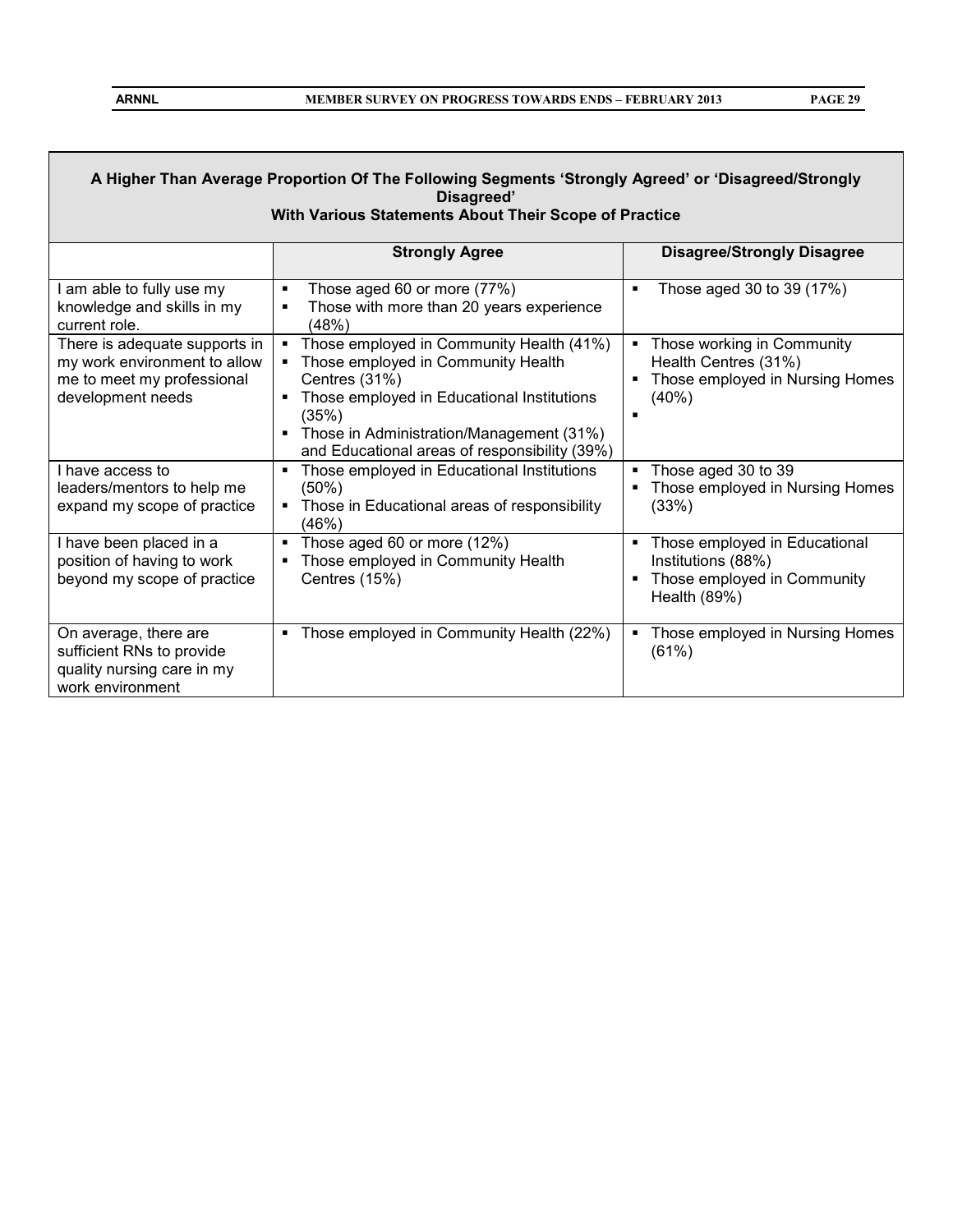#### **2.3.4 Extent To Which You Feel Your Work Environment Fosters Mutual Respect And Team Work Among Various Members Of The Interdisciplinary Team**

Members were asked to comment on the extent to which they feel their work environment fosters mutual respect and team work among various members of the interdisciplinary team. Eight in ten (80%) members once again indicated 'a lot' of respect 'among RNs themselves' (versus 80% in 2011 and 71% in 2007). And 90% (versus 85% in 2011) of all members perceived that there is some level of mutual respect and team work among nurses and all other members of the disciplinary team (either 'a lot' or 'a little').

Members indicating 'a lot' of respect among RNs and LPNs' appears to have dropped to 44% this survey (versus 67% in 2011 and 53% in 2007) due to 33% who could not comment on this relationship and said 'not applicable'. Excluding those individuals from the sample results in 65% (versus 67% in 2011 and 53% in 2007) having 'a lot' of respect among RNs and LPNs.

Nearly six in ten (57% versus 50% in 2011 and 48% in 2007) indicated 'a lot' of respect 'among staff nurses and managers in their work environment' while as per last year, 53% (versus 53% in 2011 and 50% in 2007) indicate 'a lot' of respect among nurses and physicians.

Once again 94% (versus 94% in 2011) of members feel their work environment fosters mutual respect and team work among RNs and client/family members, including those who perceived there to be 'a lot' (79% versus 80% in 2011) or 'a little' (15% versus 14% in 2011) respect between those groups.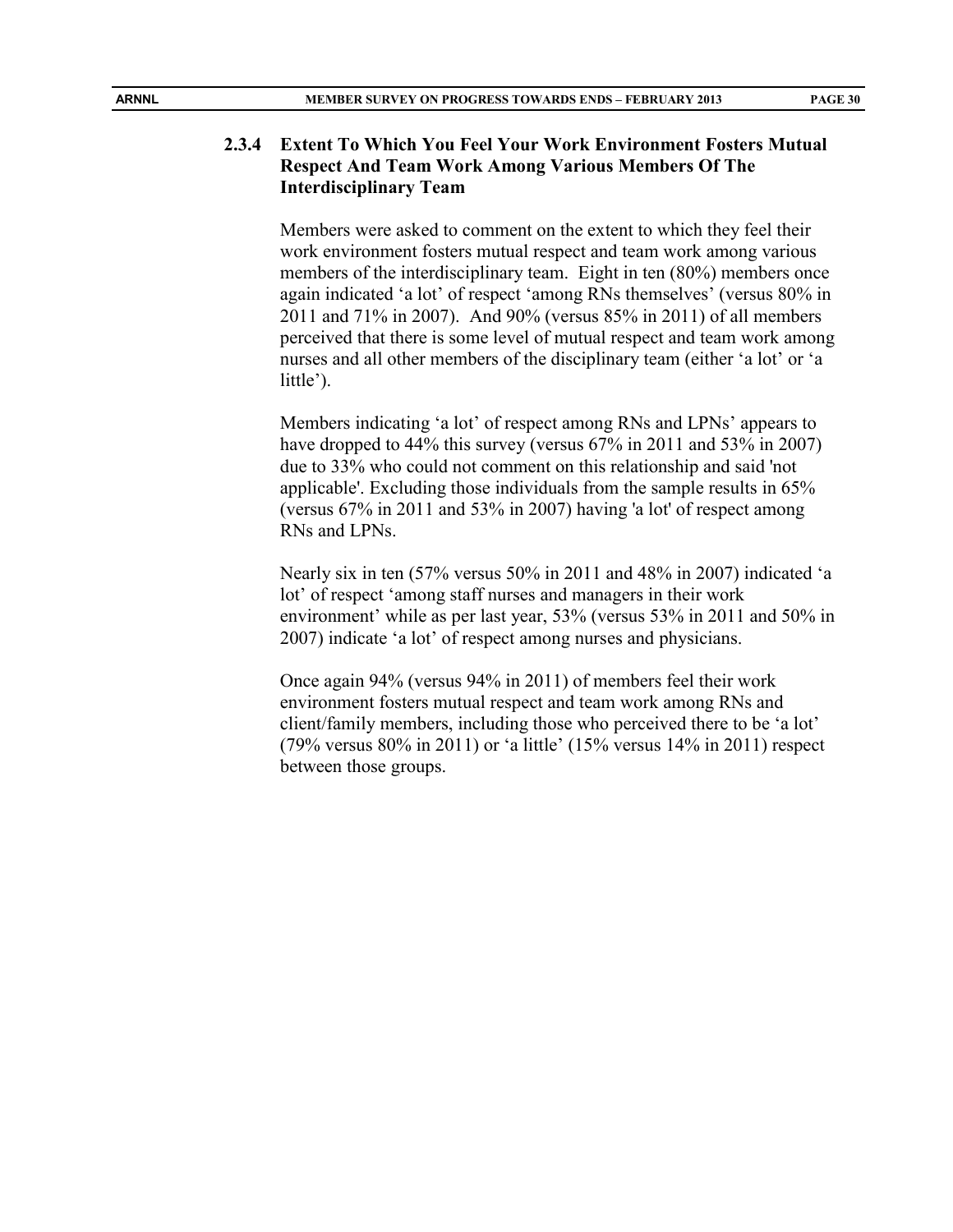| PAGE 31 |
|---------|
|---------|

| Extent To Which You Feel Your Work Environment Fosters Mutual Respect And Team Work Among Various |          |             |              |                         |             |                         |              |                |
|---------------------------------------------------------------------------------------------------|----------|-------------|--------------|-------------------------|-------------|-------------------------|--------------|----------------|
| <b>Members Of The Interdisciplinary Team</b>                                                      |          |             |              |                         |             |                         |              |                |
| (%)                                                                                               |          |             |              |                         |             |                         |              |                |
| <b>SUB</b><br><b>SUB</b><br><b>Refused</b><br>D.K./NA<br><b>No</b><br><b>Not</b>                  |          |             |              |                         |             |                         |              |                |
|                                                                                                   | A<br>lot | A<br>little | <b>TOTAL</b> | very                    | respect     | <b>TOTAL</b>            |              |                |
|                                                                                                   |          |             |              | much                    | at all      |                         |              |                |
| Among RNs                                                                                         |          |             |              |                         |             |                         |              |                |
| 2013                                                                                              | 80       | 14          | 94           | 1                       | $<$ 1       | 2                       | $\mathbf{0}$ | 4              |
| 2011                                                                                              | 80       | 14          | 94           | $\overline{c}$          | $\mathbf 0$ | $\overline{\mathbf{2}}$ | $<$ 1        | 4              |
| 2007                                                                                              | 71       | 23          | 94           | $\overline{2}$          | $<$ 1       | $\overline{\mathbf{2}}$ | $<$ 1        | 4              |
| Among nurses and other members of the                                                             |          |             |              |                         |             |                         |              |                |
| interdisciplinary team (e.g. social workers,                                                      |          |             |              |                         |             |                         |              |                |
| physio, pharmacy, etc.)                                                                           |          |             |              |                         |             |                         |              |                |
| 2013                                                                                              | 70       | 20          | 90           | $\overline{2}$          | $<$ 1       | 2                       | 0            | 8              |
| 2011                                                                                              | 67       | 23          | 90           | 1                       | $\mathbf 0$ | 1                       | $\leq$ 1     | 10             |
| 2007                                                                                              | 67       | 24          | 91           | $\overline{2}$          | 0           | $\overline{2}$          | 0            | $\overline{7}$ |
| Among nurses and physicians                                                                       |          |             |              |                         |             |                         |              |                |
| 2013                                                                                              | 53       | 36          | 89           | 6                       | $<$ 1       | 6                       | 0            | 5              |
| 2011                                                                                              | 53       | 37          | 90           | 4                       | $<$ 1       | 4                       | 0            | 6              |
| 2007                                                                                              | 50       | 40          | 90           | 5                       | 1           | 6                       | 0            | 5              |
| Among staff nurses and managers in your                                                           |          |             |              |                         |             |                         |              |                |
| work environment                                                                                  |          |             |              |                         |             |                         |              |                |
| 2013                                                                                              | 57       | 32          | 88           | 7                       | 1           | 8                       | 0            | 4              |
| 2011                                                                                              | 50       | 35          | 85           | 9                       |             | 10                      | 0            | 4              |
| 2007                                                                                              | 48       | 37          | 85           | 9                       | 2           | 11                      | $<$ 1        | 4              |
| Among RN's and LPN's                                                                              |          |             |              |                         |             |                         |              |                |
| 2013                                                                                              | 65       | 28          | 93           | 4                       | 1           | 5                       | 0            | 1              |
| 2011                                                                                              | 67       | 28          | 95           | 5                       | 0           | 5                       | 0            |                |
| 2007                                                                                              | 53       | 38          | 91           | $\overline{7}$          | 1           | 8                       | $<$ 1        |                |
| Among RNs and client/family members                                                               |          |             |              |                         |             |                         |              |                |
|                                                                                                   |          |             |              |                         |             |                         |              |                |
| 2013                                                                                              | 79       | 15          | 94           | $\overline{\mathbf{c}}$ | 5           | 7                       | 0            |                |
| 2011                                                                                              | 80       | 14          | 94           | 1                       | 0           | 0                       | $<$ 1        | 5              |
| 2007                                                                                              | N/A      | N/A         | N/A          | N/A                     | N/A         | N/A                     | N/A          | N/A            |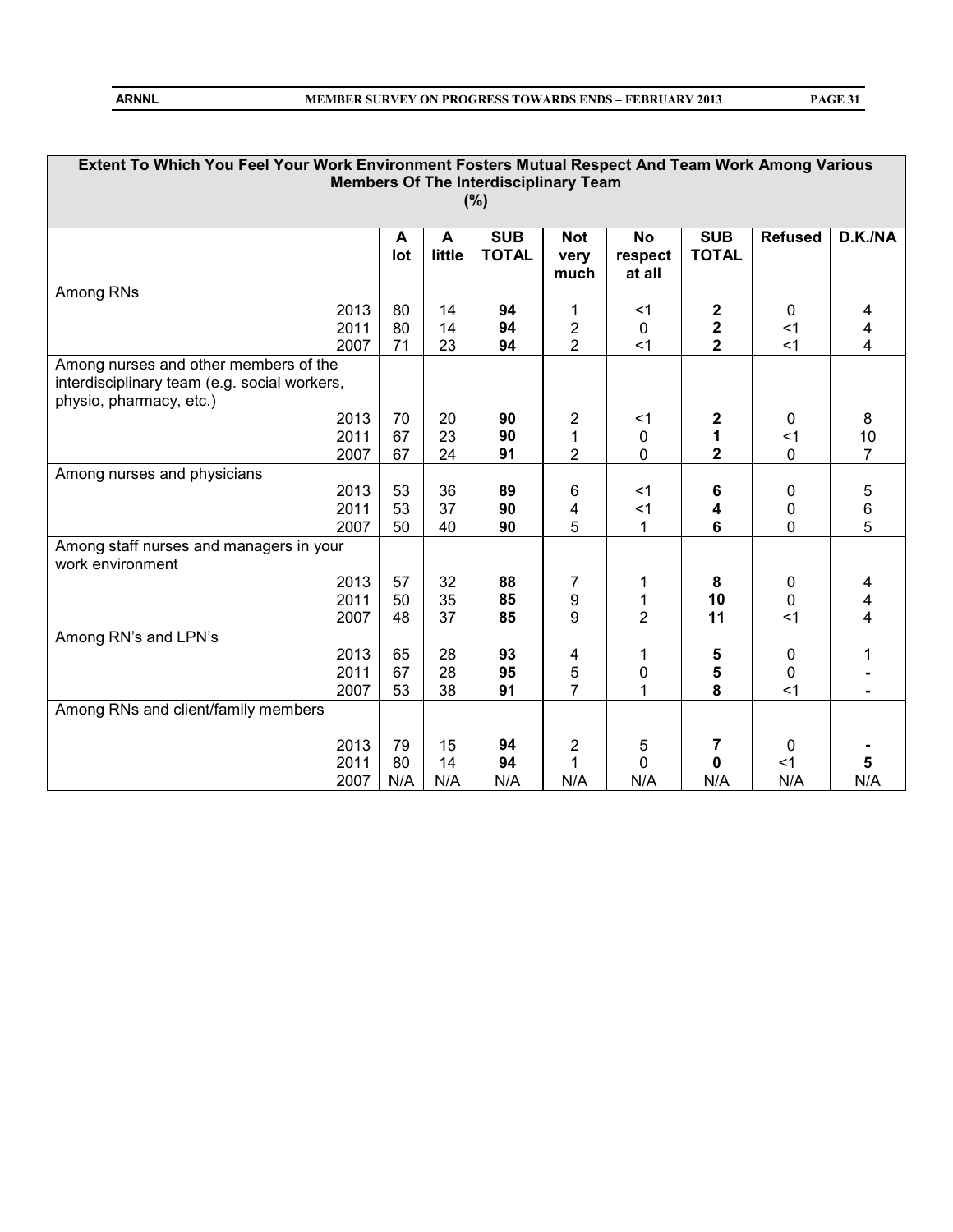#### **2.4 KNOWLEDGE OF ARNNL**

#### **2.4.1 Perceived Role Or Purpose Of The ARNNL**

When asked what they perceive to be the role or purpose of the ARNNL, 60% said it is 'to develop nursing practice standards' (versus 62% in 2011 and 53% in 2007).

Approximately one quarter of members (24% versus 24% in 2011 and 30% in 2007) said it was 'to act as the professional governing body for nurses'. Nearly the same proportion of members (23% versus 31% n 2011 and 23% in 2007) said 'to license nurses' and 22% (versus 13% in 2011 and 14% in 2007) said 'to approve nursing education programs/promote CCP/increase the knowledge base for nurses' while 18% (versus 18% in 2011 and 25% in 2007) said 'to protect the public'.

This year 10% mentioned a role of 'providing general info/guidance regarding nursing practice.

To a much lesser extent some members perceived the role or purpose to be 'to provide legal services' (1% versus 5% in 2011 and 10% in 2007), 'to discipline nurses' (2% versus 6% in 2011 and 3% in 2007), be a voice for patient advocacy/quality care' (3% versus 2% in 2011 and 2007) and 'to promote a positive image of the nursing profession' (5% versus 1% in 2011 and 2% in 2007).

Once again, only 3% of members inaccurately reported that ARNNL is responsible for 'protecting nurses'(versus 3% in 2011 and 14% in 2007) and 8% of members inaccurately perceived that one of ARNNL's role was 'to meet the needs of nurses/address problems' (versus 12% in 2011 and 13% in 2007).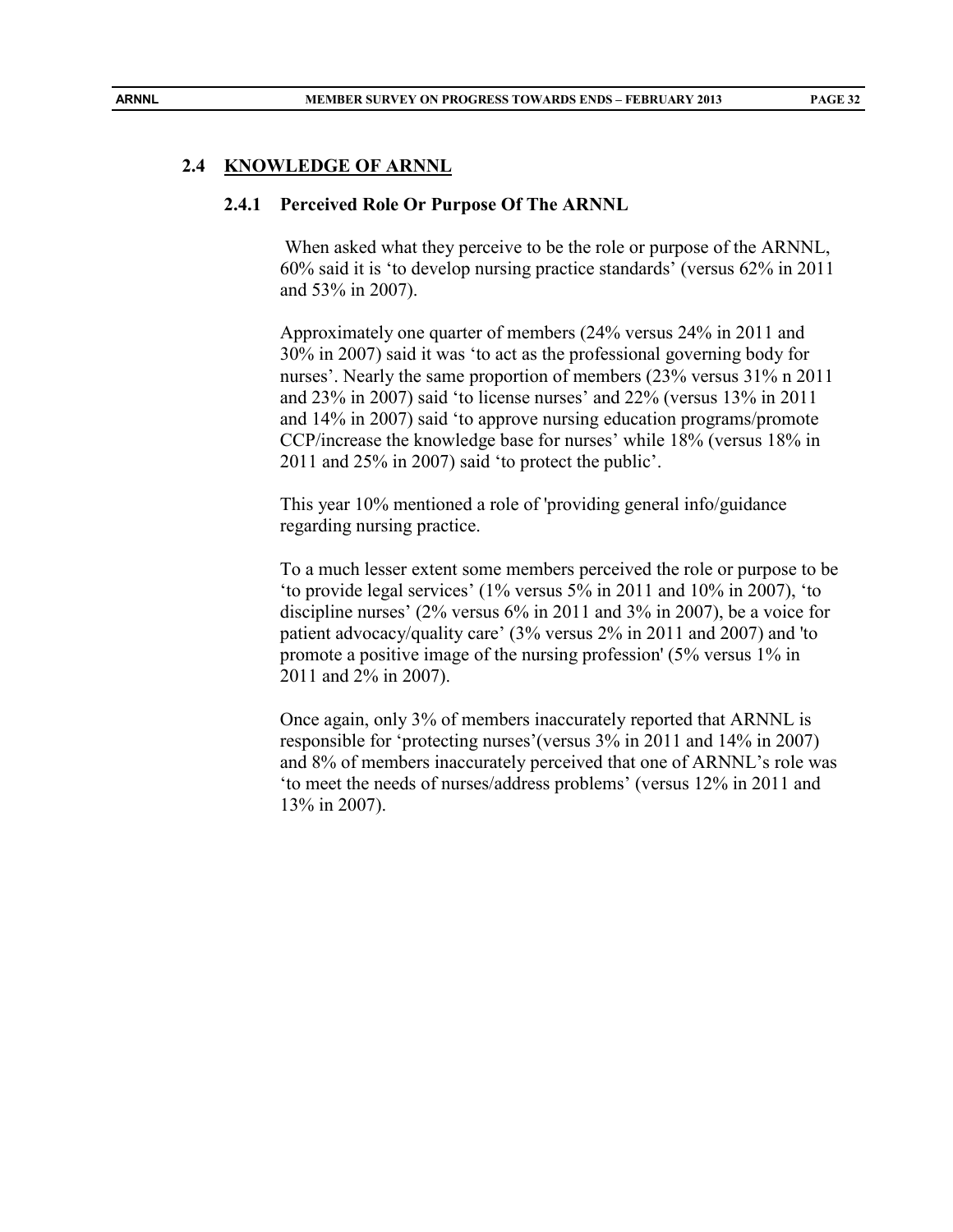| What would you say is the role or purpose of the ARNNL?<br>(All responses)                                                      |           |           |                |  |  |  |  |  |
|---------------------------------------------------------------------------------------------------------------------------------|-----------|-----------|----------------|--|--|--|--|--|
|                                                                                                                                 | 2007      | 2011      | 2013           |  |  |  |  |  |
|                                                                                                                                 | $(N=499)$ | $(N=501)$ | $(N=402)$      |  |  |  |  |  |
| <b>ACCURATE PERCEPTIONS OF ARNNL:</b>                                                                                           |           |           |                |  |  |  |  |  |
| To develop nursing practice standards                                                                                           | 53%       | 62%       | 60%            |  |  |  |  |  |
| To act as the professional governing body for nurses                                                                            | 30%       | 24%       | 24%            |  |  |  |  |  |
| To protect the public                                                                                                           | 25%       | 18%       | 18%            |  |  |  |  |  |
| To license nurses                                                                                                               | 23%       | 31%       | 23%            |  |  |  |  |  |
| To approve nursing education programs/promote/support<br>CCP/ to increase the knowledge base for nurses/continuing<br>education | 14%       | 11%       | 22%            |  |  |  |  |  |
| Re nursing practice - general info/guide/update                                                                                 |           |           | 10%            |  |  |  |  |  |
| To provide legal services                                                                                                       | 10%       | 5%        | 1%             |  |  |  |  |  |
| To discipline nurses                                                                                                            | 3%        | 6%        | 2%             |  |  |  |  |  |
| As a voice for patient advocacy/quality care                                                                                    | 2%        | 2%        | 3%             |  |  |  |  |  |
| To promote a positive image of the nursing profession                                                                           | 2%        | 1%        | 5%             |  |  |  |  |  |
| To deal with unethical situations                                                                                               | 2%        | 1%        |                |  |  |  |  |  |
| To update nurses about health care changes/regulations                                                                          | 1%        | 1%        |                |  |  |  |  |  |
| To ensure safe workplaces for nurses                                                                                            | 1%        | $1\%$     | $\frac{1}{2}$  |  |  |  |  |  |
| As an Ombudsmen for nurses                                                                                                      | $.4\%$    | .2%       |                |  |  |  |  |  |
| Other accurate responses                                                                                                        |           | 3%        | 3%             |  |  |  |  |  |
| <b>INACCURATE PERCEPTIONS OF ARNNL:</b>                                                                                         |           |           |                |  |  |  |  |  |
| To protect nurses                                                                                                               | 14%       | 3%        | 3%             |  |  |  |  |  |
| To meet the needs of nurses/address problems                                                                                    | 13%       | 12%       | 8%             |  |  |  |  |  |
| To make money/take their money                                                                                                  | .2%       | $1\%$     | 1%             |  |  |  |  |  |
| To get you to go for your Masters                                                                                               | .2%       |           | $\blacksquare$ |  |  |  |  |  |
| Train nurses/teaching                                                                                                           |           | .2%       |                |  |  |  |  |  |
| Other inaccurate responses                                                                                                      |           | 2%        | 1%             |  |  |  |  |  |
| Refused                                                                                                                         | .4%       |           |                |  |  |  |  |  |
| Don't know                                                                                                                      | 9.6%      | 3%        | 4%             |  |  |  |  |  |
| <b>TOTAL</b>                                                                                                                    | 100.0%    | 100.0%    |                |  |  |  |  |  |

**NOTE: Total adds to more than 100% due to multiple responses.**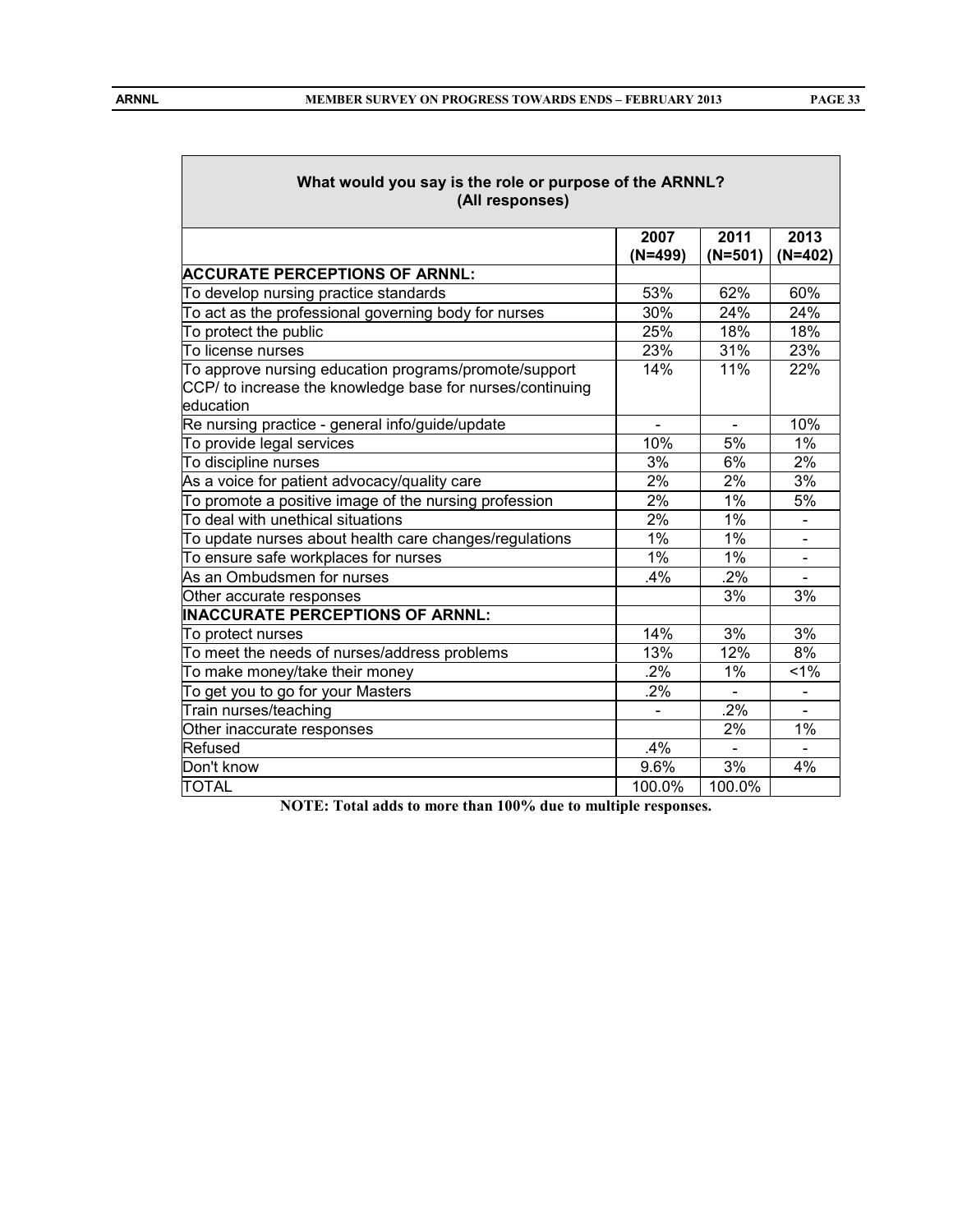#### **2.4.2 Perceive That The ARNNL Plays A Role In Protecting The Public**

Over nine in ten (94% versus 93% in 2011) of all members perceived that ARNNL plays a role in protecting the public including 16% (versus 17% in 2011) who mentioned this on an unaided basis (as noted in the previous section) as one of the Association's roles and 78% (versus 76% in 2011) who acknowledged it on an aided basis.

| Do you think that the ARNNL plays a role in protecting the public?<br>(asked of those members who did not mention it on unaided basis) |           |         |           |         |  |  |  |
|----------------------------------------------------------------------------------------------------------------------------------------|-----------|---------|-----------|---------|--|--|--|
|                                                                                                                                        | 2013      |         | 2011      |         |  |  |  |
|                                                                                                                                        | Frequency | Percent | Frequency | Percent |  |  |  |
| Yes                                                                                                                                    | 315       | 93      | 382       | 92      |  |  |  |
| <b>No</b>                                                                                                                              | 13        | 4       | 11        | 3       |  |  |  |
| Don't know/not sure                                                                                                                    | 11        | 3       | 24        | 6       |  |  |  |
| Total                                                                                                                                  | 339       | 100     | 417       | 100     |  |  |  |
| Aided                                                                                                                                  |           | 78      |           | 76      |  |  |  |

#### **2.4.3 How Perceive That The ARNNL Plays A Role In Protecting The Public**

The 94% of members who perceived that ARNNL plays a role in protecting the public were asked how the Association does that. Overall 77% (versus 69% in 2011) of members mentioned a response related to 'intervening in unacceptable nursing practices' and 66% (versus 53% in 2011) of members said something related to 'promoting good nursing practice'.

More specifically, just over one third (35% versus 37% in 2011) members felt that the ARNNL does this by 'developing nursing practice standards' while 36% (versus 28% in 2011) said 'to ensure nurses work within their scope of practice', 15% (versus 19% in 2011) said 'to discipline nurses'. 14% (versus 8% in 2011) said 'to ensure nurse competencies' and 13% (versus 8% in 2011) said 'to license nurses'. Other comments were each mentioned by 6% of members or less as shown in the table that follows.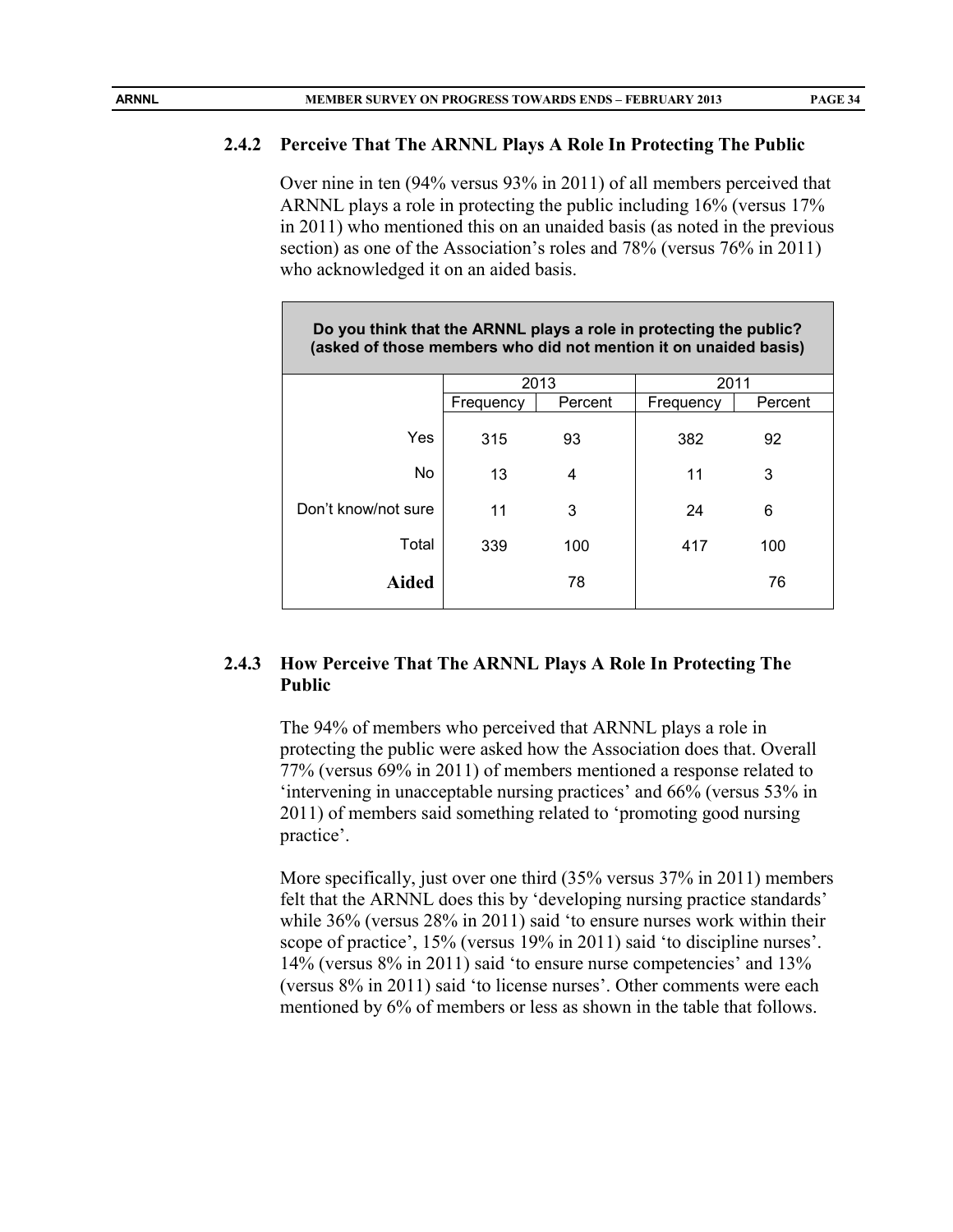| How do you think that ARNNL plays a role in protecting the public?<br><b>All mentions</b> |                  |         |  |  |
|-------------------------------------------------------------------------------------------|------------------|---------|--|--|
|                                                                                           | Frequency        | Percent |  |  |
| <b>INTERVENING IN UNACCEPTABLE NURSING</b><br><b>PRACTICE</b>                             | 2011             | 2013    |  |  |
| To ensure nurses work within scope of<br>practice/Meeting ARNNL standards                 | 28%              | 36%     |  |  |
| It disciplines nurses                                                                     | 19%              | 15%     |  |  |
| They ensure nurses' competencies                                                          | 8%               | 14%     |  |  |
| It deals with unethical situations                                                        | 3%               |         |  |  |
| It intervenes in unacceptable nursing practice                                            | 3%               |         |  |  |
| Maintains standard of care (practice)                                                     | 3%               |         |  |  |
| Protect public over nurses                                                                | $2\%$            | 6%      |  |  |
| Public has two members on the board - available to<br>public                              |                  | 5%      |  |  |
| Deals with complaints from public                                                         | $1\%$            | 1%      |  |  |
| Support RN's if there is an issue                                                         | $1\%$            |         |  |  |
| Problems with patient and nurses. To prevent<br>adverse problems                          | $1\%$            |         |  |  |
| Don't like being published on-line                                                        | $1\%$            |         |  |  |
| Inform media                                                                              | $1\%$            |         |  |  |
| Mediate                                                                                   | $1\%$            |         |  |  |
| Counseling for nurses                                                                     | $1\%$            |         |  |  |
| From Malpractice                                                                          | 1%               |         |  |  |
| <b>PROMOTING GOOD NURSING PRACTICE</b>                                                    |                  |         |  |  |
| ARNNL develops nursing practice standards                                                 | 37%              | 35%     |  |  |
| It license nurses                                                                         | 8%               | 13%     |  |  |
| It is a voice for patient advocacy/ quality care                                          | 3%               | 5%      |  |  |
| It provides continuing education                                                          | $\overline{3}\%$ | 6%      |  |  |
| Making people more aware of issues and<br>responsibilities                                | 3%               | 1%      |  |  |
| It works on public policy                                                                 | 2%               |         |  |  |
| It approves nursing education programs                                                    | $2\%$            |         |  |  |
| It provides consultation services                                                         | $\frac{1}{2\%}$  |         |  |  |
| It updates nurses about health care<br>changes/regulations                                | 1%               |         |  |  |
| To act in a professional manner                                                           | 1%               |         |  |  |
| Governing body                                                                            | 1%               | 1%      |  |  |
| Competency                                                                                | 1%               |         |  |  |
| Confidentiality/privacy policy                                                            | $1\%$            | $< 1\%$ |  |  |
| Patient advocate                                                                          | $1\%$            |         |  |  |
| It sets NP practice                                                                       | $1\%$            |         |  |  |
| Kept up to date with information                                                          | $1\%$            | 2%      |  |  |
| Advocate for nurses                                                                       | $1\%$            | $1\%$   |  |  |
| <b>CCP</b>                                                                                | $1\%$            | 1%      |  |  |
| A lot of research and efforts to protect client                                           | $1\%$            |         |  |  |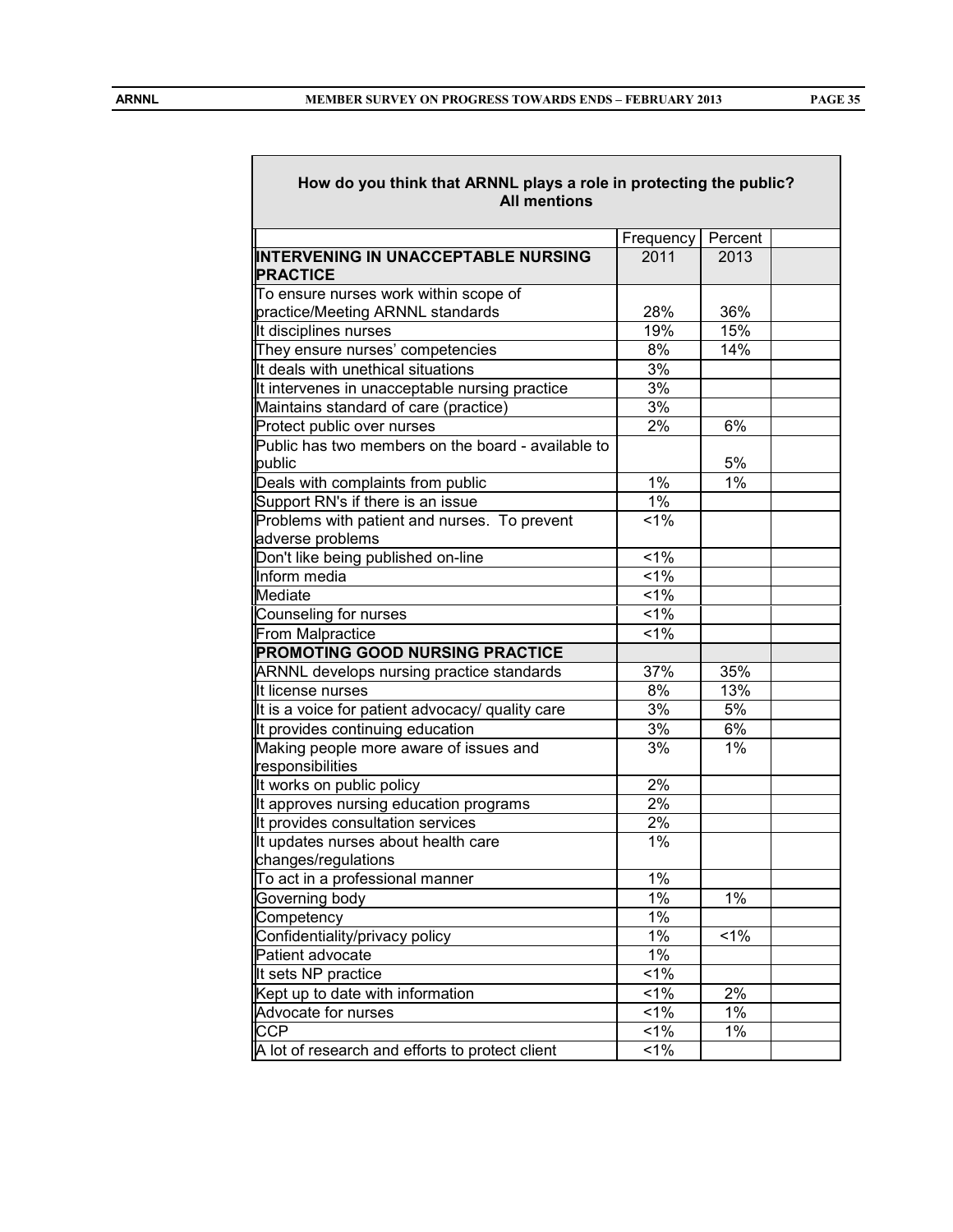| Advocate to government for policy                  | $1\%$ | $1\%$ |  |
|----------------------------------------------------|-------|-------|--|
| Increased standards cause more for public than     | $1\%$ |       |  |
| hursesno benefit from ARNNL                        |       |       |  |
| Work on committees with government to get better   | $1\%$ |       |  |
| working co conditions for nurses – more nurses per |       |       |  |
| shift                                              |       |       |  |
| By being a self regulated body                     | 1%    |       |  |
| They create what we are suppose to be doing - but  | $1\%$ |       |  |
| it has changed within the last year                |       |       |  |
| CCP important because some nurses need a push      | $1\%$ |       |  |
| to self educate                                    |       |       |  |
| Work with nurses and clients                       | 1%    |       |  |
| <b>OTHER</b>                                       |       |       |  |
| Safety                                             | 1%    |       |  |
| Public are patients                                | $1\%$ |       |  |
| <b>Community Health Nurses</b>                     | 1%    |       |  |
| Visiting schools                                   | 1%    |       |  |
| They don't play a strong enough role in speaking   | $1\%$ |       |  |
| out - too private                                  |       |       |  |
| Training                                           | 1%    |       |  |
| Professional body                                  |       | $1\%$ |  |
| Concerns for work environment                      |       | 1%    |  |
| Website shows practicing nurses and anyone can     |       | $1\%$ |  |
| view                                               |       |       |  |
| <b>DON'T KNOW</b>                                  | 3%    | 3%    |  |

## **2.4.4 Reasons For Perceiving That The ARNNL Does NOT Play A Role In Protecting The Public**

Only 6% of all members surveyed perceived that the ARNNL does not play a role in protecting the public. Those members were asked why not. And 42% (versus 79% in 2011) of this small segment couldn't articulate a reason for feeling that way. Nevertheless, some reasons included 'not their role/role of NLNU', 'responsibility of the hospital/health care provider', 'don't see the need', and 'to protect themselves'.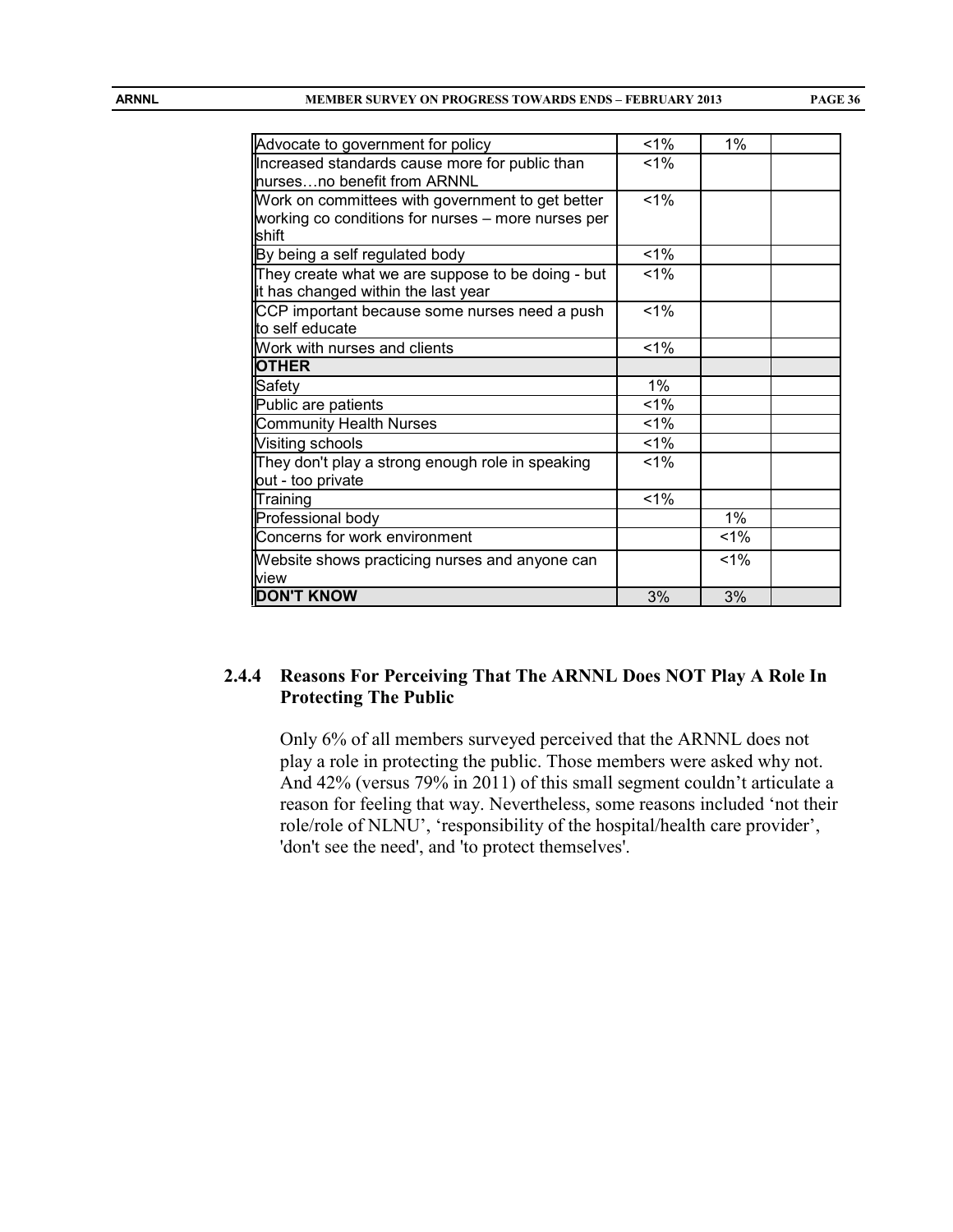# **2.5.1 Incidence Of Participating In Any Formal Or Informal Leadership Development Initiatives In The Past Year Either In Your Practice, Profession Or Community**

Members were asked if they have participated in any formal or informal leadership development initiatives in the past year either in their practice, profession or community and 36% (versus 37% in 2011) members indicated that they have done so.

| Have you participated in any formal or informal leadership development<br>initiatives in the past year either in your practice, profession or community? |           |         |           |         |  |  |
|----------------------------------------------------------------------------------------------------------------------------------------------------------|-----------|---------|-----------|---------|--|--|
|                                                                                                                                                          | 2013      |         | 2011      |         |  |  |
|                                                                                                                                                          | Frequency | Percent | Frequency | Percent |  |  |
| Yes                                                                                                                                                      | 143       | 36      | 187       | 37      |  |  |
| No                                                                                                                                                       | 257       | 64      | 312       | 62      |  |  |
| Refused                                                                                                                                                  | 2         | 1       | 1         | .2      |  |  |
| Can't recall/Don't know                                                                                                                                  |           |         | 1         | .2      |  |  |
| Total                                                                                                                                                    | 402       | 100     | 501       | 100.0   |  |  |

Those who indicated that they had participated in any informal or formal leadership development initiatives in the past year included a higher than average (36%) proportion of the following segments:

- Those working in admin/management  $(67%)$
- Those whose primary area of responsibility is in education  $(58%)$
- Those working in community health  $(46%)$
- $\blacksquare$  Those working in nursing homes (42%)
- $\blacksquare$  Those working in educational institutions (53%)

Those who indicated that they had not participated in any informal or formal leadership development initiatives in the past year included a higher than average (64%) proportion of the following segments:

- Those working in direct care  $(70\%)$
- Those working in a hospital  $(68%)$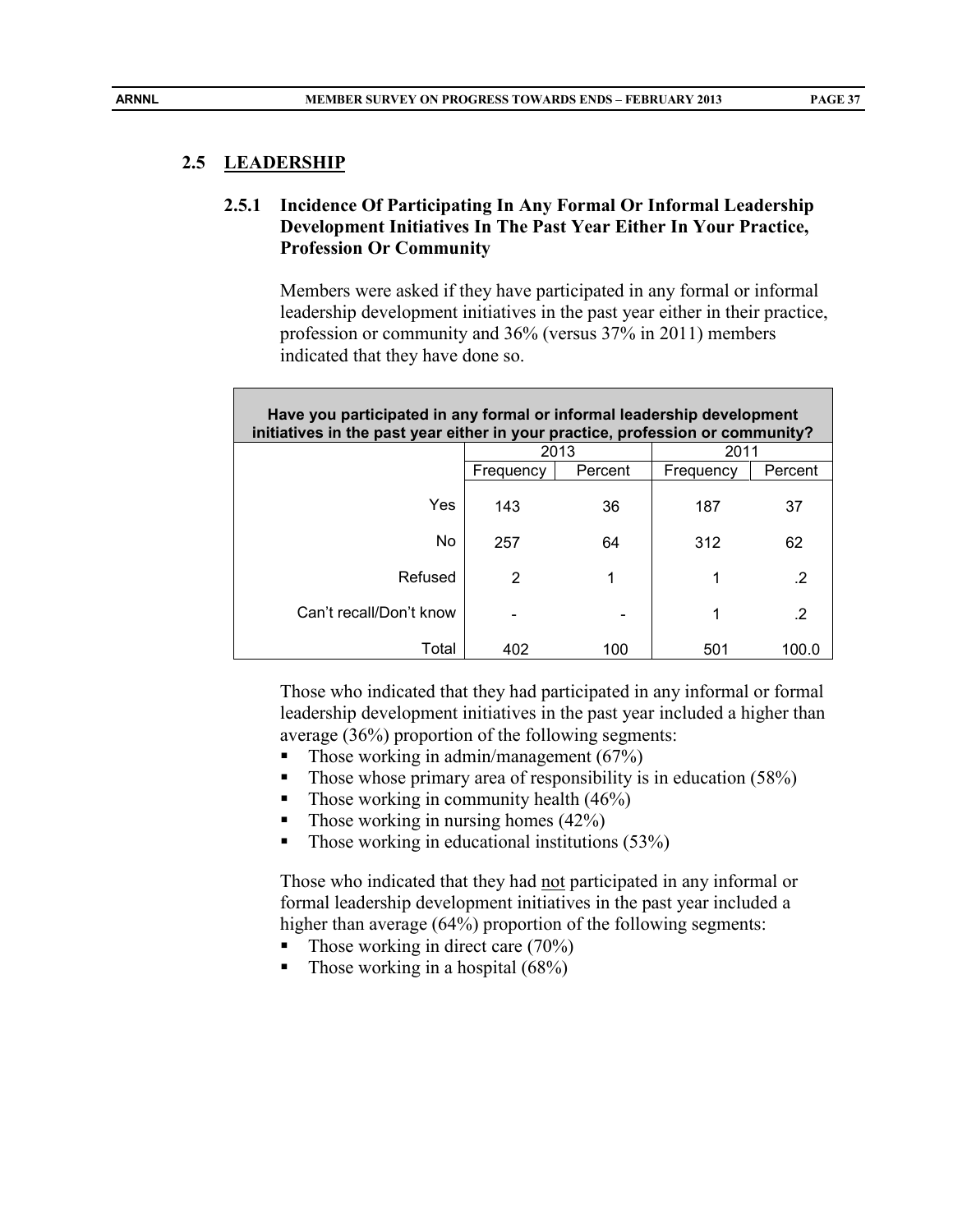#### **2.5.2 What Formal Or Informal Leadership Development Initiatives Participated In The Past Year Either In Your Practice, Profession Or Community**

Members were asked about any formal or informal leadership development initiatives in which they have participated in the past year either in their practice, profession, or community. Among the 36% (versus 37% in 2011) who indicated taking part in any of these types of initiatives, 43% of this segment (versus 33% in 2011) indicated attending conferences followed by 'committee participation at work' (36% versus 20% in 2011), 'post-basic courses/modules/certificates' (22% versus 19% in 2011), 'reading journals/articles' (36% versus 15% in 2011), 'participated in ARNNL-related activities including special interest groups/workplace reps' (8% versus 14% in 2011).

To a lesser extent some members indicated participating in the following: 'community/school/council' (7% versus 8% in 2011), 'volunteering – advocating for health and well being' (10% versus 8% in 2011), 'nursing degree program' (6% versus 7% in 2011), 'NLNU related activities' (5% versus 6% in 2011), and 'preceptor for nurses' (4% versus 5% in 2011). Other initiatives were mentioned by fewer of the members as noted in the table that follows.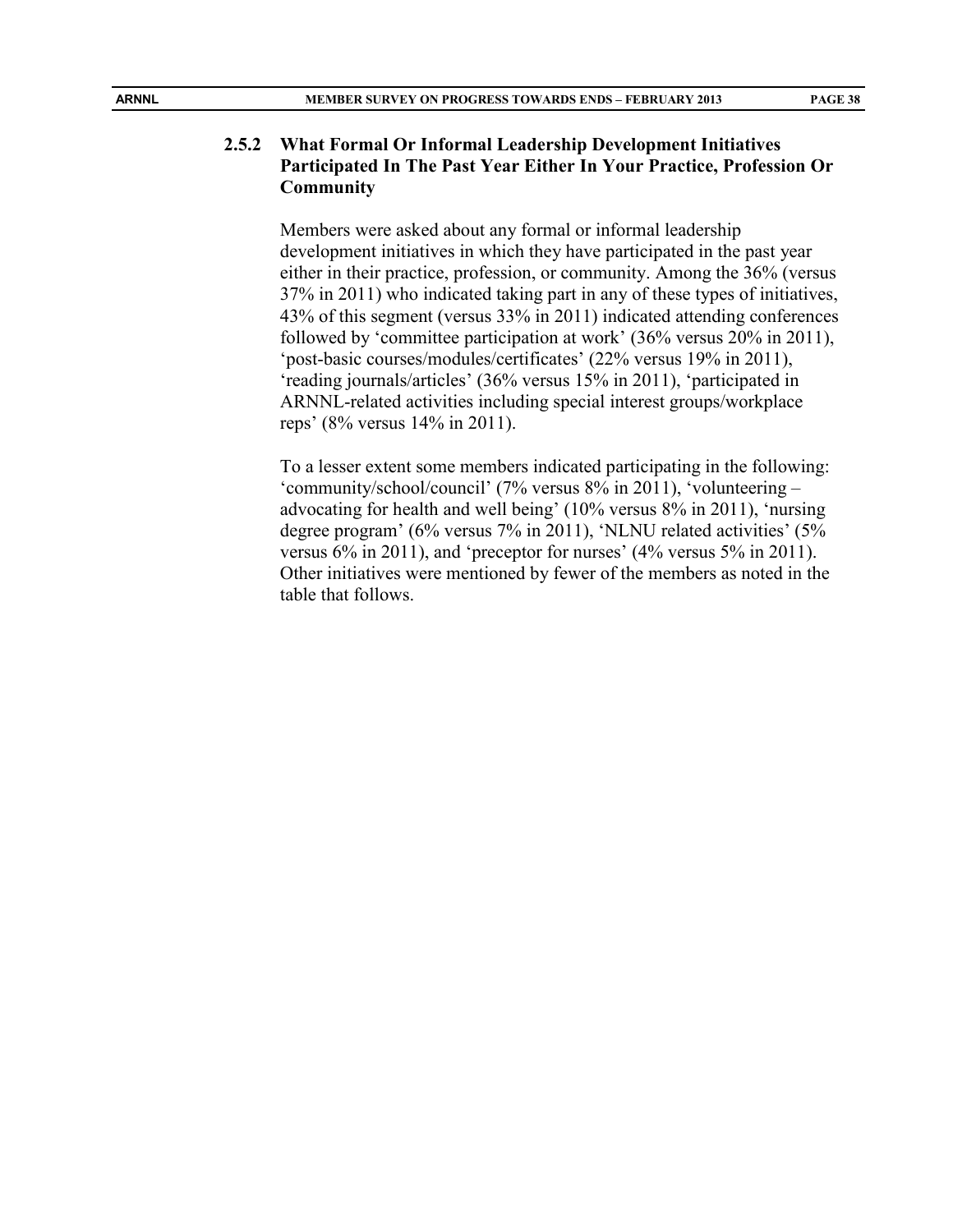| What formal or informal leadership development initiatives have you participated<br>in within the past year either in your practice, profession or community? |           |         |           |         |  |  |
|---------------------------------------------------------------------------------------------------------------------------------------------------------------|-----------|---------|-----------|---------|--|--|
|                                                                                                                                                               | 2013      |         | 2011      |         |  |  |
|                                                                                                                                                               | Frequency | Percent | Frequency | Percent |  |  |
| Conferences                                                                                                                                                   | 61        | 43      | 63        | 33      |  |  |
| Reading journals/articles                                                                                                                                     | 52        | 36      | 29        | 15      |  |  |
| Committee participation at work                                                                                                                               | 51        | 36      | 37        | 20      |  |  |
| Post-basic courses/modules/certificates                                                                                                                       | 32        | 22      | 35        | 19      |  |  |
| Volunteering – advocating for health and well-being                                                                                                           | 14        | 10      | 15        |         |  |  |
| Participated in ARNNL-related activities                                                                                                                      | 12        | 8       | 27        | 14      |  |  |
| Community/school/council                                                                                                                                      | 10        |         | 15        |         |  |  |

# **What formal or informal leadership development initiatives have you participated**

**NOTE: Total adds up to more than 100% due to multiple responses**

## **2.5.3 Incidence Of Participating In A Community Activity In Either A Professional Or Volunteer Capacity In The Past Year**

Nursing degree program and the set of the set of the set of the set of the set of the set of the set of the set o Participated in NL Nurses Union related activities | 7 | 5 | 11 | 6 Other degree program and the set of the set of the set of the set of the set of the set of the set of the set o Preceptorship **Frequence 1** 6 4 9 5

> Just over one in three (35% versus 39% in 2011 who said they did so to promote health) members indicated that they have participated in a community activity in either a professional or volunteer capacity in the past year.





Those who indicated that they had participated in a community activity in either a professional or volunteer capacity included a higher than average (35%) proportion of the following segments:

Those in the Eastern region  $(46\%)$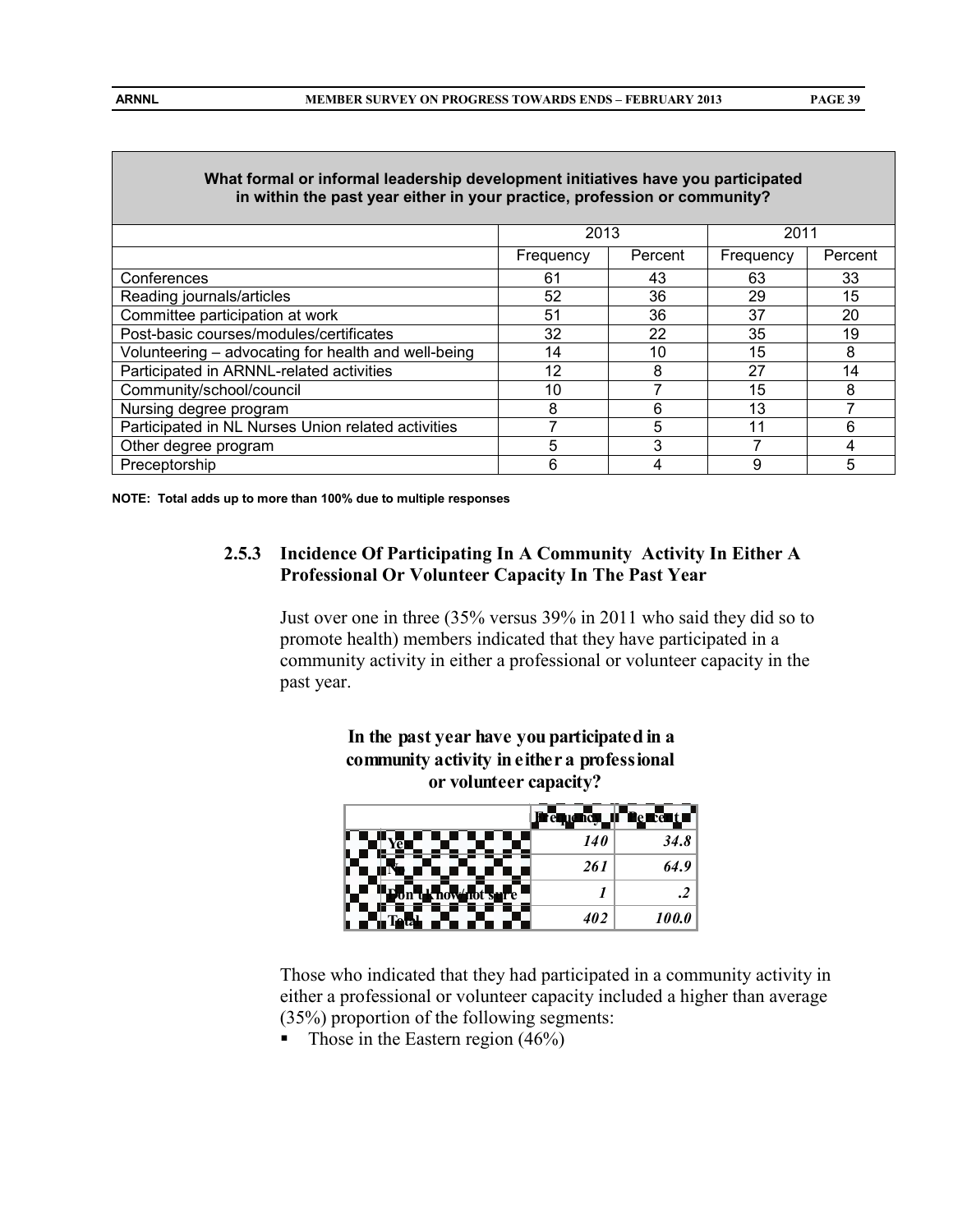- Those in the rest of the Avalon outside St. John's  $(41\%)$
- Those in Labrador-Grenfell region (49%)
- Those working in community health  $(54%)$
- $\blacksquare$  Those working in Community Health Centres (62%)
- $\blacksquare$  Those working in nursing homes (42%)

#### **2.5.4 Incidence Of Voting In Political Elections**

Just over nine in ten members indicated this year (92%) and in 2011 (91%) that they vote in political elections, as compared to 88% in 2007 who reported that they had voted in a previous provincial election.

| Do you vote in political elections? |                          |                          |           |         |  |
|-------------------------------------|--------------------------|--------------------------|-----------|---------|--|
|                                     | 2013                     |                          | 2011      |         |  |
|                                     | Frequency                | Percent                  | Frequency | Percent |  |
| Yes                                 | 368                      | 92                       | 458       | 91      |  |
| No                                  | 34                       | 9                        | 36        | 7       |  |
| Refused                             | $\overline{\phantom{0}}$ | $\overline{\phantom{0}}$ | 7         | 1       |  |
| Total                               | 402                      | 100                      | 501       | 100     |  |

| <b>Incidence Of Voting In Most Recent Various</b><br>Elections (Asked in May 2007) |      |  |  |  |
|------------------------------------------------------------------------------------|------|--|--|--|
| Yes                                                                                |      |  |  |  |
| Previous provincial election                                                       | 88%  |  |  |  |
| Previous federal election                                                          | 86%  |  |  |  |
| Previous municipal election                                                        | 79%  |  |  |  |
| Previous ARNNL council election                                                    | .52% |  |  |  |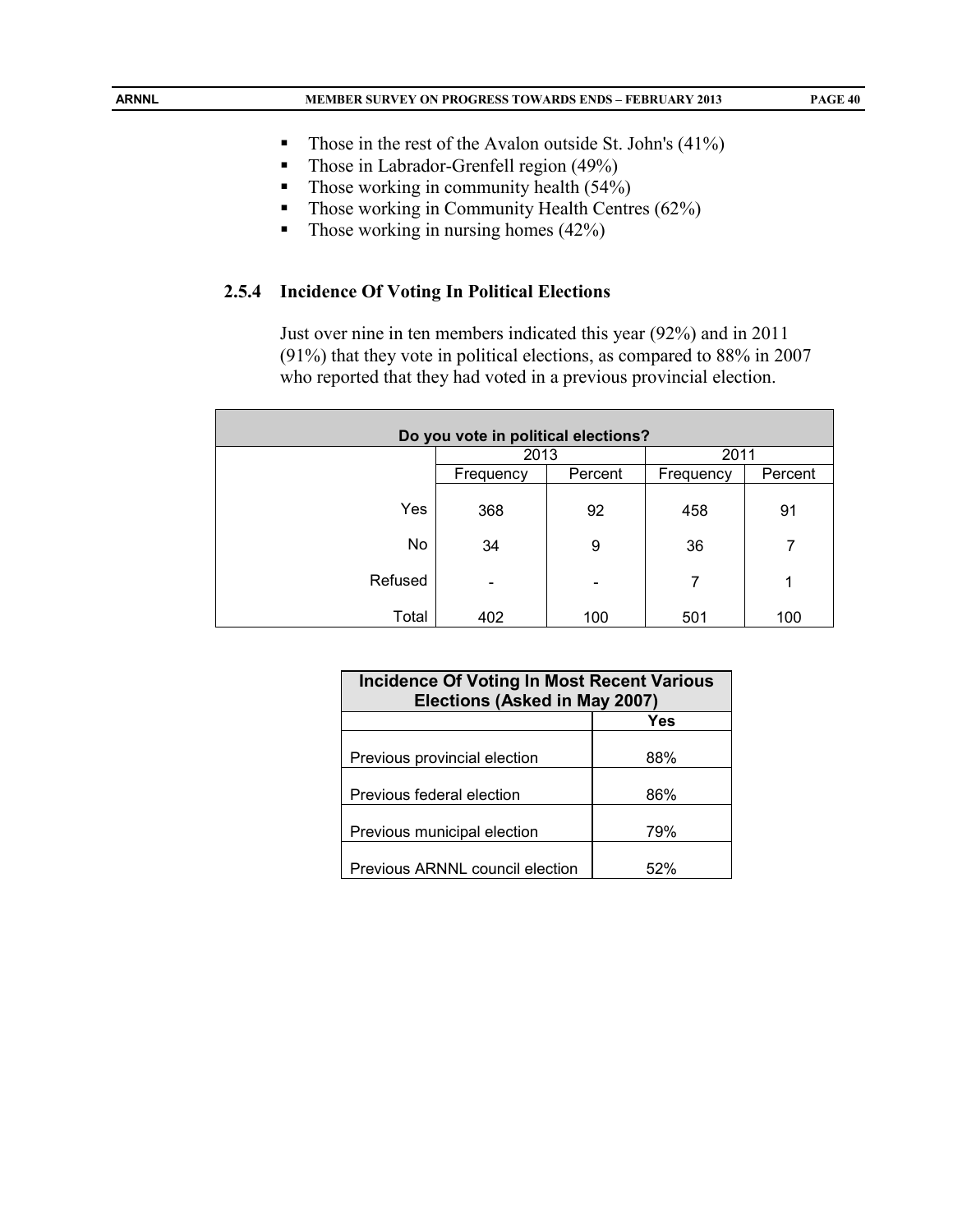#### **2.6 NURSING MANAGEMENT**

#### **2.6.1 Incidence Of Currently Being In A Management Role**

All members were asked if they are currently in a management role and 12% (versus 8% in 2011 and 12% in 2007) indicated that they were.

| Are you currently in a management role? |           |                   |           |         |  |  |
|-----------------------------------------|-----------|-------------------|-----------|---------|--|--|
|                                         | 2013      |                   | 2011      |         |  |  |
|                                         | Frequency | Percent           | Frequency | Percent |  |  |
| Yes                                     | 47        | $12 \overline{ }$ | 42        | 8       |  |  |
| No                                      | 354       | 88                | 457       | 91      |  |  |
| Refused                                 |           |                   | 1         | .2      |  |  |
| Don't know/not sure                     | 1         | $\cdot$           | 1         | $\cdot$ |  |  |
| Total                                   | 402       | 100.0             | 501       | 100.0   |  |  |

#### **2.6.2 Predisposition To Pursue A Career In A Management Position**

There is little appeal among those currently in non-management roles to pursue a career in that area. Indeed, when asked on a scale of '1-10' how likely they would be to pursue a career in management where 1 was 'not at all likely' and 10 was 'very likely' those who are not currently in a management role gave an average response of 3.11 (versus 2.93 in 2011 and 2.71 in 2007).

Almost 8 out of 10 (79% versus 82% in 2011 and 83% in 2007) of these members gave a rating or '5 or less'. Only 10% (versus 9% in 2011 and 8% in 2007) appeared to be more positively predisposed to such a career track based on those who gave a rating of '8 or more'.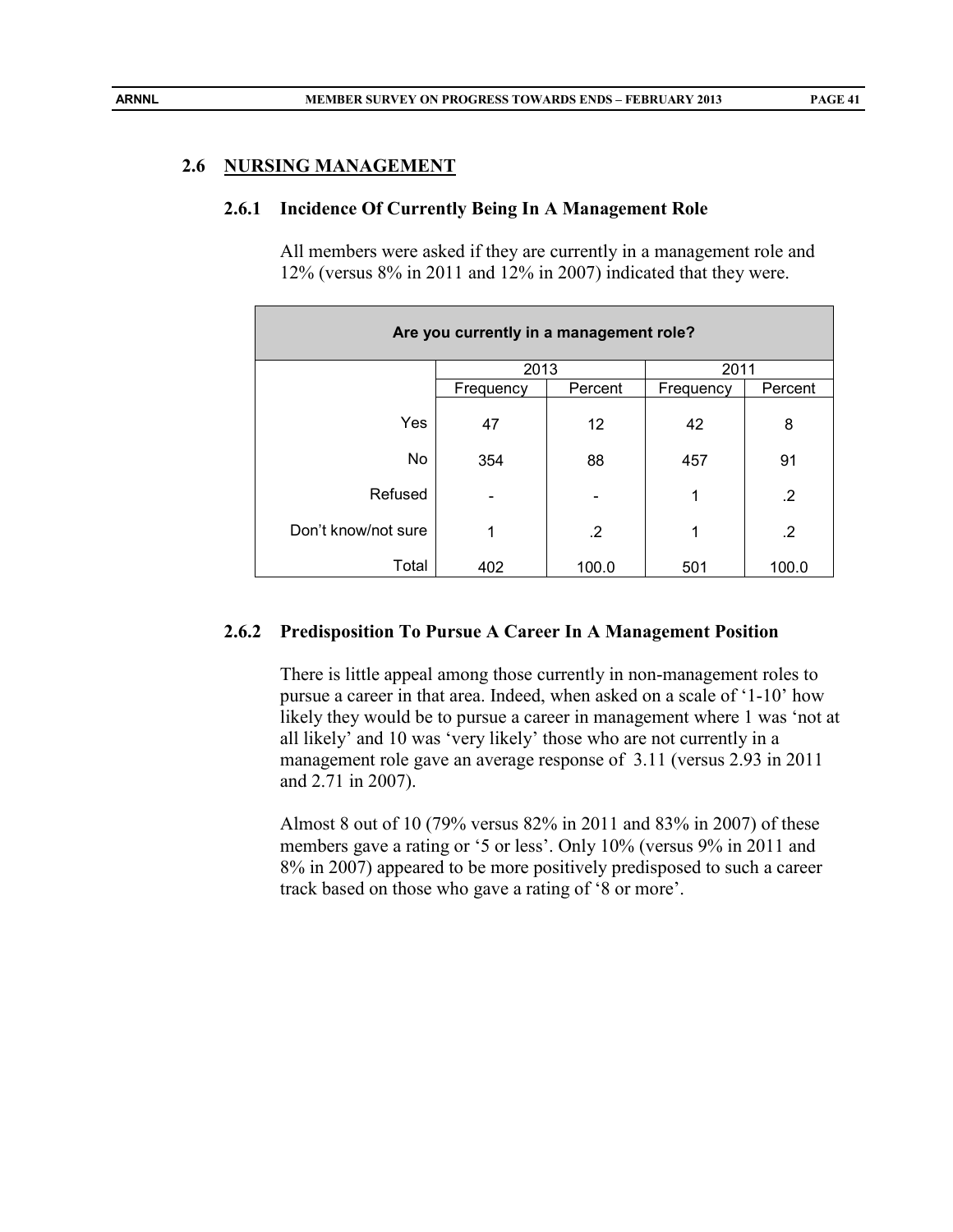|                         |                          |                   | How likely would you be to pursue a career in a management position? |           |                 |                       |
|-------------------------|--------------------------|-------------------|----------------------------------------------------------------------|-----------|-----------------|-----------------------|
|                         |                          | 2013              |                                                                      |           | 2011            |                       |
|                         | Frequency                | Percent           | Cumulative<br>Percent                                                | Frequency | Percent         | Cumulative<br>Percent |
| 1 - Not likely          | 189                      | 53.2              | 53.2                                                                 | 255       | 55.6            | 55.6                  |
| $\overline{2}$          | 18                       | 5.1               | 58.3                                                                 | 25        | 5.4             | 61.0                  |
| 3                       | 20                       | 5.6               | 63.9                                                                 | 24        | 5.2             | 66.2                  |
| $\overline{\mathbf{4}}$ | 17                       | 4.8               | 68.7                                                                 | 32        | 7.0             | 73.2                  |
| 5                       | 38                       | 10.7              | 79.4                                                                 | 39        | 8.5             | 81.7                  |
| 6                       | 21                       | 5.9               | 85.4                                                                 | 18        | 3.9             | 85.6                  |
| $\overline{7}$          | 17                       | 4.8               | 90.1                                                                 | 24        | 5.2             | 90.8                  |
| 8                       | 16                       | 4.5               | 94.6                                                                 | 18        | 3.9             | 94.8                  |
| 9                       | 3                        | $\boldsymbol{.8}$ | 95.5                                                                 | 9         | 2.0             | 96.7                  |
| 10 - Very likely        | 16                       | 4.5               | 100.0                                                                | 14        | 3.1             | 99.8                  |
| Don't know              | $\overline{\phantom{a}}$ |                   |                                                                      | 1         | $.2\phantom{0}$ | 100.0                 |
| Total                   | 355                      | 100.0             |                                                                      | 459       | 100.0           |                       |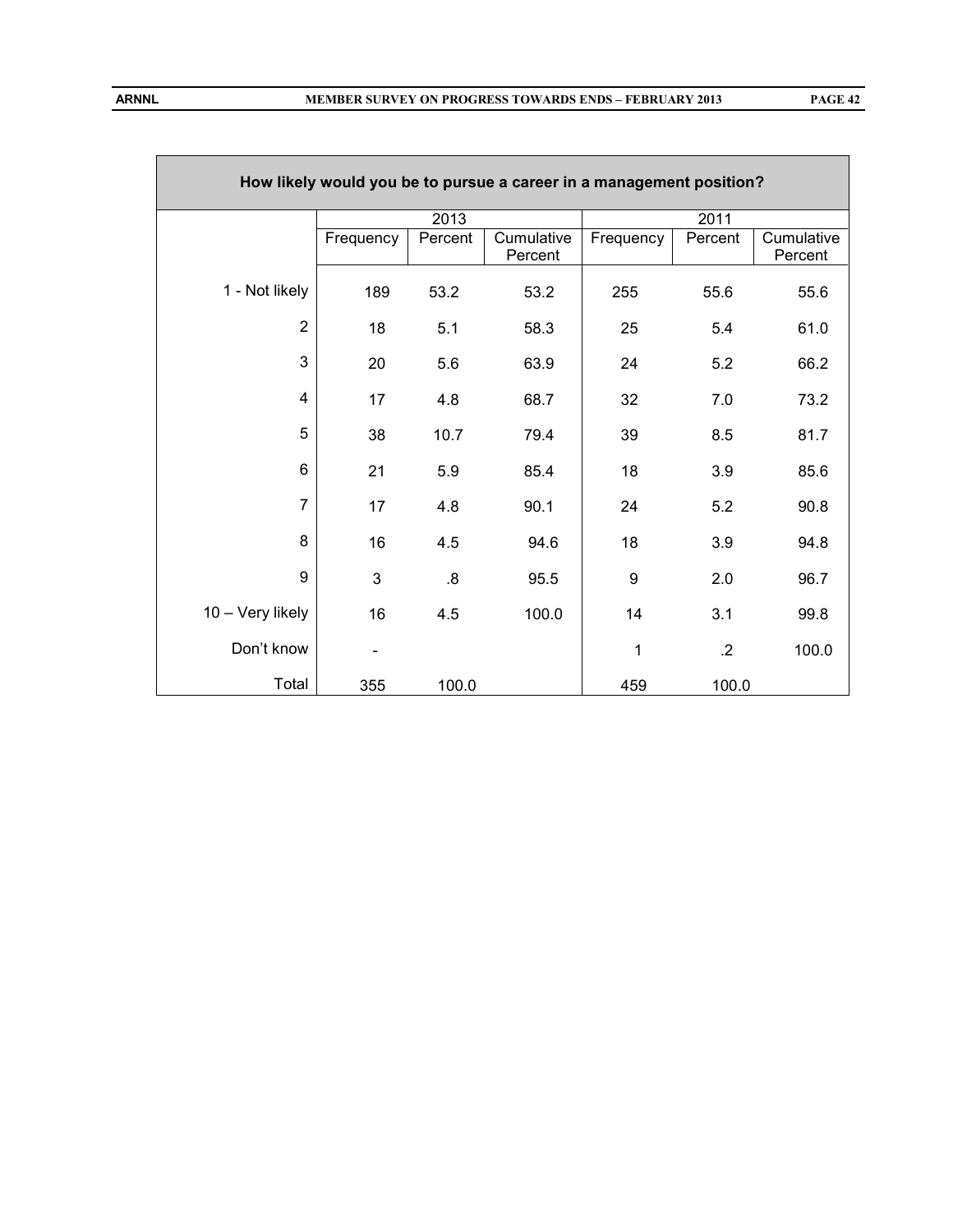#### **2.7 THE CANADIAN NURSES PROTECTIVE SOCIETY**

New to this survey, members were asked to rate the Canadian Nurses Protective Society risk management information, advice and education services. Based on a scale of '1-10' with 1 being 'not at all valuable' and 10 being 'very valuable', on average members gave CNPS a rating of 7.25. Approximately four in ten (38%) members gave a rating of '8-10' while 24% gave a rating of '6-7' and 16% gave a rating of '5 or less'.

|              |                           |                  |                | <b>Cumulative</b> |
|--------------|---------------------------|------------------|----------------|-------------------|
|              |                           | <b>Frequency</b> | <b>Percent</b> | <b>Percent</b>    |
| <b>Valid</b> | Not at all valuable       | 4                | 1.0            | 1.0               |
|              | $\mathbf{2}$              | 3                | .7             | 1.7               |
|              | 3                         | 6                | 1.5            | 3.2               |
|              | 4                         |                  | 1.7            | 5.0               |
|              | 5                         | 44               | 10.9           | 15.9              |
|              | 6                         | 24               | 6.0            | 21.9              |
|              | 7                         | 73               | 18.2           | 40.0              |
|              | 8                         | 81               | 20.1           | 60.2              |
|              | 9                         | 24               | 6.0            | 66.2              |
|              | <b>Extremely valuable</b> | 48               | 11.9           | 78.1              |
|              | Don't know                | 88               | 21.9           | 100.0             |
|              | <b>Total</b>              | 402              | 100.0          |                   |

**How would you rate the Canadian Nurses Protective Society risk management information, advice and education services**

Overall, 16% of members surveyed reported that they had used CNPS's risk management information, advice or education services.

|                     | Frequency | Pe rce nt |
|---------------------|-----------|-----------|
| <b>Yes</b>          | 64        | 15.9      |
| <b>No</b>           | 320       | 79.6      |
| Don't know/not surd | 18        | 4.5       |
| Total               | 402       |           |

#### **Have you used CNPS's risk management information advice or education services**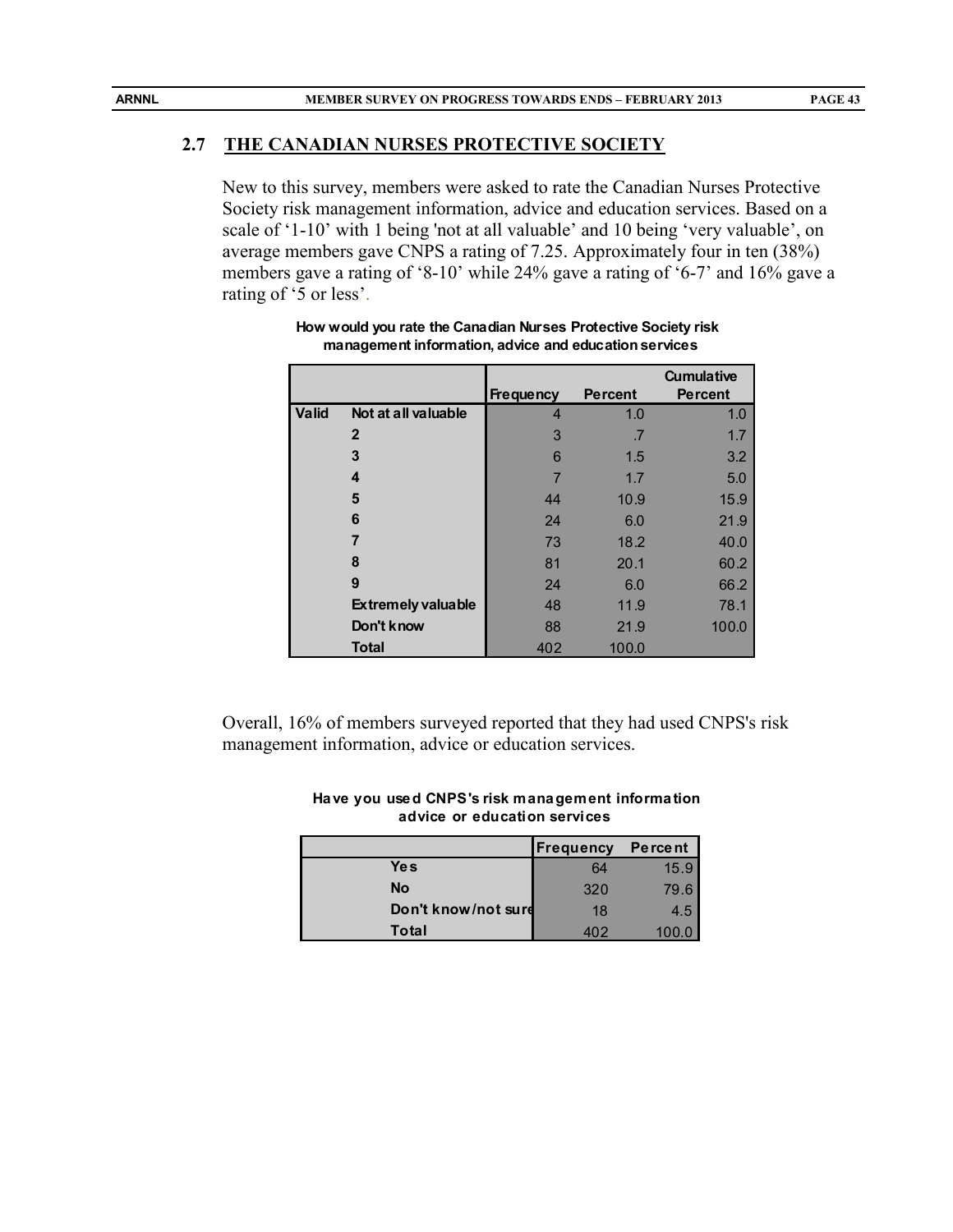#### **2.8 DEMOGRAPHICS**

#### **2.8.1 Years Of Nursing Experience Of Respondents**

On average, members have 18.6 years of nursing experience (versus 18.9 in 2011 and 19.3 in the 2007 survey) with 33% (versus 27% in 2011 and 24% in 2007) having '1 to 10 years', 23% (versus 28% in 2011 and 2007) having '11 to 20 years' and 44% having 'more than 20 years' (versus 45% in 2011 and 49% in 2007).

| <b>Years of Nursing Experience (recoded)</b> |           |         |           |         |  |  |
|----------------------------------------------|-----------|---------|-----------|---------|--|--|
|                                              | 2013      |         | 2011      |         |  |  |
|                                              | Frequency | Percent | Frequency | Percent |  |  |
| 1 to 10 years                                | 131       | 33      | 136       | 27.1    |  |  |
| 11 to 20 years                               | 94        | 23      | 140       | 27.9    |  |  |
| More than 20 years                           | 177       | 44      | 225       | 44.9    |  |  |
| Total                                        | 402       | 100.0   | 501       | 100.0   |  |  |

#### **2.8.2 Primary Area off Responsibility of Respondents**

Approximately eight in ten (82% versus 83% in 2011 and 82% in 2007) respondents reporting working in 'direct care' while 9% (versus 9% in 2011 and 11% in 2007) said 'administration/management', 7% said 'education' (us 5% in 2011 and 2007) and another 3% mentioned 'other' areas of responsibility.

| Which of the following is your primary area of responsibility? |           |         |           |         |  |  |
|----------------------------------------------------------------|-----------|---------|-----------|---------|--|--|
|                                                                | 2013      |         | 2011      |         |  |  |
|                                                                | Frequency | Percent | Frequency | Percent |  |  |
| Direct care                                                    | 328       | 82      | 418       | 83      |  |  |
| Admin/Management                                               | 36        | 9       | 46        | 9       |  |  |
| Education                                                      | 26        | 7       | 27        | 5       |  |  |
| Other                                                          | 12        | 3       | 10        | 2       |  |  |
| Total                                                          | 402       | 100.0   | 501       | 100.0   |  |  |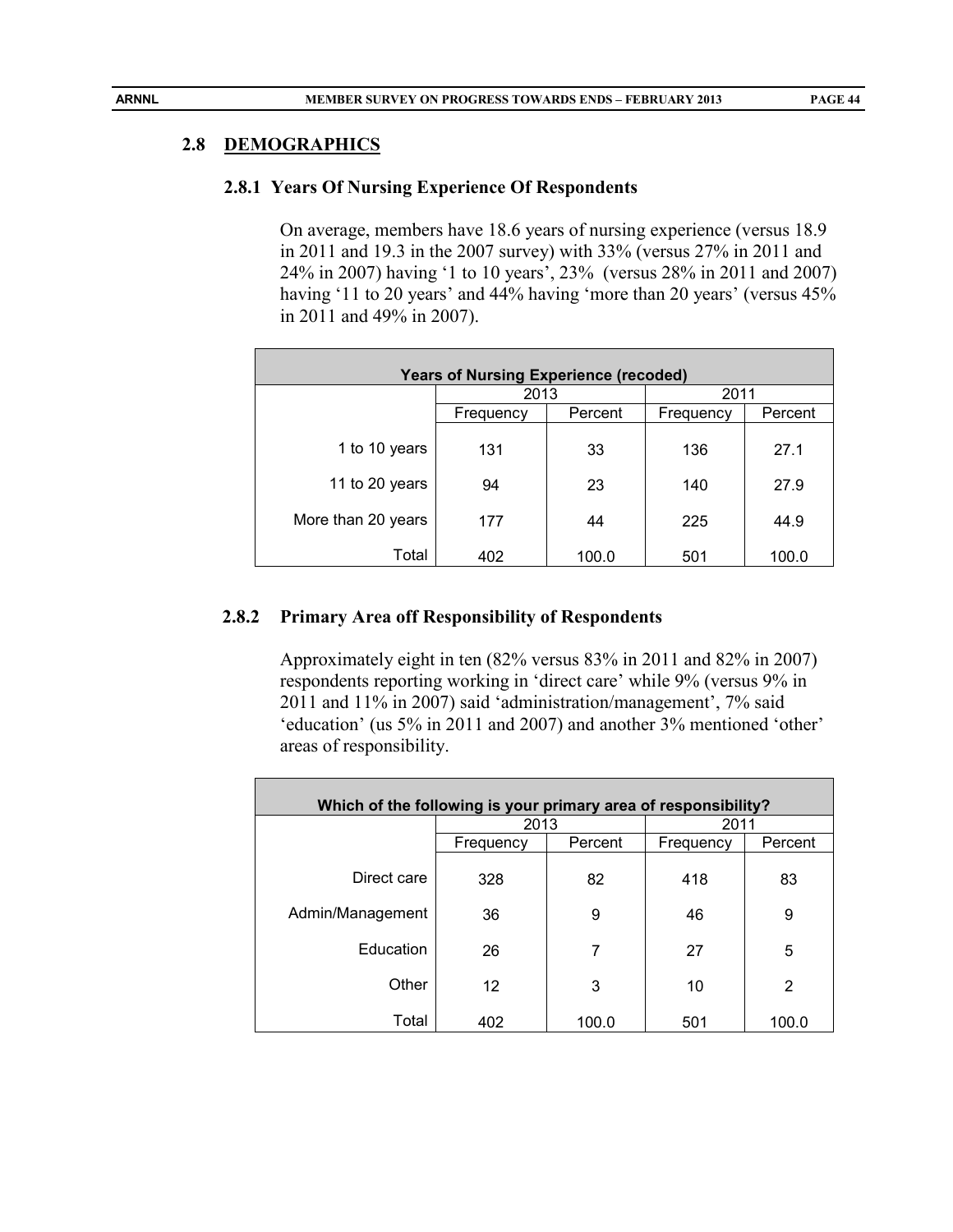#### **2.8.3 Type Of Agency Respondents Work In**

Seven in ten members (69% versus 70% in 2011 and 66% in 2007) surveyed reported working in a hospital while 8% (versus 8% in 2011 and 12% in 2007) work in a nursing home and 4% (versus 2% in 2011 and 5% in 2007) were in an educational institution. Another 12% (versus 13% in 2011 and 16% in 2007) worked in community health including 3% (versus 4% in 2011) who specifically said they worked in a 'Community Health Centre'.

| <b>Type of Agency Work in (recoded)</b>                        |           |                |                |                |  |
|----------------------------------------------------------------|-----------|----------------|----------------|----------------|--|
|                                                                | 2013      |                | 2011           |                |  |
|                                                                | Frequency | Percent        | Frequency      | Percent        |  |
| Hospital (including Rehab)                                     | 275       | 69             | 350            | 70             |  |
| Community Health (VON, Home Care,<br>Community Mental Health)  | 37        | 9              | 45             | 9              |  |
| Nursing home (including Long-term<br>Care)                     | 33        | 8              | 37             | $\overline{7}$ |  |
| Community Health Centre (including<br><b>Nursing Stations)</b> | 13        | 3              | 22             | 4              |  |
| <b>Education Institution</b>                                   | 17        | $\overline{4}$ | 12             | $\overline{2}$ |  |
| Other                                                          | 27        | $\overline{7}$ | 32             | 6              |  |
| Refused                                                        | 0         | $\mathbf 0$    | $\overline{2}$ | .2             |  |
| Don't know                                                     | 0         | 0              | 1              | $\cdot$        |  |
| Total                                                          | 402       | 100.0          | 501            | 100.0          |  |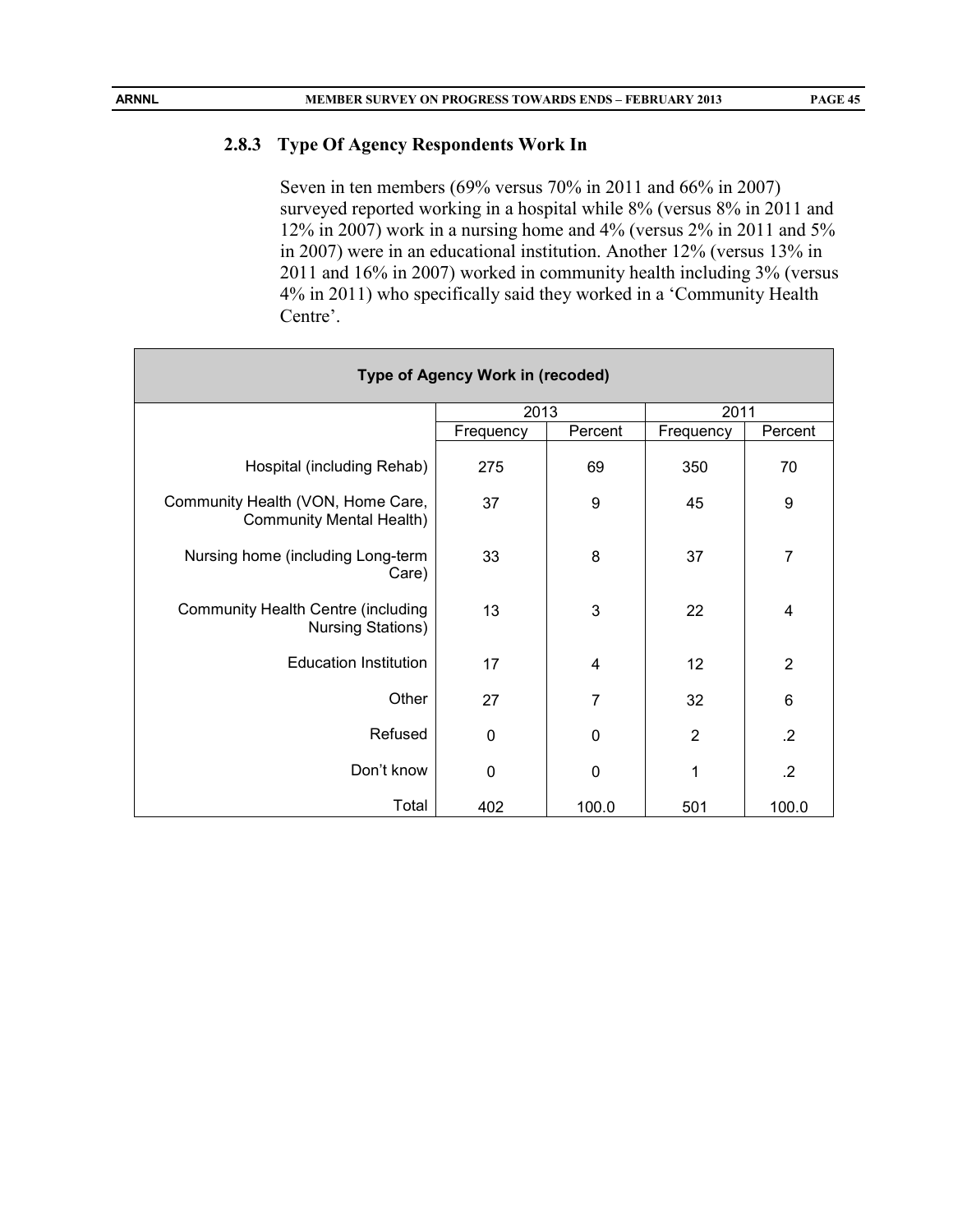#### **2.8.4 Age Of Respondents**

The majority of the respondents were aged '40 to 49' (32% versus 35% in 2011), followed by the segments of '30 to 39' (24% versus 27% in 2011), '50 to 59' (22% as in 2011), '20 to 29' (17% versus 12% in 2011) and those aged '60 or more' (4% versus 5% in 2011).

| To which following age group do you belong? |           |         |           |         |
|---------------------------------------------|-----------|---------|-----------|---------|
|                                             | 2013      |         | 2011      |         |
|                                             | Frequency | Percent | Frequency | Percent |
| 20 to 29                                    | 70        | 17      | 58        | 12      |
| 30 to 39                                    | 96        | 24      | 133       | 27      |
| 40 to 49                                    | 129       | 32      | 173       | 35      |
| 50 to 59                                    | 9         | 22      | 112       | 22      |
| 60 or more                                  | 17        | 4       | 25        | 5       |
| Total                                       | 402       | 100.0   | 501       | 100.0   |

# **2.8.5 Gender Of Respondents**

As in previous surveys, nearly all (96% versus 96% in 2011 and 97% in 2007) of the respondents were female and 4% were male.

| <b>Gender of Respondents</b> |           |         |           |         |
|------------------------------|-----------|---------|-----------|---------|
|                              | 2013      |         | 2011      |         |
|                              | Frequency | Percent | Frequency | Percent |
| Male                         | 18        | 4.5     | 22        | 4.4     |
| Female                       | 384       | 95.5    | 479       | 95.6    |
| Total                        | 402       | 100.0   | 501       | 100.0   |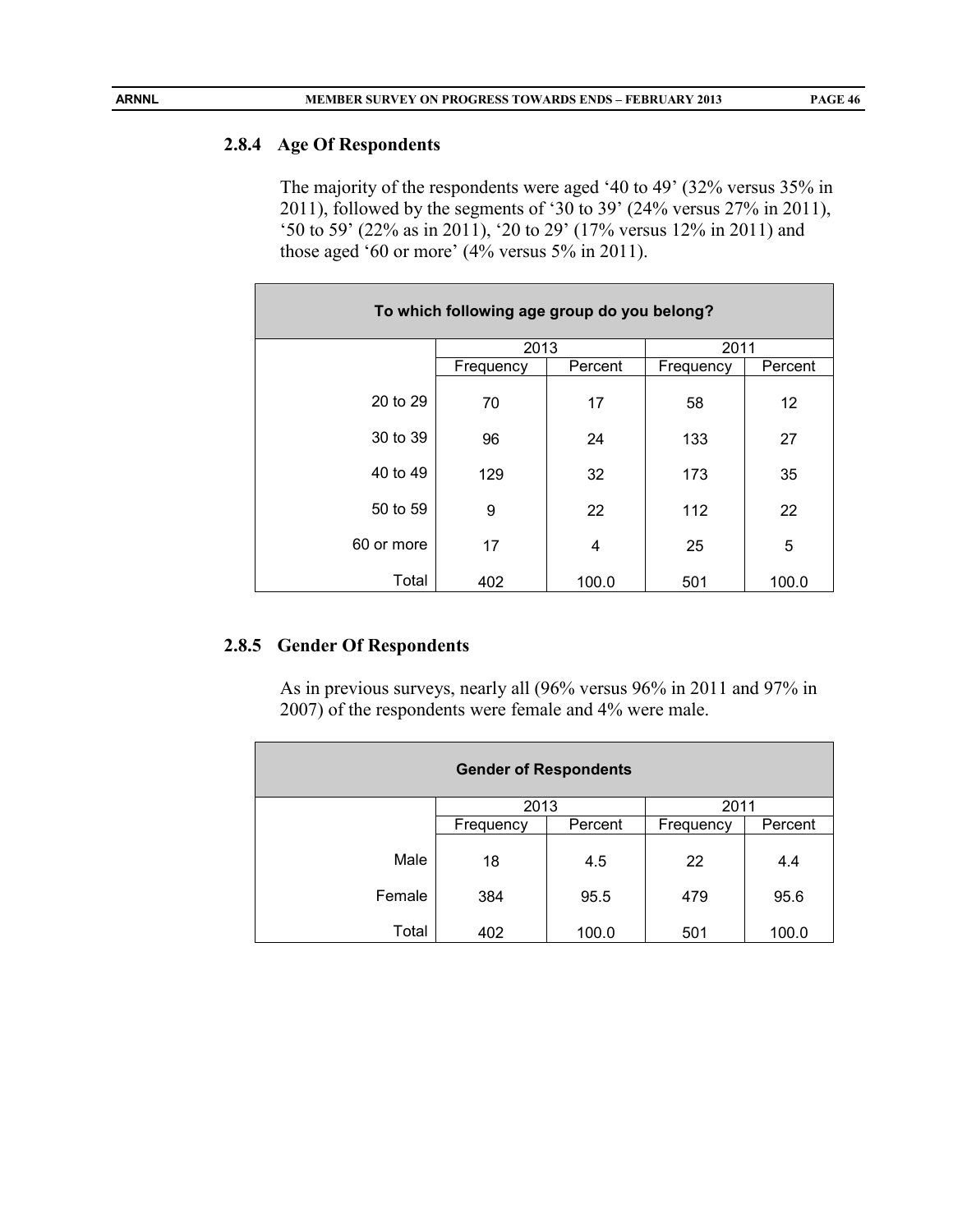#### **2.8.6 Location Of Respondents**

Over four in ten (43% versus 49% in 2011 and 39% in 2007) of the members resided in St. John's while 6% (versus 9% in 2011 and 17% in 2007) were from the rest of the Avalon. Another 10% (versus 10% in 2011 and 11% in 2007) were in the Eastern (outside of Avalon) region, 16% (versus 12% in 2011 and 16% in 2007) were in Central, 17% in Western (versus 14% in 2011) and 9% resided in the Labrador-Grenfell region (versus 7% in 2011).

| <b>Location of Respondents</b> |           |         |           |         |  |
|--------------------------------|-----------|---------|-----------|---------|--|
|                                | 2013      |         | 2011      |         |  |
|                                | Frequency | Percent | Frequency | Percent |  |
| St. John's                     | 172       | 43      | 243       | 49      |  |
| <b>Rest of Avalon</b>          | 22        | 6       | 43        | 9       |  |
| Eastern                        | 39        | 10      | 48        | 10      |  |
| Central                        | 64        | 16      | 62        | 12      |  |
| Western                        | 70        | 17      | 69        | 14      |  |
| Labrador-Grenfell              | 35        | 9       | 36        | 7       |  |
| Total                          | 402       | 100.0   | 501       | 100.0   |  |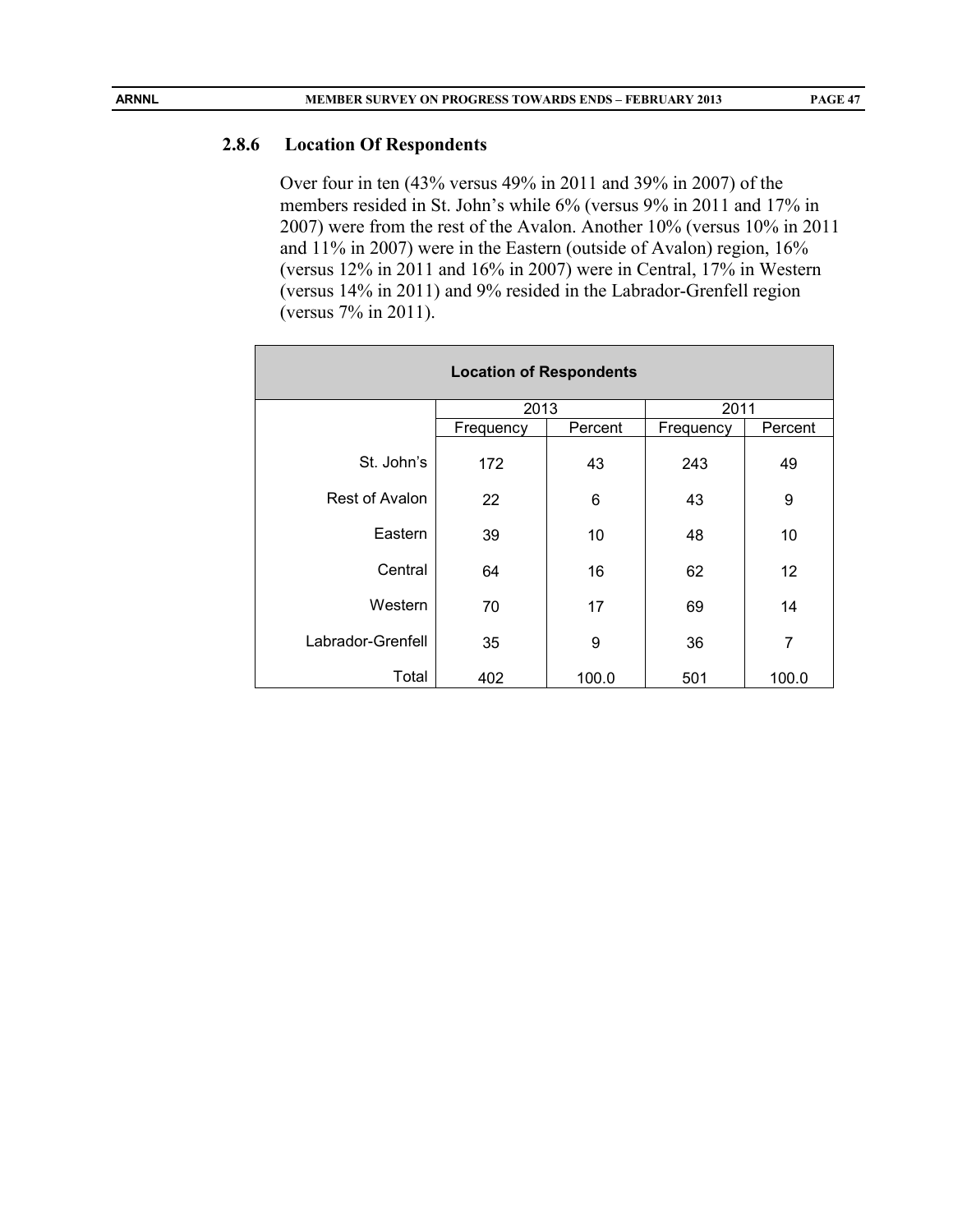# **3.0 RESEARCH OBJECTIVES AND METHODOLOGY**

## **3.1 OVERALL OBJECTIVES**

ARNNL commissioned a Benchmark Study in 2003. In 2007 and 2011, the Association followed up on the 2003 study and this research investigation is a follow up to the 2011 study. The overall objective of this Tracking Study in 2013 was to investigate members' feedback on the following key areas:

- Continuing Education
- Safety/Quality Care Issues
- Supportive Work Environment/Practice Environments
- Knowledge Of The ARNNL
- **Leadership**
- Nursing Management

Some areas of investigation that were used in the 2011 questionnaire were modified for this study and new areas were also added to this year's questionnaire. Where the questions were consistent between the last three studies, the results were compared.

The 'location' of respondents obtained in the studies and noted in the report relates to the region where the respondent lived and not to their Health Authority or their employer.

It should also be noted that the results obtained are representative of the general membership base and therefore, correspond to the fact that approximately 82% are in 'direct care' (versus 9% in admin/management and 7% in education) and 70% work in hospitals (versus 9% in community health, 7% in nursing homes, 3% in Community Health Centres, and 4% in educational institutions).

Respondents were screened to ensure that they met the following criteria:

- Currently a practicing member
- Home phone number recorded in the database
- **Province in mailing address is NL and**
- **Employer is not listed as "outside NL" or "ARNNL"**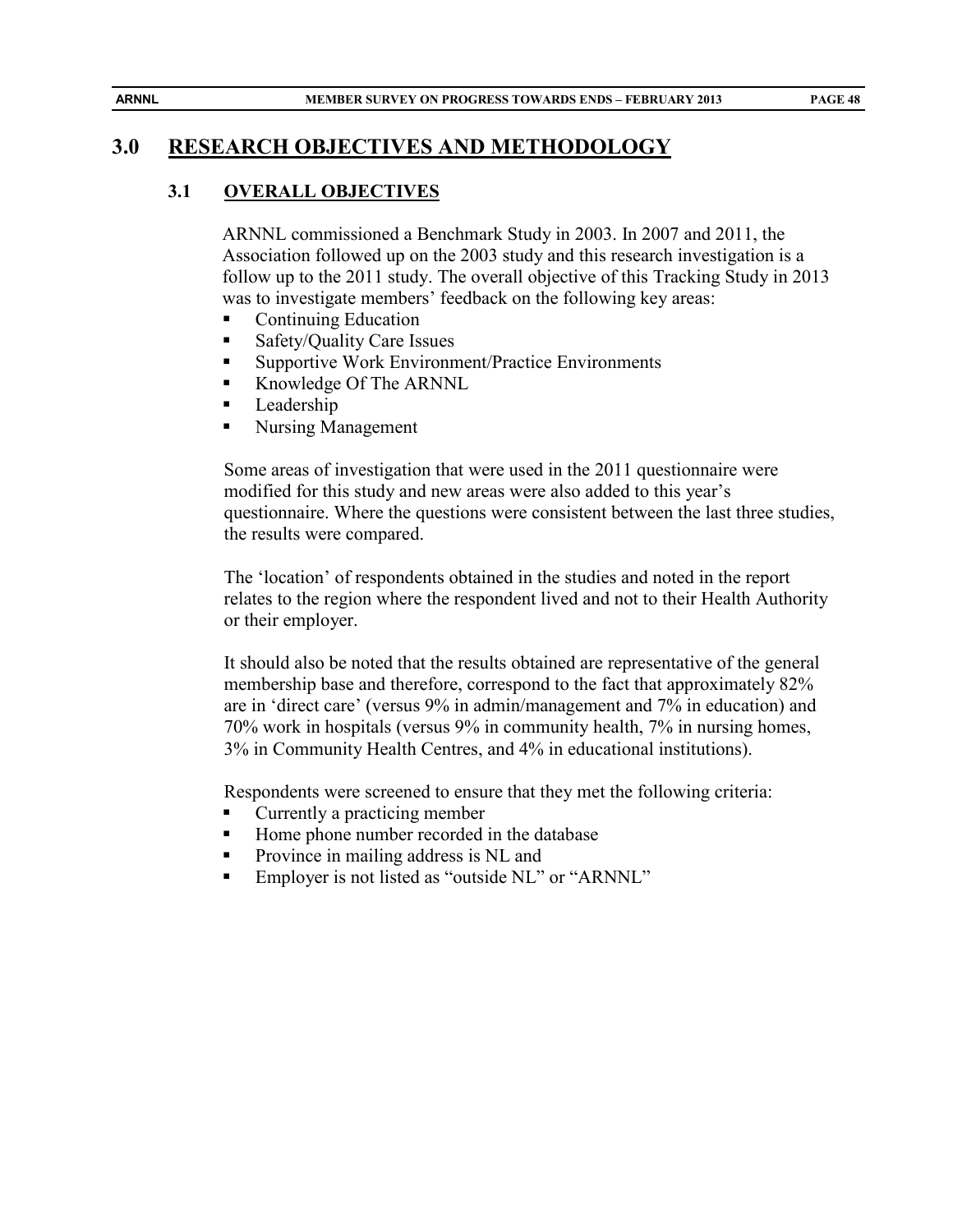#### **3.2 RESEARCH METHODOLOGY**

#### **a) Sampling**

A questionnaire was administered by telephone by experienced interviewers employed by Ryan Research & Communications, a local marketing research company. The universe was identified as all practicing members of ARNNL.

A quota of 400 interviews was set from a random sample of ARNNL members. A total of 402 interviews were completed providing a statistical margin of error  $\pm$  4.9% at the 95% level of confidence (19 times out of 20).

The following table shows the completion rate based on the actual contacts made with the rates being very consistent between the 2007 and 2011 surveys.

| <b>Completion Rate in Each Year</b> |      |      |      |
|-------------------------------------|------|------|------|
|                                     | 2007 | 2011 | 2013 |
| <b>Total Number of</b>              | 78%  | 79%  | 76%  |
| <b>Completed Interviews</b>         |      |      |      |
| Total Number of not in              | 11%  | 9%   | 13%  |
| service #s                          |      |      |      |
| <b>Total Number of Screen</b>       | 5%   | 3%   | 2%   |
| Outs (not a practicing              |      |      |      |
| member or working outside           |      |      |      |
| NL)                                 |      |      |      |
| <b>Total Number of Refusals</b>     | 6%   | 8%   | 9%   |
| Total number of contacts            | 100% | 100% | 100% |

#### **b) Interview Timing and Results**

Interviewing was conducted from Feb 22nd to March 8th, 2013. Each interview was approximately 12 to 18 minutes in duration. A total of 402 interviews were successfully completed.

#### **c) Limitations**

Telephone interviewing is somewhat limited in the number and types of subject areas that can be investigated. The complexity of consumer decisionmaking and their difficulty in recalling and verbalizing motivations, attitudes and beliefs, points to these limitations. A well-designed questionnaire that follows appropriate research objectives, along with trained and experienced interviewers, can address some of these shortomings.